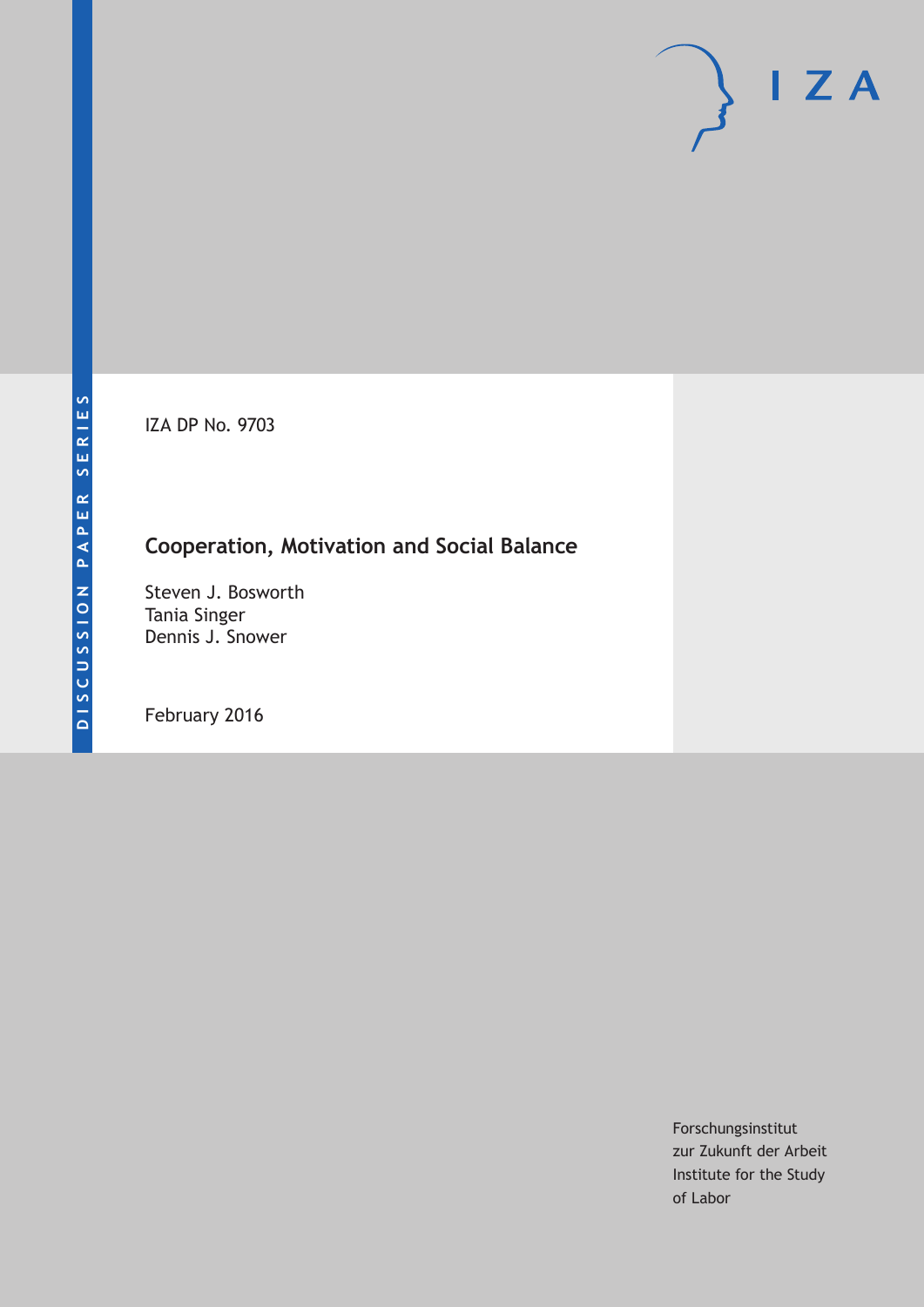# **Cooperation, Motivation and Social Balance**

## **Steven J. Bosworth**

*Kiel Institute for the World Economy* 

## **Tania Singer**

*Max Planck Institute for Human Cognitive and Brain Sciences* 

## **Dennis J. Snower**

*Kiel Institute for the World Economy and IZA*

Discussion Paper No. 9703 February 2016

IZA

P.O. Box 7240 53072 Bonn Germany

Phone: +49-228-3894-0 Fax: +49-228-3894-180 E-mail: iza@iza.org

Any opinions expressed here are those of the author(s) and not those of IZA. Research published in this series may include views on policy, but the institute itself takes no institutional policy positions. The IZA research network is committed to the IZA Guiding Principles of Research Integrity.

The Institute for the Study of Labor (IZA) in Bonn is a local and virtual international research center and a place of communication between science, politics and business. IZA is an independent nonprofit organization supported by Deutsche Post Foundation. The center is associated with the University of Bonn and offers a stimulating research environment through its international network, workshops and conferences, data service, project support, research visits and doctoral program. IZA engages in (i) original and internationally competitive research in all fields of labor economics, (ii) development of policy concepts, and (iii) dissemination of research results and concepts to the interested public.

IZA Discussion Papers often represent preliminary work and are circulated to encourage discussion. Citation of such a paper should account for its provisional character. A revised version may be available directly from the author.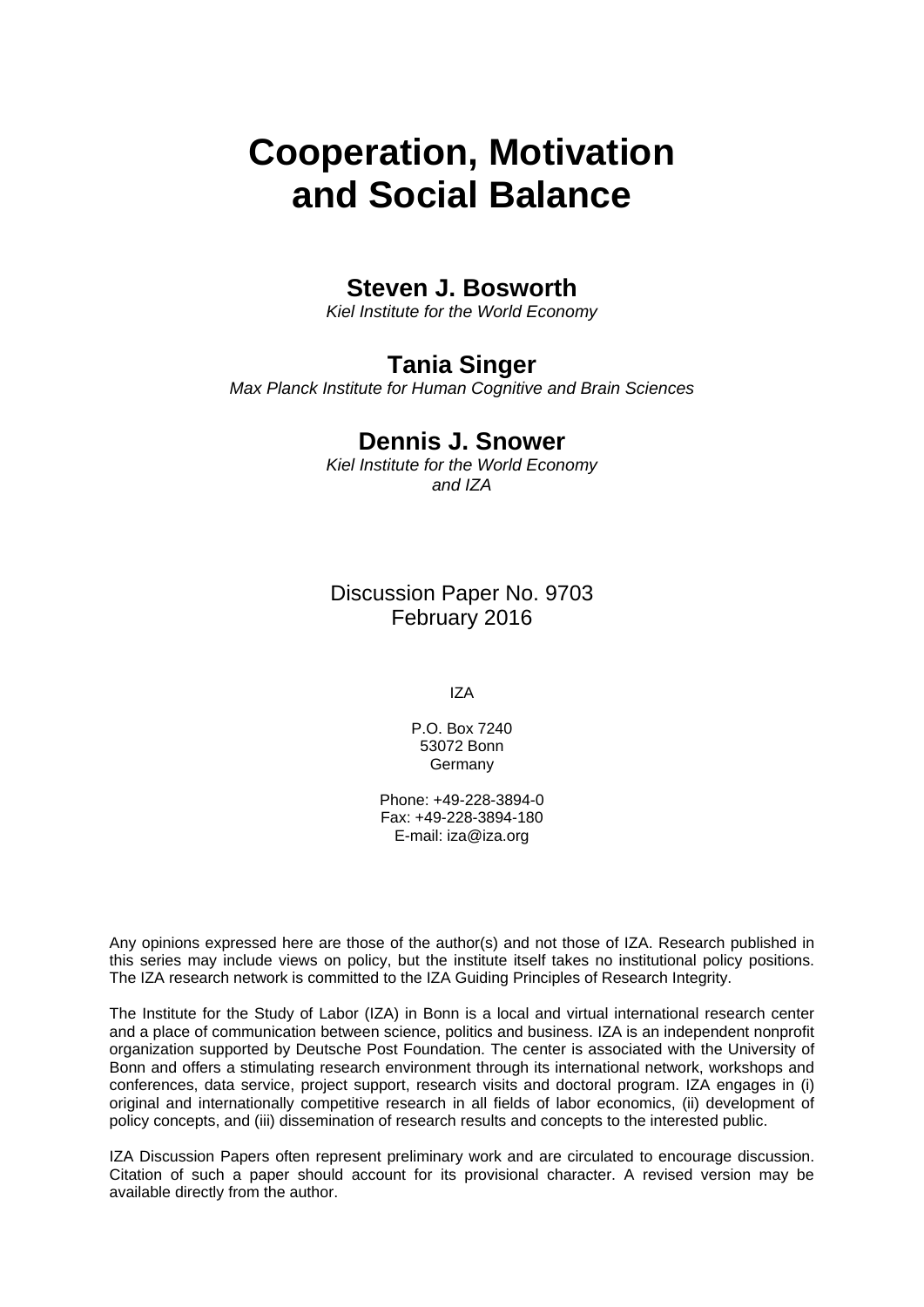IZA Discussion Paper No. 9703 February 2016

## **ABSTRACT**

## **Cooperation, Motivation and Social Balance**

This paper examines the reflexive interplay between individual decisions and social forces to analyze the evolution of cooperation in the presence of "multi-directedness," whereby people's preferences depend on their psychological motives. People have access to multiple, discrete motives. Different motives may be activated by different social settings. Interindividual differences in dispositional types affect the responsiveness of people's motives to their social settings. The evolution of these dispositional types is driven by changes in the frequencies of social settings. In this context, economic policies can influence economic decisions not merely by modifying incentives operating through given preferences, but also by influencing people's motives (thereby changing their preferences) and by changing the distribution of dispositional types in the population (thereby changing their motivational responsiveness to social settings).

JEL Classification: A13, C72, D01, D03, D62, D64

Keywords: motivation, reflexivity, cooperation, social dilemma, endogenous preferences, dispositions

Corresponding author:

Dennis J. Snower Kiel Institute for the World Economy Kiellinie 66 D-24105 Kiel Germany E-mail: dennis.snower@ifw-kiel.de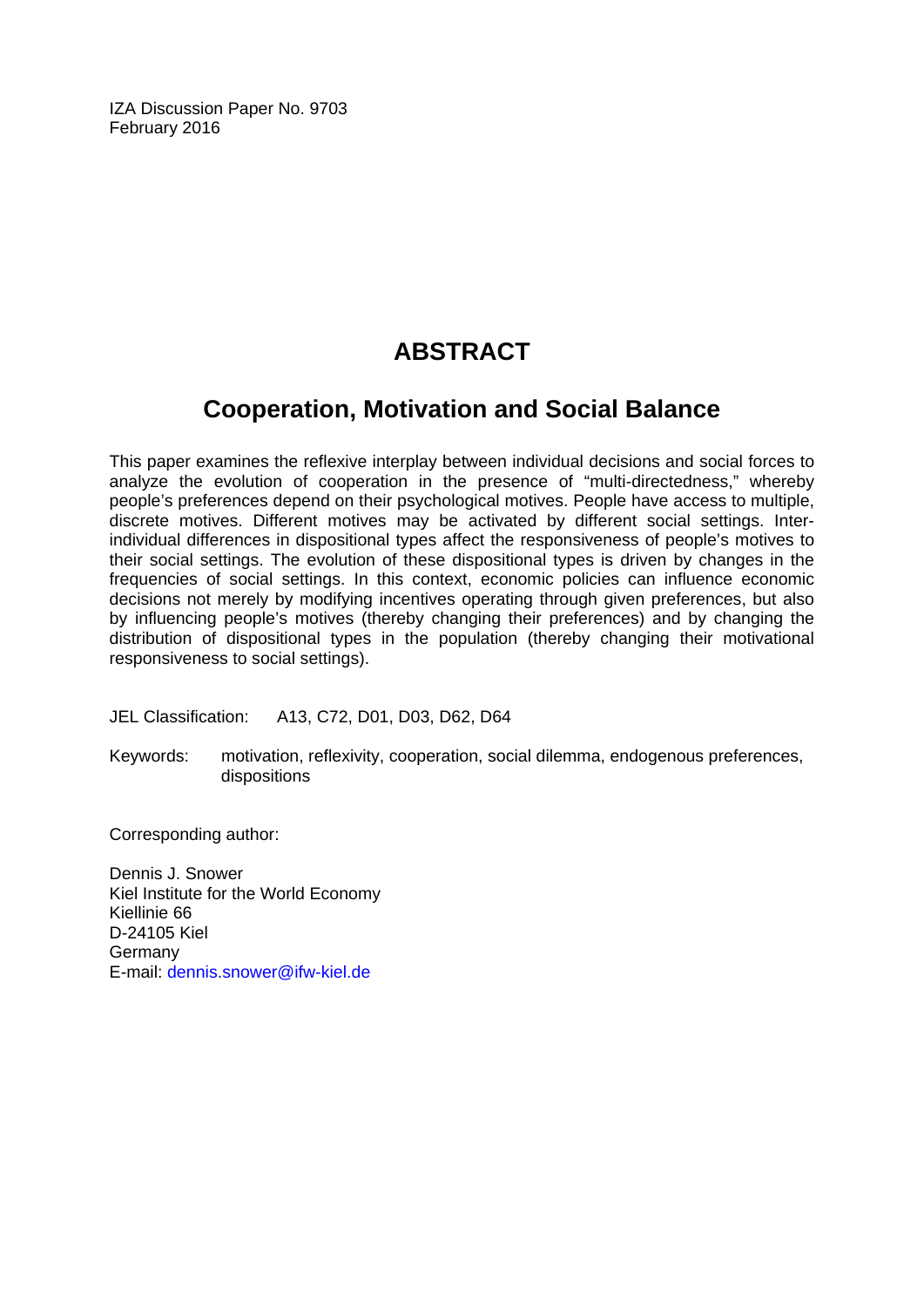## 1 Introduction

This paper takes a new approach in exploring the social foundations of human cooperation. Building on a vast literature in motivation psychology<sup>1</sup>, the individual is understood to have access to multiple, discrete motives, each of which is associated with a distinct objective. In short, people are recognized to be "multi-directed".

Our analysis shows how different motives may be activated by different social settings. Some social settings encourage prosocial motives; other discourage them. Changes in social settings may lead to changes in motives. Thus preferences are not located exclusively in the individual, but rather become the outcome of the interplay between the individual and her social environment.

The social settings are understood as well-defined and structured in advance of individuals' entry into them. For instance, just as a tennis match structures the relations between the players, tournament wage contracts and team remuneration schemes exert different motivational influences on employees. In the model below, social settings are specified in terms of the strategic complementarities or substitutabilities between agents. Since social settings can affect agents' motives, they influence their behavior not just via their beliefs and constraints, but also in terms of their objectives.

Our analysis provides new insights into the role of "social balance" in economic decision making. The balance between meeting the needs of the individual and the community is shown to arise from the interplay between social settings and personal traits. The greater the relative frequency of cooperative settings (displaying strategic complementarities) relative to competitive settings (characterized by strategic substitutabilities), the greater is the degree to which pro-social traits will thrive relative to selfish ones. Due to plasticity of traits, changes in social settings influence the composition of traits in the population, thereby further changing the social balance between pro-social and selfish behavior patterns. Such changes in social balance can have significant welfare implications, since people with pro-social traits obviously internalize some of the externalities in social dilemma situations, whereas those with selfish traits do not.

In our analysis, cooperation among economic agents is not merely generated by economic synergies among self-interested agents with unique preferences (as in the gains from trade brought about by Adam Smith's invisible hand). Instead, it arises from people's motivated decisions in different social settings, some of which may be more conducive to prosociality than others. Since agents

The authors would like to acknowledge support from the Institute for New Economic Thinking under grant INO13-00036. We would also like to thank George Akerlof, Rachel Kranton, Paul Collier, Jean-Paul Carvalho and Robert Akerlof for feedback, as well as seminar participants at the Kiel Institute for the World Economy, the Max Planck Institute for Evolutionary Biology, the University of Pittsburgh, and attendees at the American Economic Association 2015 Annual Meeting, the SBRCR 2015 Workshop, the 3rd TILEC Economic Governance Workshop, and the WZB Interdisciplinary Perspectives on Decision Making Workshop.

<sup>1</sup>Heckhausen and Heckhausen (2010) provide an excellent survey.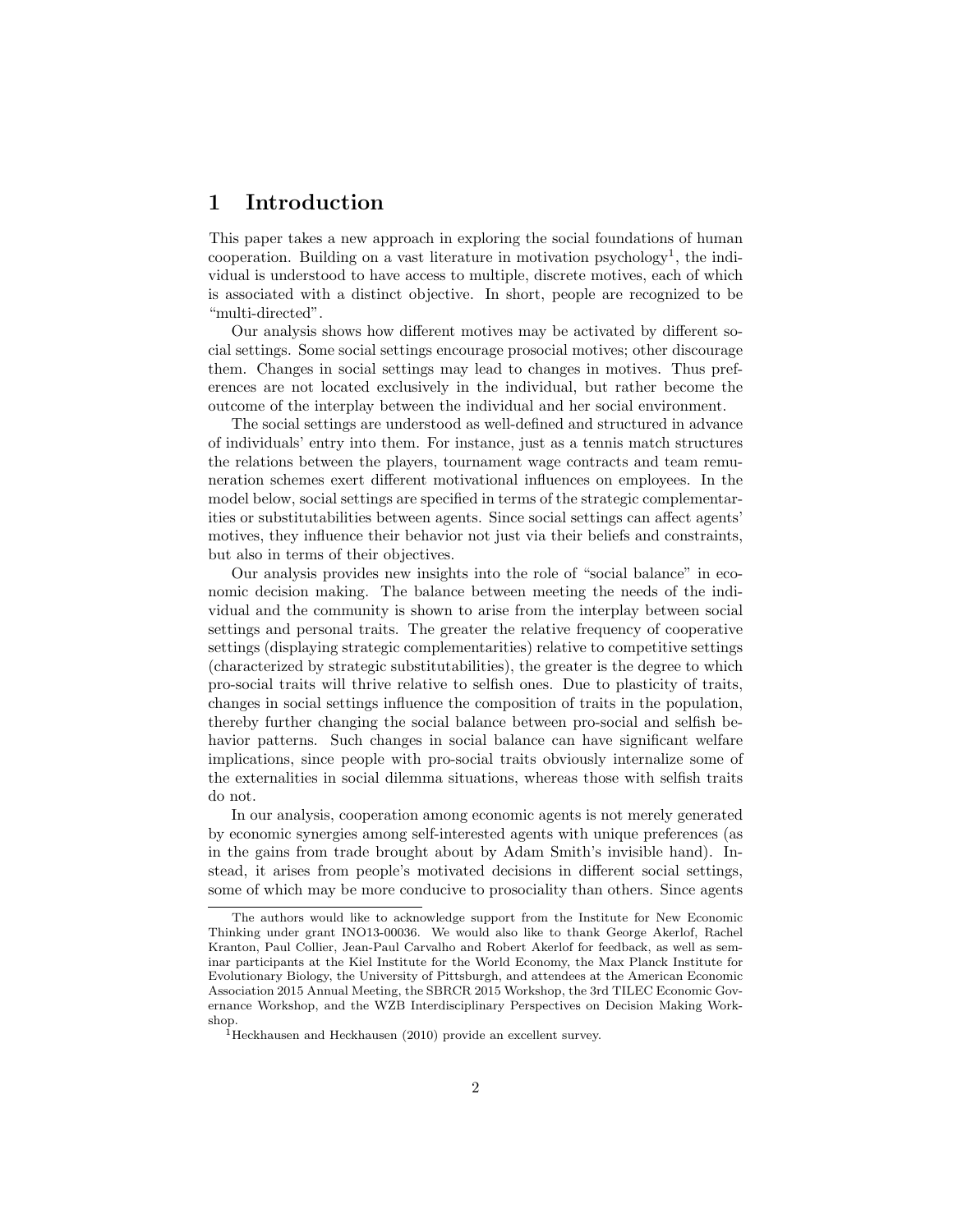are multi-directed, they do not have unique preferences and are thus not consistently self-interested or consistently altruistic. Instead, their objectives depend on the interplay between their individual traits and their social settings. In this context, creating a more cooperative society involves creating not just new economic synergies, but also social settings that elicit more cooperative motives and a greater frequency of altruistic dispositional types (by affecting the payoffs from the social settings).

Our analysis can help shed light on why individual behaviors in social dilemma situations often contradict the predictions of economic theory. In particular, people frequently cooperate in the absence of compensation, but to varying degrees depending on their individual traits and their social settings. We know for example that people engage in substantial philanthropic activity, voluntary work, and social activism. We also know that there is a wide heterogeneity of cooperative tendencies across people. Some people have a greater tendency to cooperate in social dilemmas than others, though individual-level behavior can, but need not fluctuate (Van Lange et al., 1997; Volk et al., 2012). In terms of our model, people's willingness to cooperate under some social settings, but not others, can be accounted for by changes in their motives in response to these settings. Under settings featuring strategic complementarities, they may be willing to cooperate even in the absence of compensation.

This analytical context provides a broader framework for policy analysis than conventional theory permits and thereby sheds light on new opportunities for policies to affect cooperation among economic agents – opportunities that are generally ignored in mainstream neoclassical analysis. Whereas neoclassical economic theory focuses on the effect of policies on economic incentives, specified with regard to given preferences, our model also shows how policies can influence people's social settings, which changes their motives and thereby alters their preferences. Over the longer run, policies can also affect the payoffs from these social settings, which may change the distribution of dispositional types and thereby alter the responsiveness of motives to social settings.

We claim that traditional economic theory overlooks significant sources of human economic cooperation by restricting its policy purview to incentives for self-interested agents with exogenous preferences. Beyond that, its policy prescriptions may even be counter-productive in some circumstances, since its proposed policies may crowd out pro-social motives (for example, Frey and Jegen,  $2001$ ; Gneezy et al.,  $2011$ ; Bowles and Polanía-Reyes,  $2012$ <sup>2</sup>. Our analysis shows how policies may crowd out motivation to cooperate when they increase the degree to which situations discourage cooperation or increase the prevalence of such settings. By contrast, policies crowd in cooperation when they provide state- or trait-based support for cooperative motives.

This extension of policy analysis beyond traditional monetary incentives

<sup>&</sup>lt;sup>2</sup>Two conflicting examples may be found in Gneezy and Rustichini (2000) and Gelcich et al. (2013). Gneezy and Rustichini find that volunteering goes down when small payments are introduced for collected donations, while Gelcich et al. find that the introduction of sanctions that should be small enough not to deter exploitation of a common pool resource do in fact deter exploitation.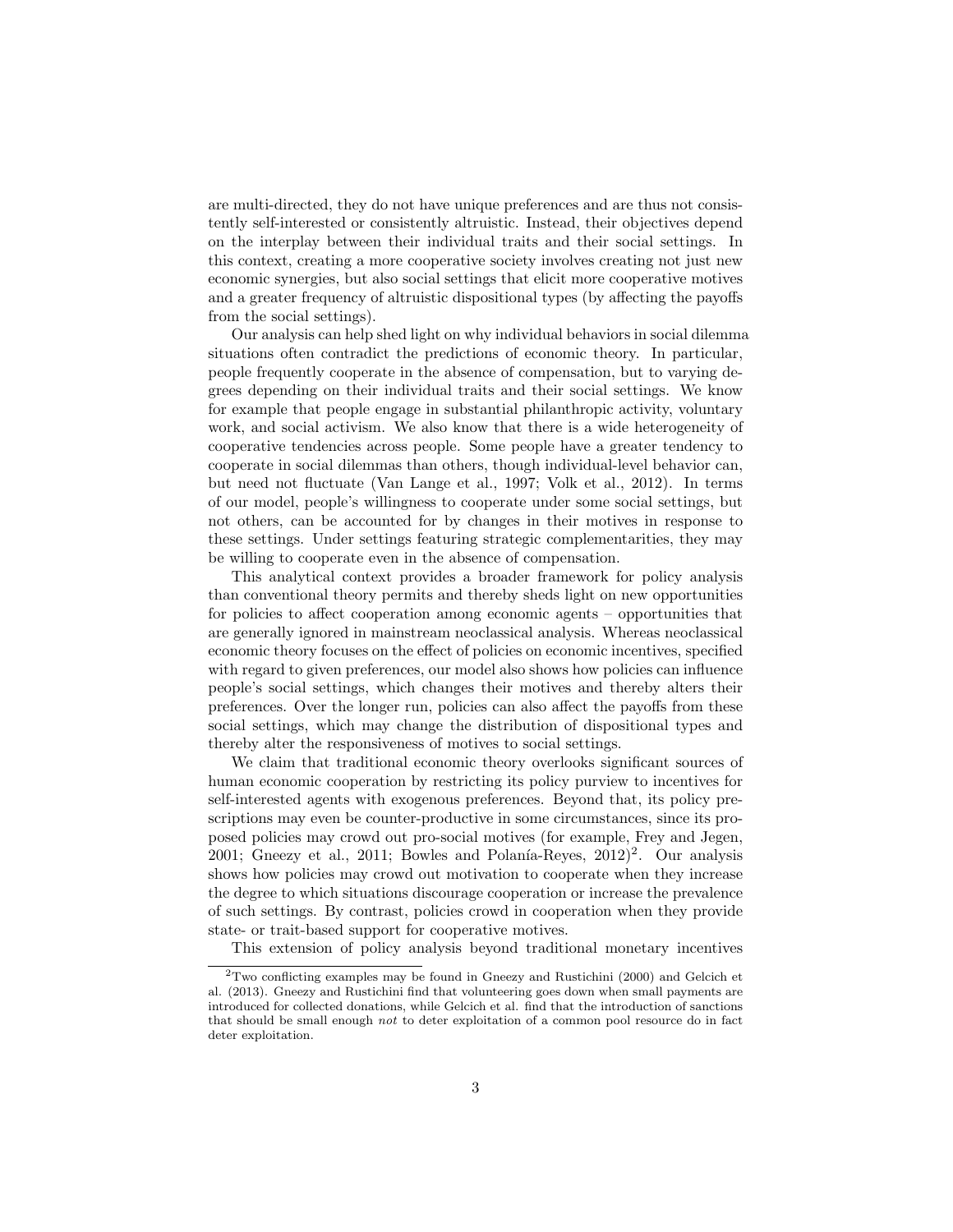has far-reaching implications. In mainstream economic theory, the purpose of economic policy is primarily to correct for externalities and inequalities. Externalities (social costs and benefits for which individuals receive no private compensation) are internalized by providing the appropriate compensation to self-regarding individuals. By contrast, in our analysis the degree to which externalities are internalized depends crucially on which motives are activated: what must be compensated under a selfish motive may become implicitly internalized under a pro-social motive. By examining how different social settings can activate different motives, our analysis paves the way toward an understanding of how economic decisions may be shaped not just be monetary incentives, but also by the social organization within which economic interactions take place. Thereby our analysis can provide a rationale for the influence of framing, choice architecture and nudging on economic activities, at least with regard to the social aspects of these phenomena.

Thus policies can affect economic behavior not just by influencing payoffs for a given set of preferences, but also by changing these preferences. These preference changes are associated with motivational changes, which arise from changes in policy-induced payoffs and policy-induced social settings, as well as changes in dispositional types arising from longer-term policy-induced payoffs to each type.

The rest of the paper is structured as follows. Section 2 summarizes the salient insights of the paper, providing the intuitions underlying the model that follows. Section 3 describes the motives and the social settings in which agents interact with one another. Section 4 analyzes how dispositional types are shaped by social settings. Section 5 examines the resulting "social topography," characterizing the equilibrium distribution of the dispositional types. Section 6 explores the effects of policies designed to increase cooperation. Finally Section 7 concludes.

## 2 Basic Insights

We begin by defining the three basic concepts of our analysis: motives, social settings and dispositional types. A *motive*, in the sense that the word is commonly used in motivation psychology, is a force that gives direction and energy to one's behavior, thereby determining the objective of the behavior, as well as its intensity and persistence<sup>3</sup> . The psychology literature has identified a number of different motives, such as the achievement,<sup>4</sup> affiliation<sup>5</sup> and power<sup>6</sup> motives. In the model here, however, we focus on two motives: a Self-interested Wanting<sup>7</sup>

<sup>3</sup>See Elliot and Covington (2001), following Atkinson (1964).

<sup>4</sup>See for example Atkinson and Feather (1966); Pang (2010).

<sup>5</sup>McClelland (1967), H. Heckhausen (1989), or Heckhausen and Heckhausen (2010).

 $^6$  For example, H. Heckhausen (1989); J. Heckhausen (2000); Heckhausen and Heckhausen  $(2010)$ .

<sup>&</sup>lt;sup>7</sup>This motivation system – the closest, though imperfect, match for the standard economic assumption of self-interest – does not receive much attention in the motivation psychology literature. See for example McDougall's (1932) propensity for foraging and ownership and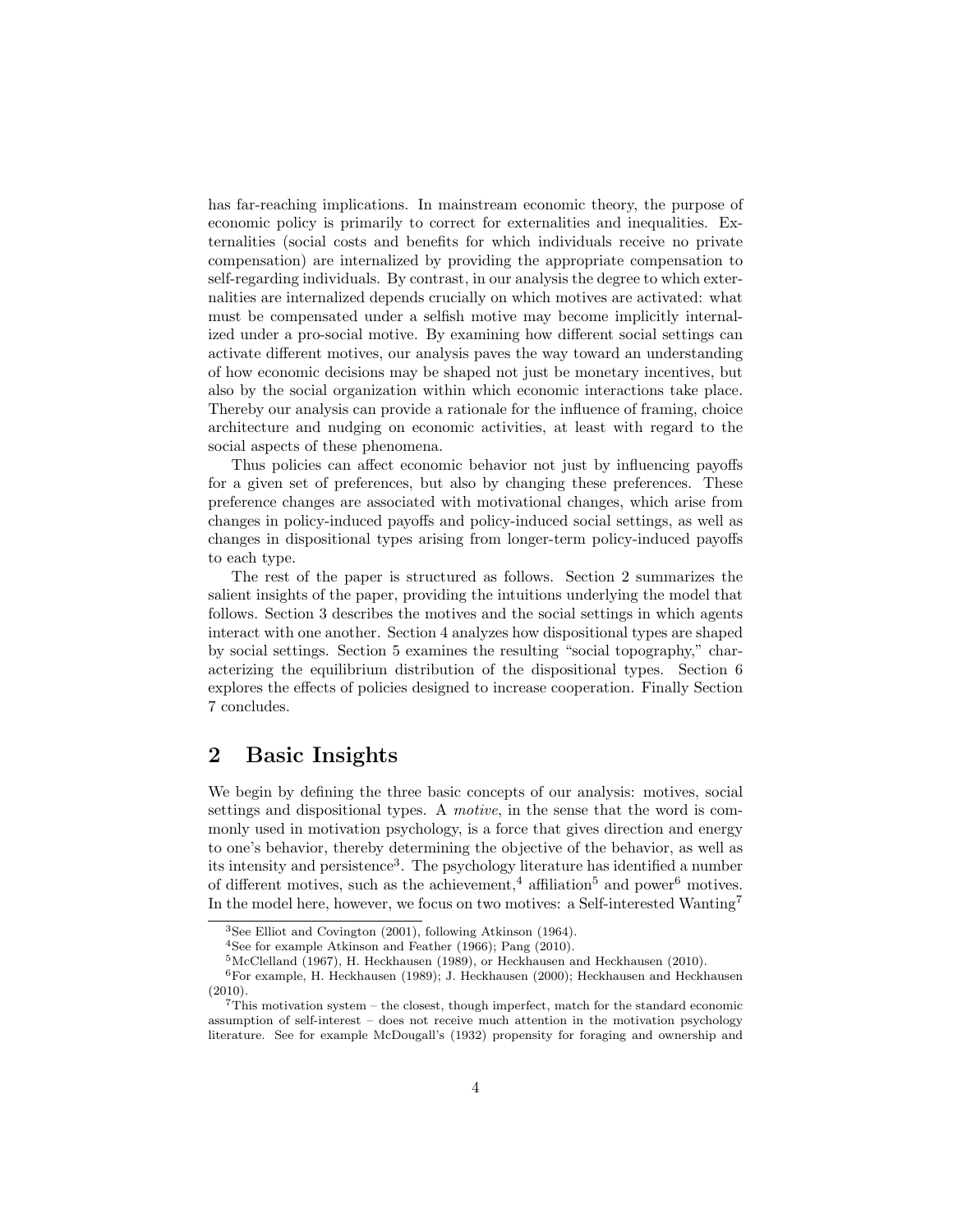motive (aimed at maximizing one's own personal payoff) and a Caring<sup>8</sup> motive (aimed at maximizing joint payoffs).

In the model below, the Self-interested Wanting motive is represented by the utility function of the standard selfish, rational agent of neoclassical microeconomics. The Caring motive resembles the utility function of what is usually termed a 'pure altruist' by behavioral economists (see e.g. Andreoni, 1990). The paradigmatic example of this motive is that which drives a mother to care for her infant. In the evolutionary process, the Caring motive induces parents to support their offspring over the vulnerable childhood stage. It also carries over to helpful, compassionate behavior of more distant human kin and non-kin. Its evolutionary function is clearly to promote cooperation necessary for survival. Psychologically, this system is associated with feelings of affection, compassion, nurturance, friendliness and warmth related to prosocial goals,  $9$  particularly concern for the wellbeing of others.<sup>10</sup>

A social setting is a joint activity of several people producing a distribution of payoffs. In our model, there are just two social settings: a Cooperative setting (with complementary actions) and a *Competitive* setting (with substitutable actions). In a Cooperative setting, one person's contribution increases the productivity (payoff per unit of contribution) of another person involved in these activities. It includes activities such as household production, collaboration in teams, and common goods with increasing marginal benefits. In a Competitive setting, one participant's contribution reduces the productivity of another participant. The activities in this setting include tournament contracts in labor markets, striving for social position and other contests, as well as common goods with diminishing marginal benefits $^{11}$ .

We will show that, from the perspective on an individual participant, the Self-interested Wanting motive is relatively well-suited to the Competitive setting, whereas the Caring motive is relatively well-suited to the Cooperative setting. In the Cooperative setting, one individual's cooperation implies that the best response of others is to become more Cooperative as well. On this account, people's actions are strategic complements. In the Competitive setting, one individual's cooperation induces more selfish behavior as a best response. Thereby people's actions become strategic substitutes.<sup>12</sup>

In the model below, social settings describe the contexts in which people make their decisions, and these contexts are shown to affect their motives. For this purpose, it is convenient to restrict our analysis to social settings that

Reiss' (2004) desire for eating, and Gilbert's (2013) seeking drive, an acquisition focused system.

<sup>8</sup>This motive is concerned with nurturance, compassion, and care-giving, e.g. Weinberger et al., (2010). The caring motive is often distinguished from the affiliation motive, e.g. Mc-Dougall (1932), Murray's (1938), McAdams (1980), H. Heckhausen (1989), and J. Heckhausen  $(2000).$ 

 $9$ See for example McAdams and Powers (1981); Weinberger et al. (2010).

 $10$ McAdams et al. (1984).

 $11$ See Section 3.1 for an explanation and further specific examples.

 $^{12}\mathrm{The}$  characterization of social settings in terms of strategic complementarities or substitutabilities is in the spirit of (Bulow et al., 1985).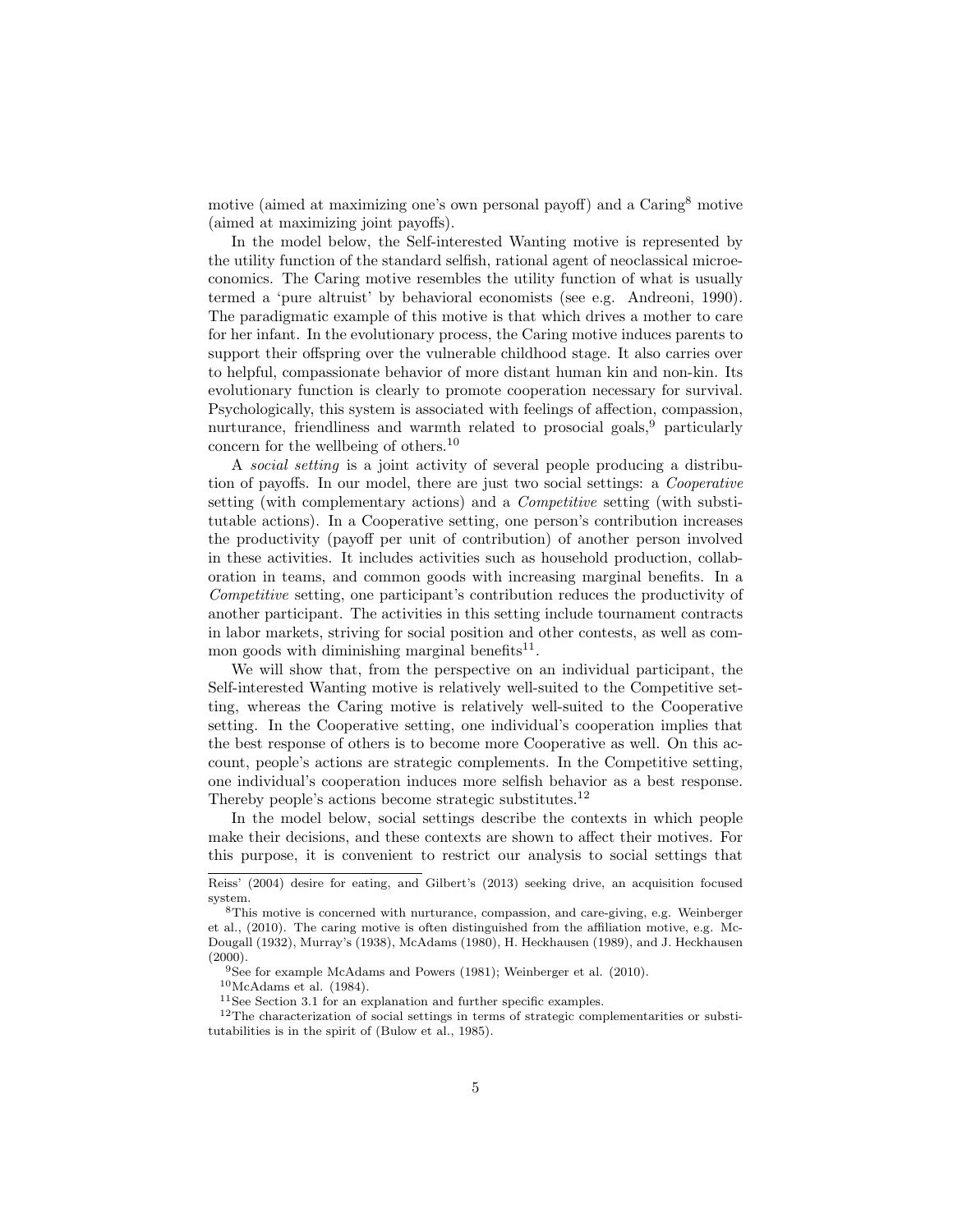are exogenously given by existing institutions and customs, e.g. existing laws, cultures, norms, organizational structures, etc. In practice, social settings – in terms of opportunities for cooperation or competition – are shaped not only by existing institutions and customs, but also by the participants, e.g. people pursuing careers in social work or banking. In our model, a change in the available social settings may induce a change in people's motivations and thereby in their behavior patterns.

A disposition is a trait that can be interpreted as a crystalized motive. In the personality psychology literature, it is widely accepted that dispositions and traits are crystalized states (e.g. Fleeson, 2001). Specifically, if a particular state (a motive, in our model) is activated repeatedly and persistently, then this state becomes crystalized into a persistent disposition to act in accordance with this state. In practice, people are driven by various different motives, each which can be conceived as corresponding to different dispositional types. In the personality psychology literature, individual dispositional differences are usually represented in terms of distributions with respect to each disposition. For example, anxious personality traits are conceived as being normally distributed with the majority of people showing average degrees of the anxious trait and only minorities showing very high or very low levels of anxious trait.

For each of the two motives highlighted in our model – Self-interested Wanting and Caring – dispositions may crystalize, so that individuals may come to differ in terms of their propensity to Want (i.e. high on the Wanting scale are those with strong appetitive consumption-oriented drives, whereas depressed people, for example, are low on this scale) and their propensity to Care (i.e. high on the Caring scale are those who are altruistic, having a strong propensity to benefit other people; whereas narcissistic people are low in this scale, for example). Different individuals may be conceived as being distributed along the distributions for these two dispositions. In practice, virtually no one is positioned at the extreme ends of the Wanting and Caring scales, and if people show extremes on these dispositional scales, they are often classified according to pathological criteria. Furthermore, virtually everyone is able to modulate their degree of Wanting and Caring in response to their environment. In other words, virtually everyone is "multi-directed, in the sense that humans have multiple motives that can be differentially activated in different settings,<sup>13</sup> but they differ in terms of their positions in the dispositional distributions and thus also in their propensities to respond to particular external stimuli with particular motives.<sup>14</sup>

<sup>&</sup>lt;sup>13</sup>Our conception of multi-directedness goes beyond framing effects, since the former links contextual stimuli to decision-making objectives, whereas the latter refers to context-driven cognitive biases. Multi-directed actions also differ from cue-driven ones (e.g. Laibson (2001)), since the former arises from multiple motives whereas the latter arise from shifts in perception and attention. In the seminal paper by Bernheim and Rangel (2004) on addiction, environmental cues affect behavior whenever individuals are in a "hot" mode, in which an individual chooses to consume an additive substance irrespective of her underlying preferences; whereas in our model the environment helps shape these preferences.

<sup>14</sup>In the psychology literature, social settings are known to affect the activation of motives both directly (a change in setting leading directly to a change in motive) and indirectly,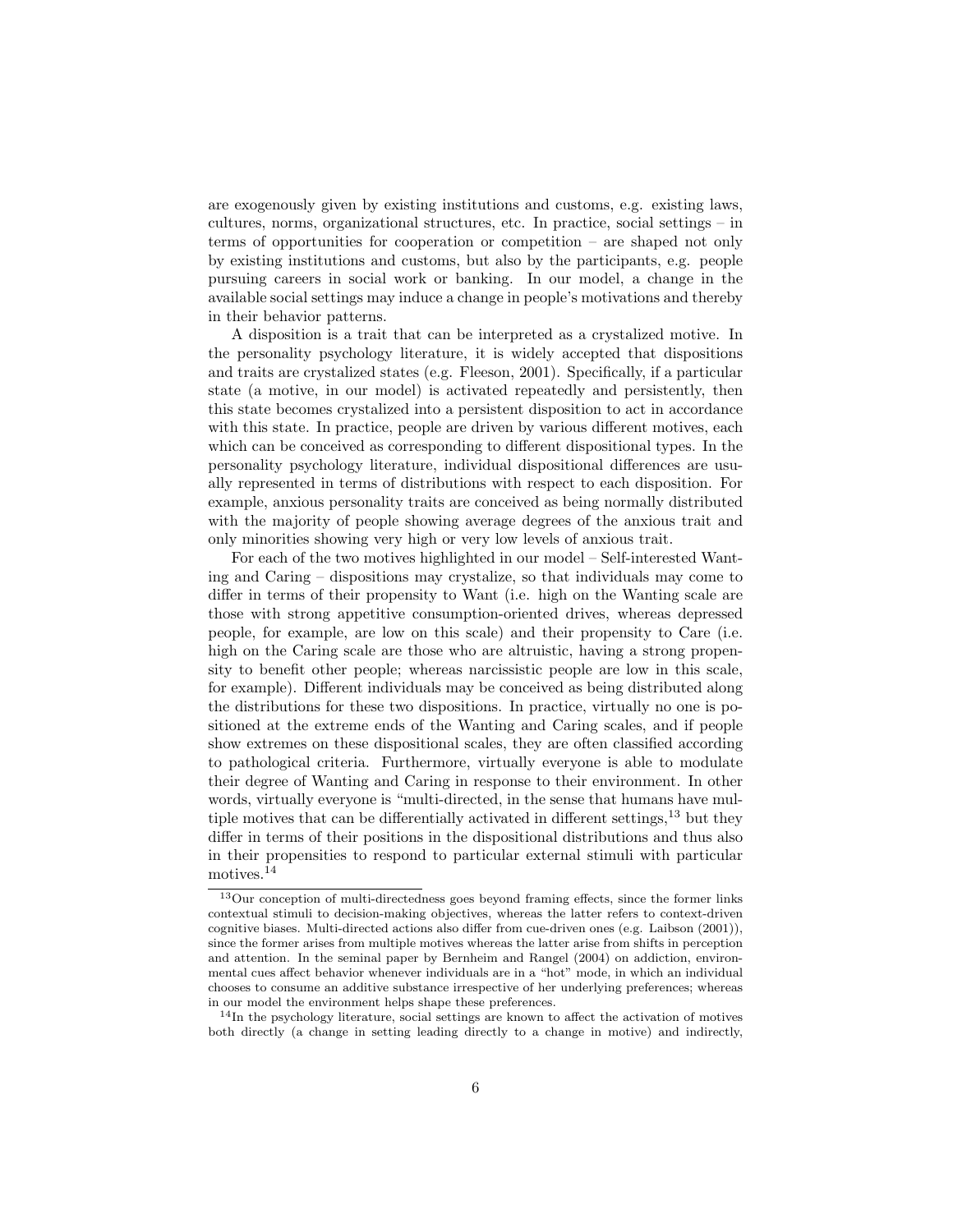For the sake of analytic simplicity, however, we consider only three types of people, with the following special patterns of dispositions: (1) a Selfish type, representing the extreme high end of the Self-Interested Wanting dispositional distribution and the extreme low end of the Caring dispositional distribution, (2) a Caring type, representing the extreme high end of the Caring dispositional distribution and the extreme low end of the Self-Interested Wanting dispositional distribution, and (3) a Responsive type, representing the mean of the Caring dispositional distribution and the mean of the Self-Interested Wanting dispositional distribution.

By implication, the Self-interested type leads to the activation of the Selfinterested Wanting motive in all social settings; the Caring type leads to the activation of the Caring motive in all settings; and the Responsive type leads to the activation of the Caring motive in the Cooperative settings and the Selfish motive in the Competitive settings, but at a cost. Our categorization serves merely as an extreme analytical simplification of individual dispositional differences, whereby some people are predominantly selfish in most social settings and others are predominantly caring in these settings, whereas others adjust their behavior more responsively to the settings they encounter.

The simplifications of our model are meant to build a bridge between economic theory and motivation and personality psychology. In neoclassical and behavioral economics, people are "single-directed" (possessing only one objective, given by their utility function). People of the Selfish type are functionally equivalent to the single-directed, selfish agents in standard neoclassical economic analysis. People of the Caring type are akin to the single-directed individuals with altruistic preferences in behavioral economics. We introduce multidirectedness into economic theory through people of the Responsive type, whose motives respond to their social settings (a phenomenon widely ignored in mainstream economics,<sup>15</sup> but accepted as ubiquitous in motivation and personality psychology).

The individuals in our model face stochastic social settings with idiosyncratic frequencies, in the sense that each individual encounters Competitive and Cooperative settings with the same probabilities, independently distributed across individuals and time. These probabilities determine the fitness of the Selfish, Caring and Responsive types, since the different types have different comparative advantages under different social settings. The greater the frequency of the Cooperative setting (relative to the Competitive one), the greater the comparative advantage (and thus the expected payoff) of the Caring type; whereas the greater the frequency of the Competitive setting, the greater the expected payoff of the Selfish type. Changes in the frequency of social settings will change the

since repeated exposure to a particular social setting, associated with repeated activation of a particular motive, will induce a change in dispositional type via plasticity of traits. In the model below, we focus on the direct channel.

<sup>15</sup>A limited exception is behavioral economists' explantation of framing effects and sensitivity to context. These are generally rationalized as arising from (consistently) conditionally cooperative preferences (Fischbacher et al., 2001) and exogenous shifts in beliefs (see e.g. Dufwenberg et al., 2011; Fosgaard et al., 2014).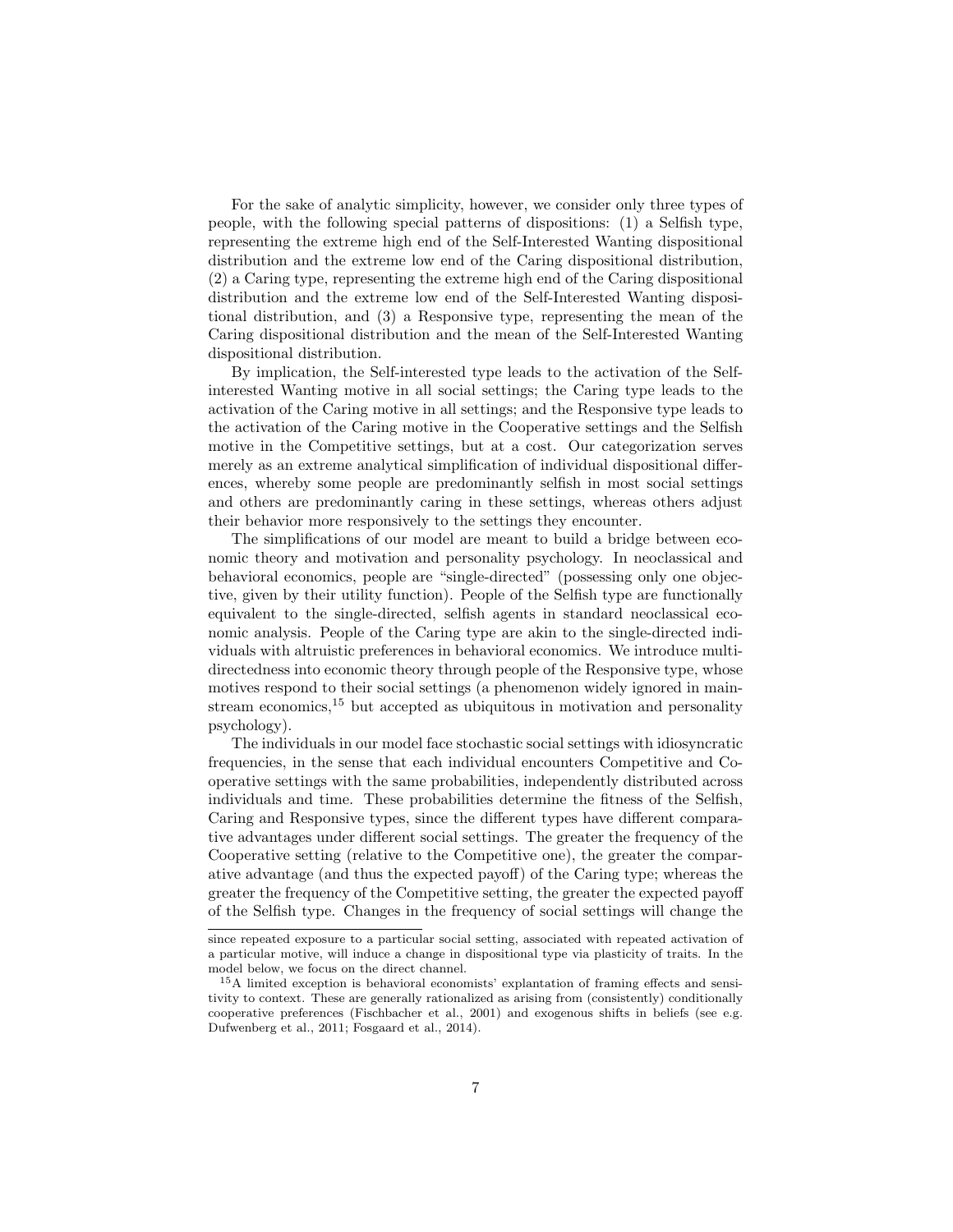comparative advantages of these types, which are assumed to lead to changes in the numbers of these types.

We define the *social topography* as the mapping of different agent types into different social settings. The social topography summarizes the overall context in which types are matched with social settings, thereby determining people's contributions and payoffs from their social settings.

Once again, these analytical simplifications regarding the interconnections among motives, dispositional types and social settings are meant to capture essential features of a more complicated reality. As the relevant literatures in motivational and social psychology, affective neuroscience and evolutionary biology show,<sup>16</sup> humans have access to far more than two motivations; there exist far more than two social settings and these settings may be distinguished through features other than just actions that are strategic substitutes and complements; and it is useful to distinguish among more than three types of people with different patterns of dispositional traits to understand individual differences in motivational responsiveness to changes in social settings.

Our analysis encompasses the following basic insights, each of which is wellknown in other disciplines (particularly psychology, sociology, anthropology, biology and neuroscience), though commonly overlooked in economics thus far.

### Insight 1: All behavior is motivated, driven by multiple, discrete motives.

Knowing a person's prior choices and constraints is not sufficient to determine the person's behavior, as it is under revealed preference theory. In line with the vast motivation psychology literature, we recognize that people generally have access to multiple, discrete motives. Each motive is associated with a different objective function for economic decisions.

Since our analysis explores the social opportunities for cooperative versus competitive decision making, it is useful to contrast this motivational approach with the notion of preferences. While behavioral economics has extended the standard neoclassical analysis through consideration of social preferences<sup>17</sup> grounded in experimental evidence, what behavioral and neoclassical economics have in common is the assumption that individual preferences are internally consistent, reasonably stable<sup>18</sup> and context-independent<sup>19</sup>. The novel contribution of our analysis lies in the recognition that the objectives underlying an individual's economic decisions depend on the individual's active motives and

<sup>16</sup>A partial overview is provided in Przyrembel et al. (mimeo).

<sup>17</sup>See, for example Loewenstein et al. (1989), Andreoni (1990), Rabin (1993), Levine (1998), Fehr and Schmidt (1999), Bolton and Ockenfels (2000), Charness and Rabin (2002), Dufwenberg and Kirchsteiger (2004), Falk and Fischbacher (2006), Battigalli and Dufwenberg (2007), or Cox et al. (2007).

<sup>18</sup>Exceptions are made for variations in behavior due to non-systematic random mistakes (e.g. McKelvey and Palfrey, 1995; 1998).

<sup>&</sup>lt;sup>19</sup>Framing effects and sensitivity to context are generally rationalized by behavioral economists as arising from conditionally cooperative preferences (Fischbacher et al., 2001) and exogenous shifts in beliefs (see e.g. Dufwenberg et al., 2011; Fosgaard et al., 2014).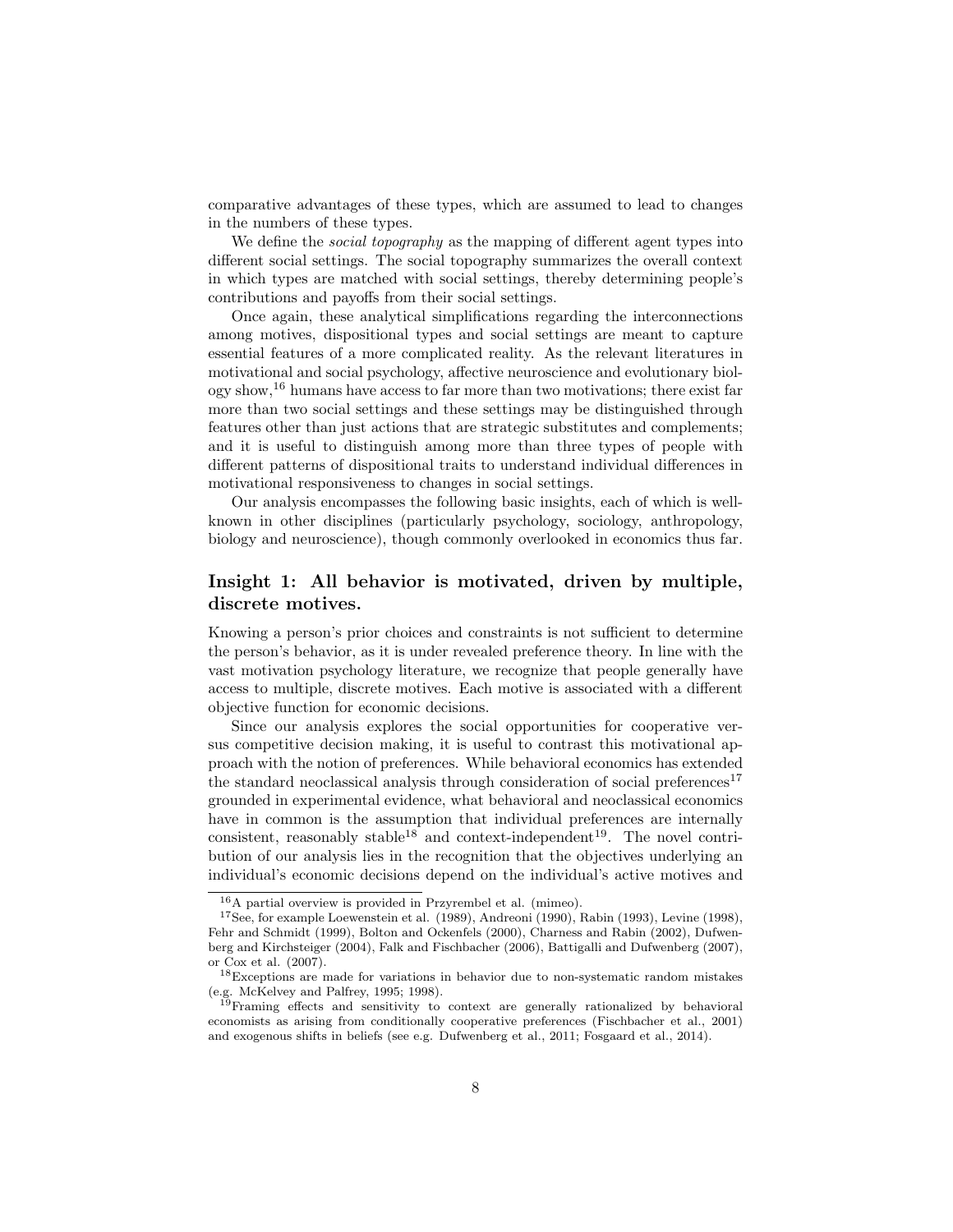that these motives may be affected by the individual's social setting, which may change predictably and abruptly. In this context, preferences need not be internally consistent and temporally stable across motives.

While we restrict our analysis to two motives – Self-interested Wanting and Caring  $-$  it is important to emphasize that Care is obviously not the only prosocial motive. (Another important one for example is affiliation, i.e. the motive to belong to a social group and adhere to its norms<sup>20</sup>.)

#### Insight 2: Motives are influenced by social settings.

Broadly conceived, an individual's social setting is meant to represent the entire structure of interpersonal relationships and interactions into which the individual may enter. The content of these relationships and interactions may be well-defined and structured in advance of individuals' entry into them.

Different social settings give rise to different motives. This pattern is reinforced by the fact that different motives are differentially well-suited to different social settings in terms of the outcome they generate for the decision maker. In our model, as noted, we consider Competitive settings (in which people's actions are strategic substitutes) and Cooperative settings (in which people's actions are strategic complements). We will show that the Self-interested Wanting motive is relatively well suited for Competitive settings, whereas the Caring motive is relatively well suited for Cooperative settings<sup>21</sup>.

### Insight 3: The responsiveness of motives to social settings depends on people's patterns of dispositional traits.

Inter-individual personality differences may be characterized as propensities to respond more or less to particular types of incentives (Schultheiss et al., 2010). These dispositional traits can be genetically predetermined or develop through very early life experiences (McClelland, 1965; 1985).<sup>22</sup> Strong propensity to activate particular decisions is frequently considered a personality trait (regarding prosocial behavior see McClintock and Allison, 1989; Van Lange et al., 1997; Balliet et al., 2009).

In our model, motives can be activated by a person's social settings and the degree to which this happens is assumed to depend on the person's dispo-

<sup>20</sup>This motive, which implicitly plays a major role in identity economics (Akerlof and Kranton, 2000; 2010), could be included straightforwardly in our analysis but, for brevity, we do not do so here. See also Holländer (1990), Bernheim (1994), Sugden (2000), Brekke et al. (2003), and Bénabou and Tirole (2006) for additional models of affiliation to groups in economics.

 $21$ The idea that social preferences flourish in environments with strategic complements and are discouraged in environments with strategic substitutes has been discussed extensively in the literature studying the evolution of preferences (see e.g. Rotemberg, 1994; Bester and Güth, 1998; Alger and Weibull, 2012). Experimental evidence that strategic complements encourage more cooperation than strategic substitutes may be found in Suetens and Potters (2007) and Potters and Suetens (2009).

 $22$ According to the American Psychological Association, "personality refers to individual differences in characteristic patterns of thinking, feeling and behaving (Kazdin, 2000).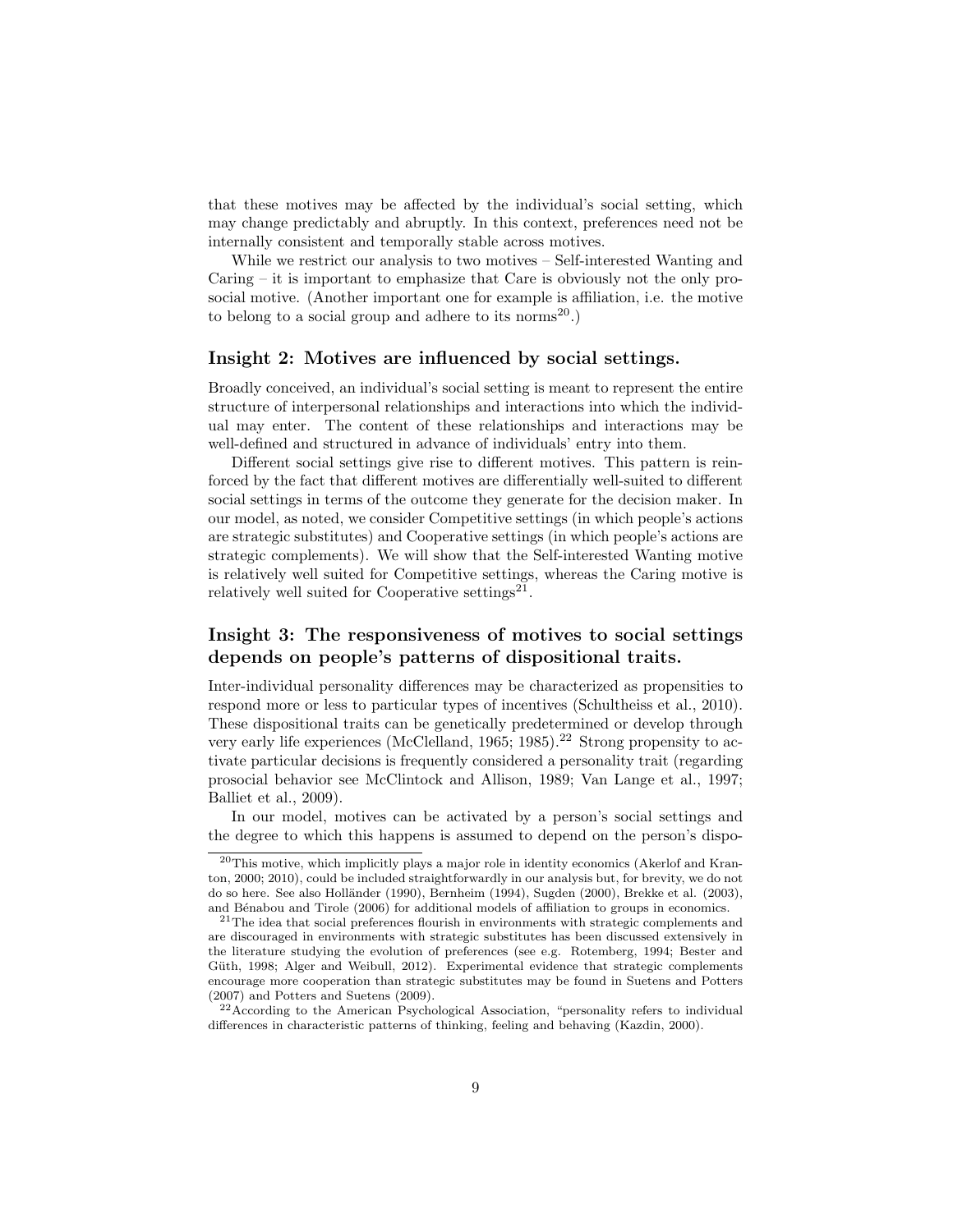sitional type.<sup>23</sup> In practice, other aspects of the person's internal and external environment can also activate motives. There is also much evidence that motives depend on interactions between situations and personality characteristics (see Mischel and Shoda, 1995; Roberts and Pomerantz, 2004).

As noted, our model distinguishes among three individual types: a Selfish type (inducing an individual to behave selfishly in all settings), a Caring type (inducing the individual to show concern for the interests of others in all settings, and a Responsive type (inducing the individual to show concern for the interests of others when engaged in settings entailing Cooperative interactions and to behave selfishly when engaged in settings involving Competitive interactions.) These distinctions are merely an analytical simplification of the common observation that people differ in terms of their dispositional traits and thus have different motives under any given social setting.

## Insight 4: The frequencies of social contexts and their associated payoffs affect the evolution of individual types.

In our model, different individual types are differentially suited for different social settings, depending on the payoffs to these types from these settings. It is in this sense that the fitness of individual types depends on the frequency of the social settings to which people are exposed.

We will show that the Selfish type is best-suited for people who encounter predominantly Competitive settings, but poorly suited for the those who encounter more Cooperative settings. The Caring type will be shown to be bestsuited for people who encounter primarily Cooperative settings, but poorly suited for those who encounter more Competitive settings. Finally, the Responsive type is shown to be best for those who encounter a more balanced mix of both Cooperative and Competitive settings.

When the frequencies of social settings change, the relative fitness of the various individual types changes as well. The fitness of these types is determined by the payoffs from the resulting motives in a given mix of social settings. Therefore changes in the frequencies of social settings affect the relative payoffs to the various types. The higher the expected payoff from a particular type, the greater are the chances that this type will be reinforced. We assume that individuals develop dispositional types that yield the highest expected payoff. This stands in for a process of social evolution or personality development that may take place over substantial periods of time, such as a lifespan or across generations.<sup>24</sup>

<sup>&</sup>lt;sup>23</sup>For an overview of how a person's behavior depends on both their personality and the situation (for a review see Heckhausen and Heckhausen, 2010, chapter 4).

 $^{24}$ Developmental psychologists have characterized personality traits as stable across settings, but plastic over the longer time scales of people's lives (Baltes, 1987). Children are particularly influenced by the environment in which they develop (Bronfenbrenner, 1979).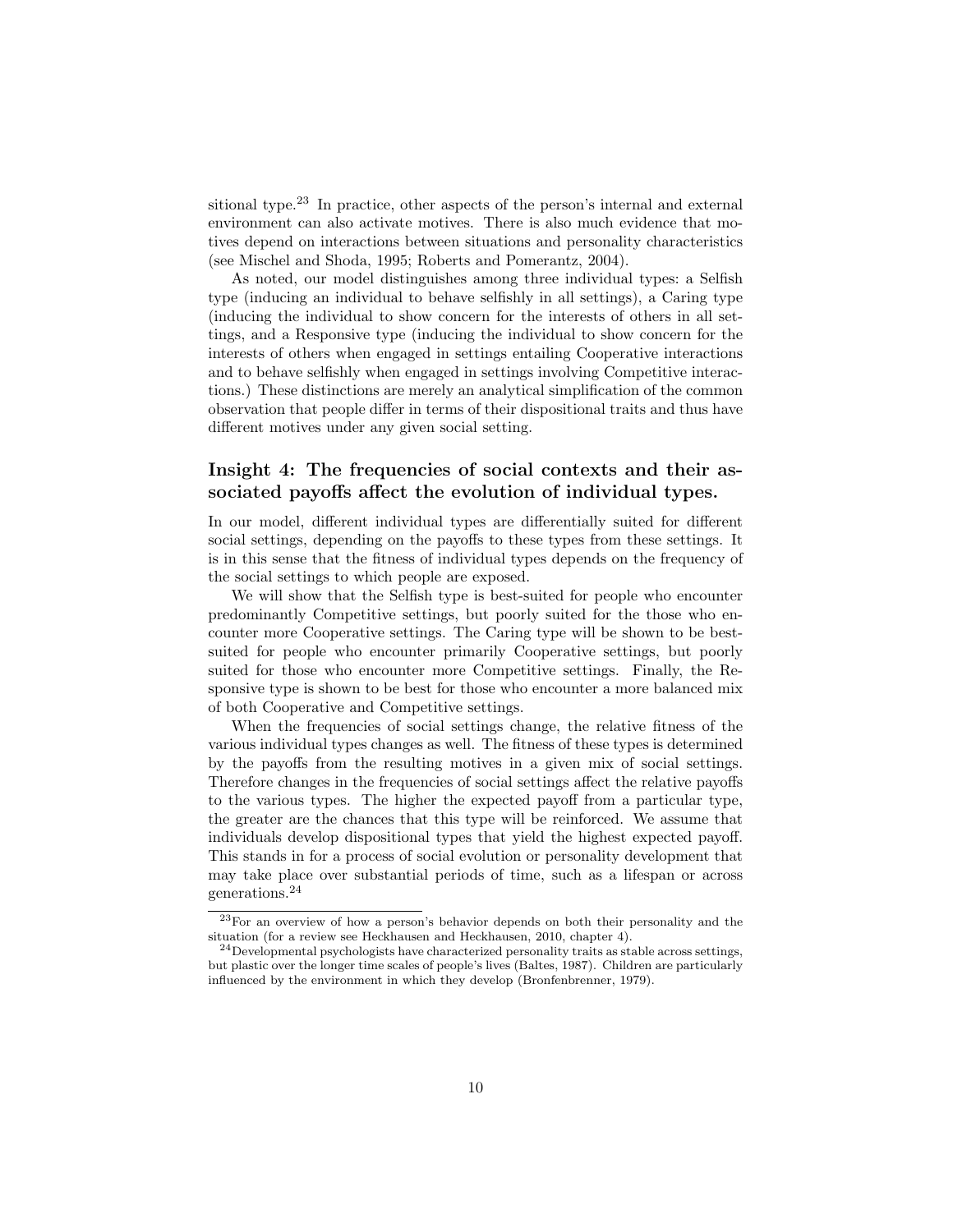#### Insight 5: Preferences are the outcome of a reflexive interplay between individual actions and social forces.

Social settings influence people's motives, which determine the objectives of their decisions (i.e. their preferences, in terms of decision utilities). These decisions determine the payoffs from the social settings. People's types influence the motivational responsiveness to social settings; the resulting payoffs affect the evolution of individual types.

In short, preferences are not located exclusively in the individual, but rather emerge through the interaction between social settings, dispositional types and motives. This phenomenon constitutes a fundamental form of reflexivity: social settings provide a macro-foundation for microeconomic decisions, and these decisions provide a micro-foundation for the payoffs from the social settings.

Specifically, the social topography (the mapping of agents with different dispositional types into different social settings) depends on agents' relative payoffs from the Competitive versus Cooperative settings and their likelihoods of encountering each of these settings. However, since these payoffs depend on peoples' motives, whose activation arises out of an interplay between the social setting and their dispositional types, the social topography feeds back into the micro-level through reinforcement of different dispositional types. The population-level distribution of dispositional types gravitates towards an equilibrium in which people's motives and the broader social topography are codetermined.

Insofar as an individual's motives are influenced by both her social settings, preferences are not located exclusively in the individual, as assumed in traditional economic theory (where the preference mapping is, as it were, hard-wired in the person's brain)<sup>25</sup>. In practice, the endogenous relationships between preferences and environment can arise not only from social settings, but also cultural norms and socialization, change-oriented social movements, or any number of other forces.

## Insight 6: Policies may influence the evolution of cooperation in society by affecting the reflexive interplay between individual decisions and social forces.

Our analysis stands in sharp contrast to mainstream economic theory, according to which humans are assumed to be self-interested individuals, with rational preferences that are internally consistent, temporally stable and contextindependent. Under these standard assumptions, humans cooperate only in the presence of economic incentives. Problems such as the provision of public goods and common resources are associated with deficient incentives to take into account how one's decisions affect others. The desired interventions – such as taxes and subsidies, regulations, and redefinitions of property rights – are

<sup>25</sup>For a survey of endogenous preferences in economics, see Bowles (1998). For a defense of exogenous preferences in economics, see Stigler and Becker (1977).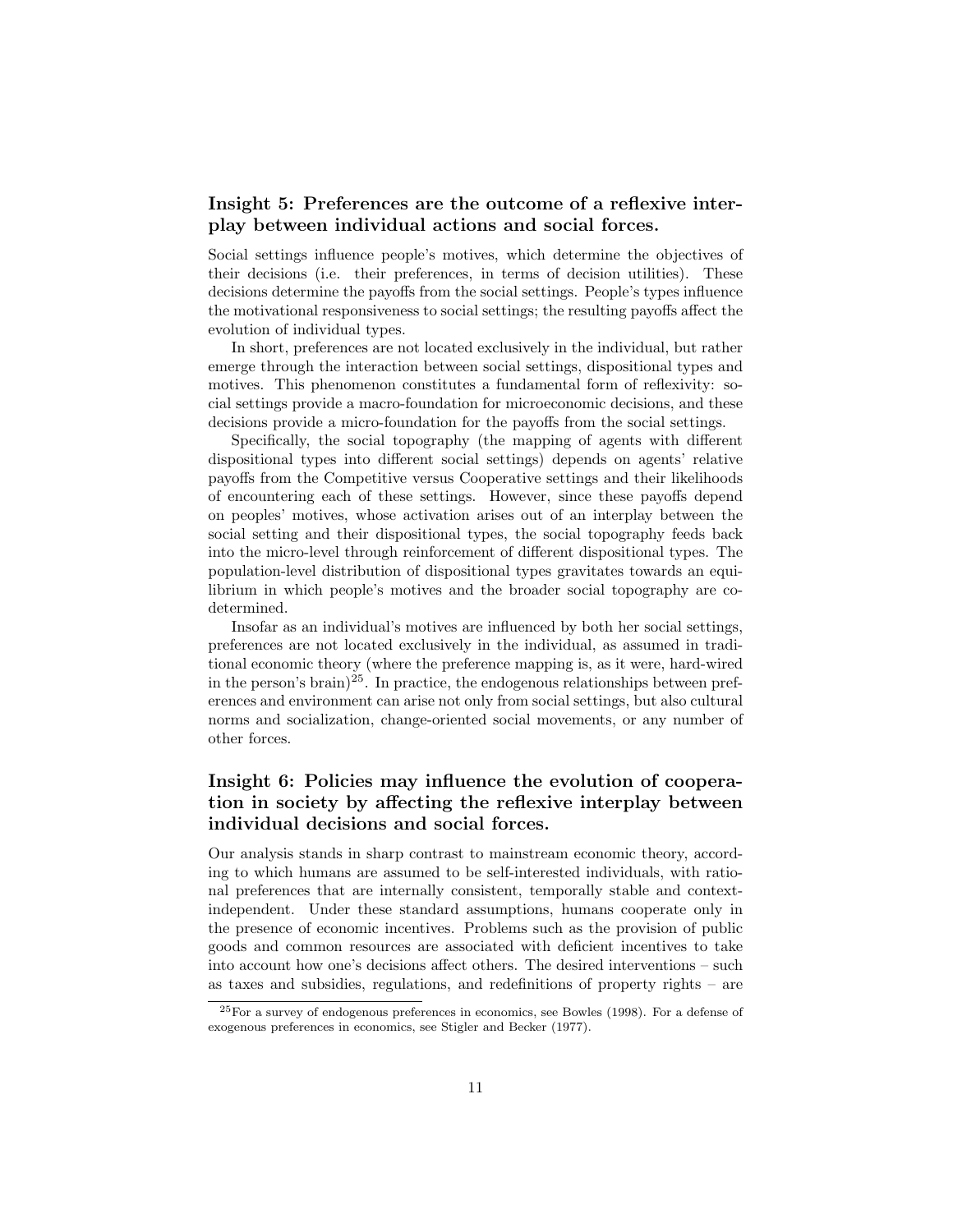understood as compensating people for their effects on others or forcing people to act as if they were compensated.

We claim that in restricting its policy purview to incentives for self-interested, rational agents with exogenous preferences, traditional economic theory overlooks significant sources of human cooperation. Beyond that, its policy prescriptions may even be counter-productive in some circumstances, since the proposed policies may crowd out pro-social motives. Our analysis addresses these deficiencies by investigating the influence of different social settings on the activation of different motives. It thereby uncovers a much wider domain of policies than those identified in mainstream economic theory to promote human cooperation in social dilemma situations.

In particular, policies can improve welfare not just by modifying agents' incentives under a given set of preferences, but also by affecting the preferences themselves by influencing their motives. Policies can shape people's motives either directly (by influencing the relative payoffs from different motives) or indirectly through the social settings in which people participate. Such policies could include institutional, political, economic and social incentives, such as corporate culture, regulations, payment schemes, and social norms. Over the long run, our analysis indicates another channel whereby policy can affect welfare, namely, through influence on dispositional traits. Changes in the frequencies of and payoffs from social settings affect the relative expected payoffs from different dispositional types and thereby influence the prevalence of these dispositional types. In turn, changes in the distribution of dispositional types over the population affect the responsiveness of motives to social settings. The resulting changes in motives affect the contributions to and payoffs from the social settings, thereby affecting agents' wellbeing.

In general, people's willingness to cooperate in the presence of social dilemmas may be influenced both by the standard pecuniary incentives of mainstream economics and by the motivation-shaping policies above. Whether pecuniary incentives complement or crowd out pro-social motivation – and hence enhance or reduce the effectiveness of motivation-shaping policies – depends on the social setting and the composition of dispositional types in the population. In particular, when pecuniary incentives based on individual performance are used to elicit pro-social behavior in the settings where strategic complements apply, these incentives can work against people's intrinsic motivation to cooperate. Because these policies help the selfishly motivated more than they help those with pro-social motives, they reinforce the prevalence of dispositional types that predispose people to selfishness. The desirability of such policies is therefore ambiguous. Our results provide structural foundations for what Bowles (1998, 2008) documents as the tendency for markets and complete contracts to crowd out voluntarily cooperative behavior and social exchange.

Where incentives are used to support pro-social behavior in settings where strategic substitutes apply however, they bolster people's motivation to consider others' wellbeing. In these settings incentives deter exploitation of cooperative people by the selfish, and therefore relatively advantage those with pro-social motives. This reinforces the prevalence of dispositional types predisposing peo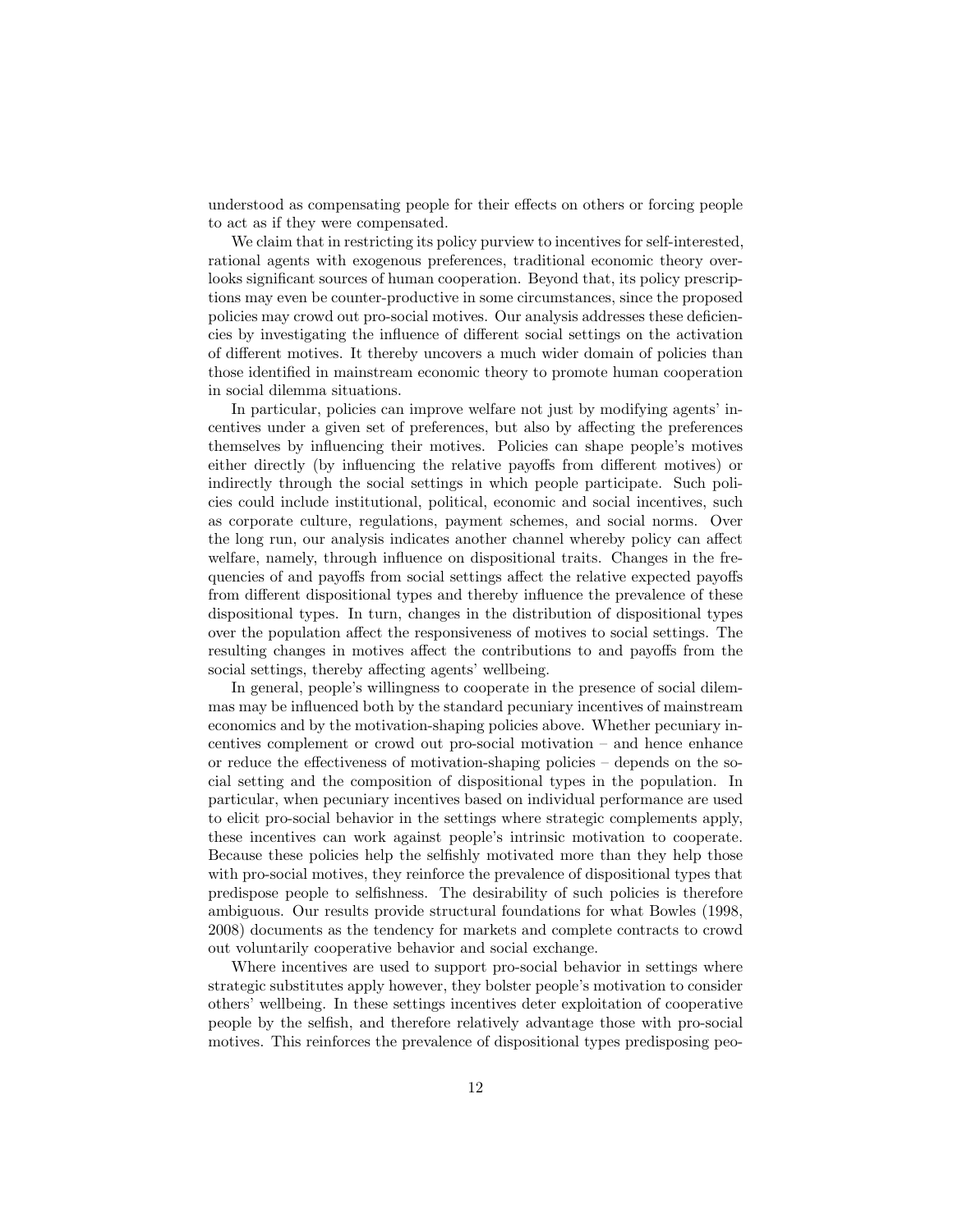ple to pro-sociality and amplifies the effect of the pecuniary incentives.

These considerations are relevant for the policy approaches to a wide variety of economic problems, ranging from climate change, pollution and biodiversity loss to insufficient rates of vaccination, organ and blood donation, to efforts to eradicate poverty. In all these cases, individual contributions to public goods or poverty reduction may depend significantly on their underlying motives and these may be shaped by the social settings in which they are embedded.

This framework of thought is summarized in Figure 1. Social settings create interpersonal relations that generate complementarities or substitutabilities in the participants' actions. These settings affect each participant's motives. The motivational response to the social settings is modulated through each participant's dispositional type. The motives generate behavior patterns that generate payoffs to the participants. These payoffs, in turn, affect the development of the participants' dispositional types.<sup>26</sup>.



Figure 1: Conceptual framework

## 3 Motives and Social Settings

Our model has the following building blocks:

 $^{26}\mathrm{It}$  is reasonable to expect that the distribution of social settings may endogenously depend on the distribution of dispositional types in the population. For example a society comprised entirely of those with caring dispositional types may be rather disinterested competitive settings. Our model abstracts from this channel to focus on the causal effect that the distribution of various settings has on motives and dispositional types.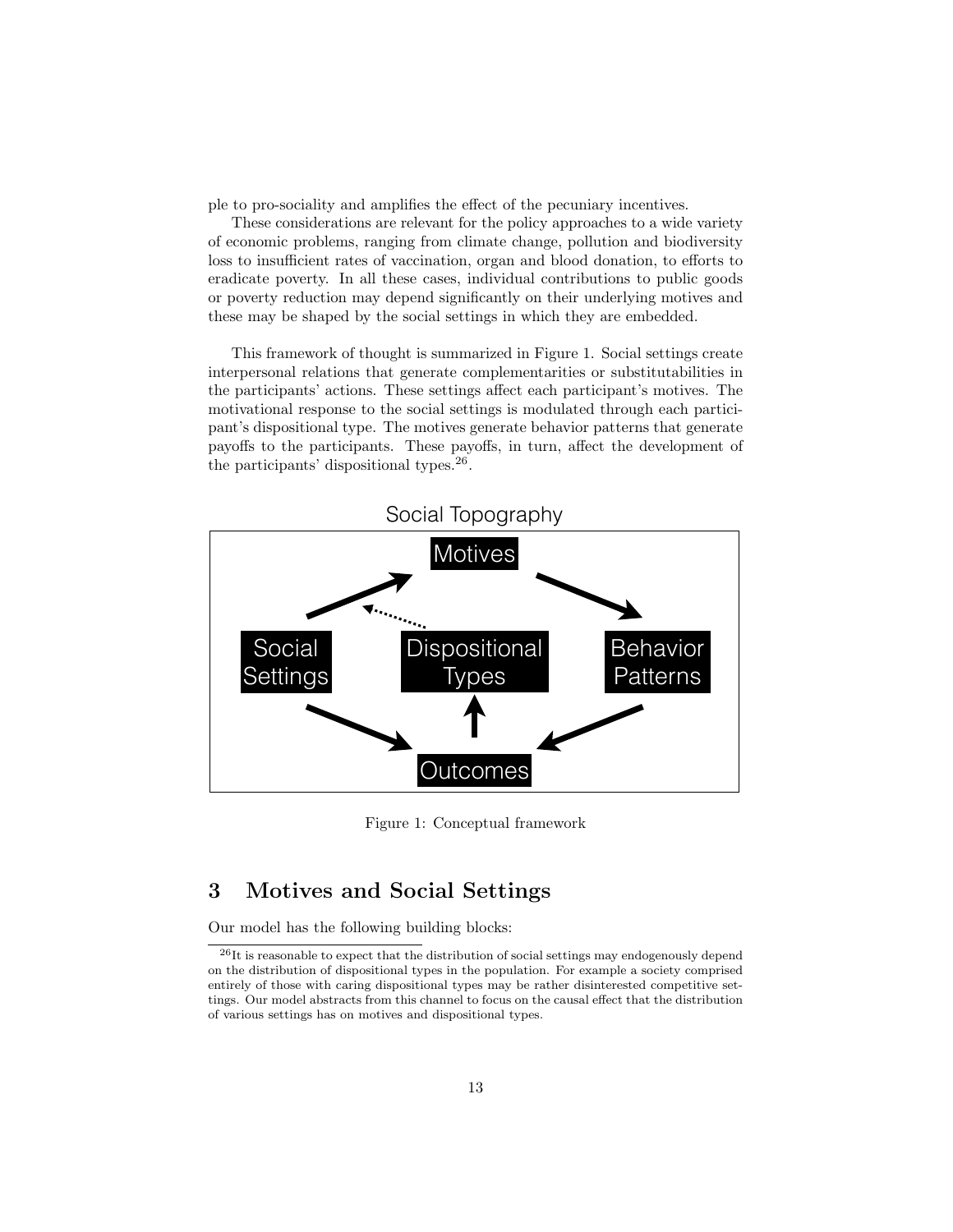- Two motives: Self-interested Wanting (s) and Caring (c): Under Selfinterested Wanting, an agent is concerned only with her own direct payoff; whereas under the Caring motive, the agent is also concerned with the direct payoff of another agent (at least to some degree).
- Two kinds of social setting: Cooperative  $(C)$  and Competitive  $(K)$ . In the Cooperative setting, an agent's direct payoff depends positively on another agent's contribution to the social interaction. In the Competitive setting, an agent's direct payoff depends negatively on another agent's contribution to the social interaction. For simplicity, we assume that these social interactions are dyadic, i.e. an agent  $i$  interacts with another agent  $j$ .
- Each agent i encounters a Cooperative setting with probability  $\eta_i \in [0,1]$ and encounters a Competitive setting with probability  $1 - \eta_i$ . This probability is idiosyncratic and distributed in the population according to the commonly known cumulative distribution function  $H(\cdot)$ .
- Three kinds of agent: Selfish  $(s)$ , Caring  $(c)$  and Responsive  $(r)$  agents. Selfish agents always pursue the Self-interested Wanting motive; Caring agents always pursue the Caring motive; and Responsive agents pursue the motive that is most appropriate to the setting (in terms of payoff).<sup>27</sup>
- We normalize the number of all agents in the population to be 1. Define the frequencies of Caring, Selfish and Responsive agents as  $n_c$ ,  $n_s$ , and  $n_r$ , respectively:<sup>28</sup>

To begin with, we will focus exclusively on the Selfish and Caring agents. Responsive agents will be considered later.

### 3.1 Distinguishing social settings through strategic complements and substitutes

Whether or not one's cooperation makes someone else want to cooperate is essential to understanding the strategic considerations and resulting patterns of cooperation in social dilemmas. Any social dilemma may be characterized as having strategic complements, substitutes, or neither – and the well-known social dilemmas are easily classified within this framework. Social dilemmas exhibiting strategic complementarities include collaboration in teams and common goods with increasing marginal utility. In contrast, contests and common goods with diminishing marginal utility exhibit strategic substitutes.

Collaboration in teams often involves workers whose inputs are complementary. For example suppose two academics, one with theoretical and another with

<sup>27</sup>Since there is a one-to-one mapping between the motives of Self-interested Wanting and Care (on the one hand) and the Selfish and Caring dispositional types (on the other), these motives and dispositional types can both be associated with the same descriptors: s and c, respectively.

<sup>&</sup>lt;sup>28</sup>All agents in the population must be one of these three types.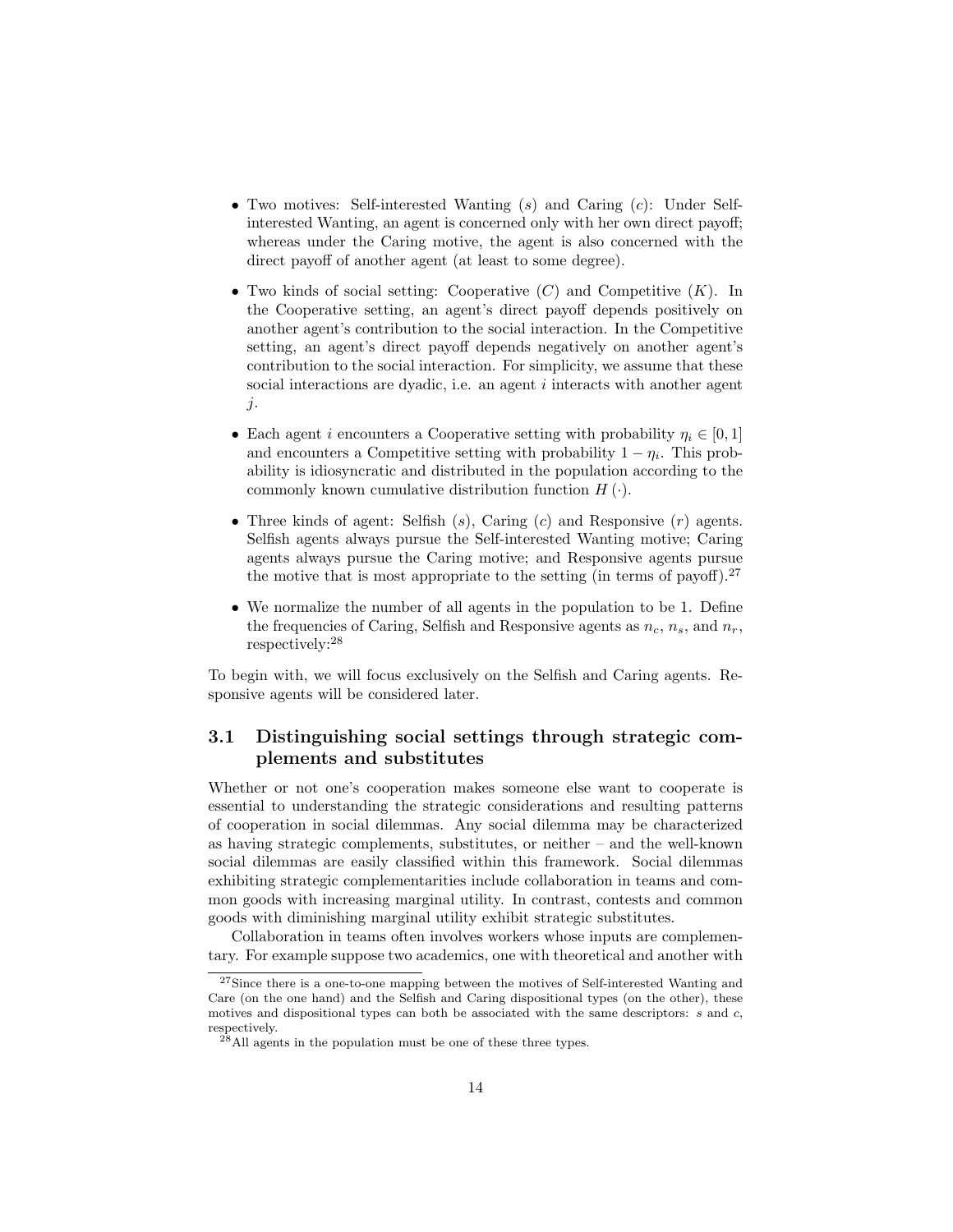empirical expertise, decide to collaborate on an article. If the theoretician puts in low effort, then the empiricist's time may be better spent on other projects, but if the theoretician puts in high effort then the empiricist's effort becomes much more productive since a high-impact publication may require both a highquality theoretical and empirical contribution. Cooperation in teams motivates Rotemberg (1994)'s analysis of workplace relations. He shows that altruism may be a rational way to "commit" oneself to high effort in these circumstances. Another example is open-source software. Individual programmers work on pieces of code that are then contributed to larger projects. Any one person's code may be useless without the code that others have contributed.

The other prominent instance of cooperation problems with strategic complementarities involves common (non-excludable) goods with increasing marginal utility. In these cases contributing to the common good is most efficient when a high level of provision is expected<sup>29</sup>. When the anticipated level of the common good is low, contributing may be very unproductive. Examples include common pool resources near their level of extinction or public goods such as transportation (one road may be rather useless without a larger network) or public broadcasting (only well-produced programs may be worth supporting).

Contests are a paradigmatic example of a social dilemma with strategic substitutes. These can include auctions and lotteries (which may be used to finance public goods)<sup>30</sup> and tournaments (which may be used in labor contracts, see Lazear and Rosen, 1981). The defining feature of a contest is that many people will engage in costly effort or payment and the one(s) who take the most costly action will obtain the best (expected) distribution of resources or status. Because reducing one's effort in a contest increases the likelihood that others win (holding their effort constant), this means that the expected marginal utility of others' effort is diminishing in own effort (see Dubey et al., 2006 for a formal proof of this result).

The other major type of social dilemma with strategic substitutes are common goods with diminishing marginal utility. Since contributions are less efficient at high levels of provision, people will want to reduce their contributions when they think that others are providing the common good. This is most starkly illustrated in a volunteer's dilemma. When only one person is required to stop and help a stranded motorist, people will tend to drive on if they think that someone else will help, and stop if they think that no one will. Traditional air pollutants also display this property for example, since low concentrations of pollutants may be relatively harmless.

#### 3.2 Direct payoffs and utilities

Define  $x_i$  and  $x_j$  as the contributions of agents i and j, respectively, to the social interaction in the Cooperative setting. Let agent i's direct payoff from

<sup>&</sup>lt;sup>29</sup>Harstad and Liski (2013) illustrate formally how optimal contributions to common goods depend on the slope of their marginal utility.

 $30$ See Morgan (2000) for lotteries and Goeree et al. (2005) for auctions.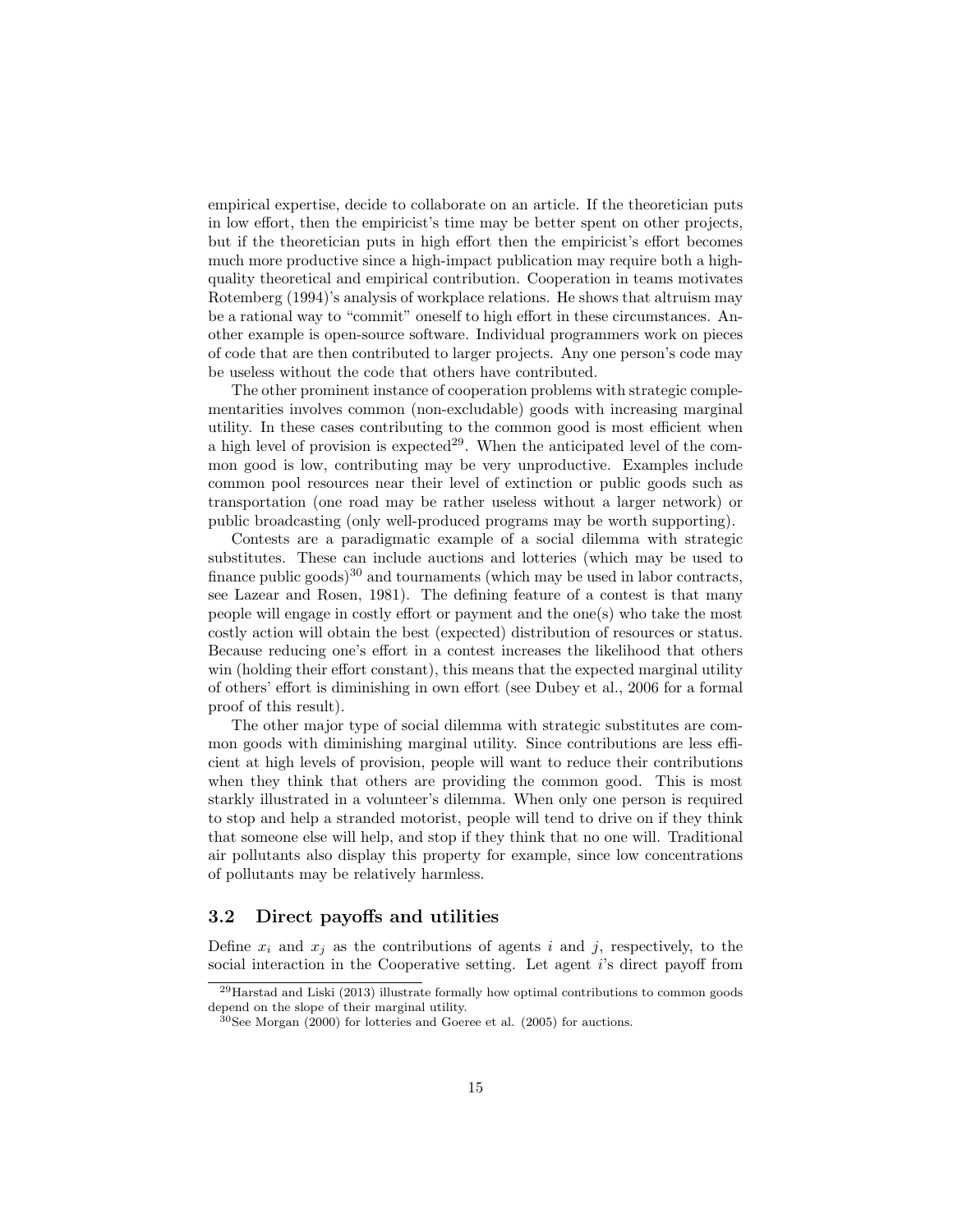the interaction with agent  $j$  in the Cooperative setting be

$$
U_{ij} \equiv x_i x_j + a_C x_i + b_C x_j - \frac{d_C}{2} x_i^2 \tag{1}
$$

where  $a_C$ ,  $b_C > 0$  and  $d_C > 2$  are constants.

Define  $y_i$  and  $y_j$  as the contributions of agents i and j, respectively, to the social interaction in the Competitive setting. Furthermore, let agent i's direct payoff to the interaction with agent  $j$  in the Competitive setting be

$$
V_{ij} \equiv -y_i y_j + a_K y_i - b_K y_j - \frac{d_K}{2} y_i^2 \tag{2}
$$

where  $a_K$ ,  $b_K > 0$  and  $d_K > 2$  are constants.

Under the motive of Self-Interested Wanting  $(s)$ , agent is utility from each of the two social settings is equal to the direct payoffs from these settings  $(U_{ij}^s)$ and  $V_{ij}^s$ , respectively):

$$
U_{ij}^s = U_{ij}
$$
  

$$
V_{ij}^s = V_{ij}.
$$

But under the motive of Caring  $(c)$ , agent is utility from each of the social settings is equal to a convex combination of the direct payoffs to agents  $i$  and  $j$ :

$$
U_{ij}^{c} = (1 - \kappa) U_{ij} + \kappa U_{ji}
$$
  

$$
V_{ij}^{c} = (1 - \kappa) V_{ij} + \kappa V_{ji}
$$

where  $\kappa$  is a positive constant,  $0 < \kappa \leq 1/2$ . At one extreme,  $\kappa = 0$  represents pure Self-interest, whereas  $\kappa = 1/2$  represents "Perfect Care" (i.e. one's own payoff is weighted equally with the payoff of one's partner).

#### 3.3 Equilibrium contributions and equilibrium payoffs

To find agent i's utility-maximizing contribution to the social interaction in the Cooperative setting under the Self-interested Wanting motive  $(s)$ , we maximize the utility  $U_{ij}^s = U_{ij}$  with respect  $x_{ij}$ :

$$
x_i^s = \frac{a_C + x_j}{d_C}.\tag{3}
$$

Similarly, agent i's optimal contribution to the interaction in the Competitive setting under the Self-interested Wanting motive is the contribution  $x_{ij}$  which maximizes the utility  $V_{ij}^s = V_{ij}$ :

$$
y_i^s = \frac{a_K - y_j}{d_K}.\tag{4}
$$

With regard to the Caring motive  $(c)$ , agent i's optimal contribution  $x_{ij}$  to the interaction in the Cooperative setting maximizes the utility  $U_{ij}^c = (1 - \kappa) U_{ij} +$  $\kappa U_{ji}$ :

$$
x_i^c = \frac{(1 - \kappa) a_C + \kappa b_C + x_j}{(1 - \kappa) d_C} \tag{5}
$$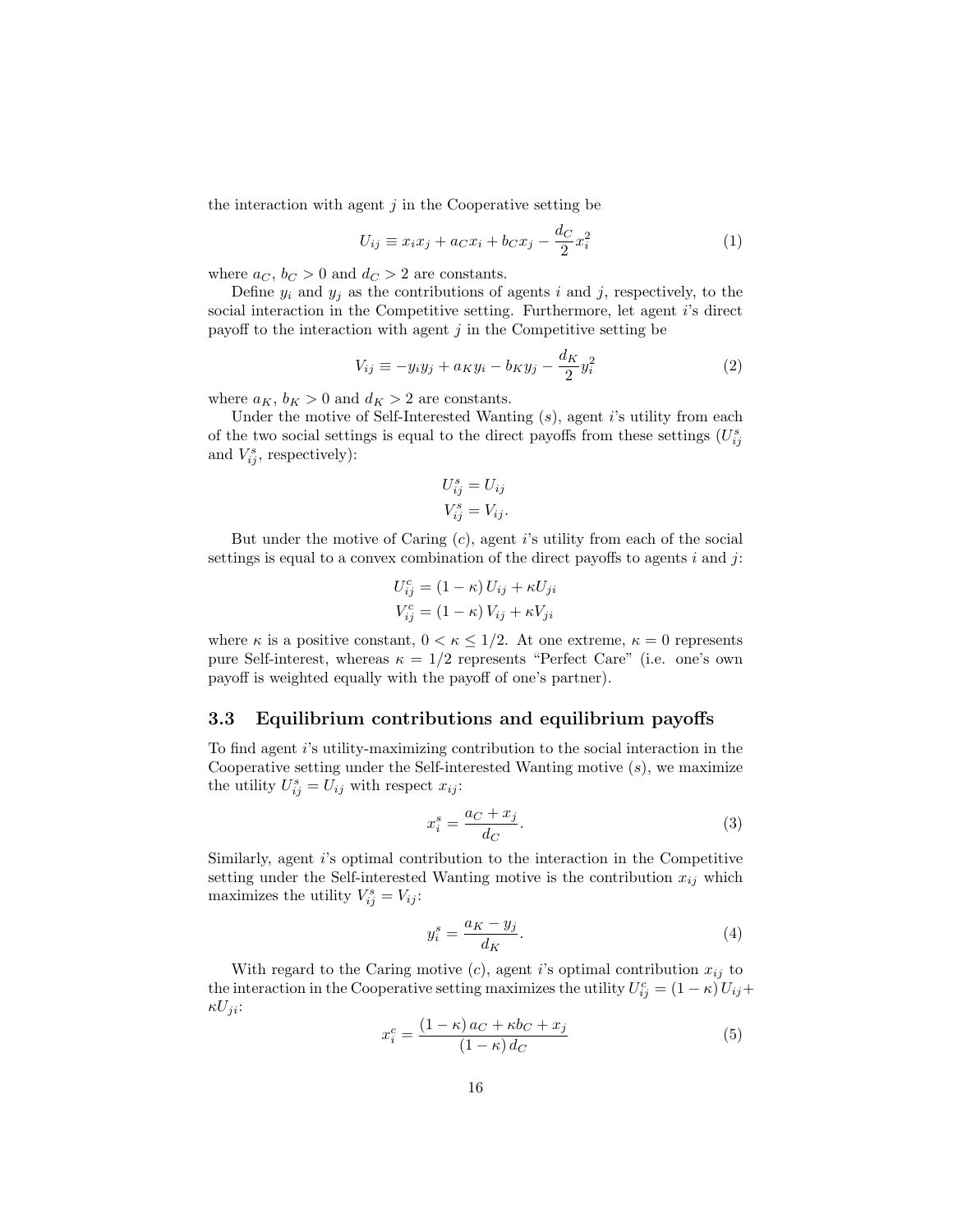and agent i's optimal contribution to the interaction in the Competitive setting maximizes the utility  $V_{ij}^c = (1 - \kappa) V_{ij} + \kappa V_{ji}$ :

$$
y^{c} = \frac{(1 - \kappa) a_{K} - \kappa b_{K} - y_{j}}{(1 - \kappa) d_{K}}.\tag{6}
$$

Note that each contribution of agent i depends on the contribution made by agent j. Of course, agent j is in the same position as agent  $i$ , and thus the equilibrium contributions may be derived once we know what the motives of these two agents are. In the social settings above, the Caring agent is assumed to pursue only the Caring motive, while the Selfish agent is assumed to pursue only the Self-interested Wanting motive. Thus, for example, when two Selfish agents are paired in the Cooperative setting, each agent contributes the amount in equation (3), where  $x_i^s = x_j^s$ . Substituting  $x_i^s = x_j^s$  into equation (3), we obtain<sup>31</sup>

$$
x_i^s = \frac{a_C}{d_C - 1}.
$$

Performing such calculations for all possible pairings in both types of social setting, we obtain the contributions in Table 1. Table 2 shows the resulting payoffs from each pairing of motives.

Other's motive  
\nSelf-interest (s) motive  
\nCooperative (C) setting  
\ns  
\n
$$
x^{ss} = \frac{ac}{d_C - 1}
$$
  
\nc  
\n $x^{cs} = \frac{((1 - \kappa)d_C + 1)a_C + \kappa b_C d_C}{(1 - \kappa)d_C^2 - 1}$   
\n $x^{cc} = \frac{(1 - \kappa)a_C + \kappa b_C d_C}{(1 - \kappa)d_C - 1}$   
\n $x^{cc} = \frac{(1 - \kappa)a_C + \kappa b_C d_C}{(1 - \kappa)d_C - 1}$ 

Own motive

$$
y^{ss} = \frac{a_K}{d_K + 1}
$$
\n
$$
y^{ss} = \frac{a_K}{(1 - \kappa)d_K - 1} \qquad y^{sc} = \frac{(1 - \kappa)(d_K - 1)a_K + \kappa b_K}{(1 - \kappa)d_K^2 - 1}
$$
\n
$$
y^{cs} = \frac{((1 - \kappa)d_K - 1)a_K - \kappa b_K d_K}{(1 - \kappa)d_K^2 - 1} \qquad y^{cc} = \frac{(1 - \kappa)a_K - \kappa b_K}{(1 - \kappa)d_K + 1}
$$

Table 1: Agents' contributions to the interactions in each social setting

Under the assumptions that

$$
0 < \kappa < \frac{2\left(d_C^2 - 1\right)}{2\left(d_C^2 - d_C\right) + d_C^3},\tag{7}
$$

<sup>31</sup>Note that throughout we assume that agents can observe each other's motives. While this assumption is admittedly unrealistic, Frank (1988) and Guttmann (2013) among others have argued that people frequently make superficial but informative judgments about the motives of other people. Assuming that types are only partially observable does not change the qualitative result that social preferences can be beneficial in settings where strategic complements apply (Bester and Güth, 1998; Guttmann, 2013). The ongoing nature of social interactions and people's ability to build reputations makes these assumptions closer to being satisfied.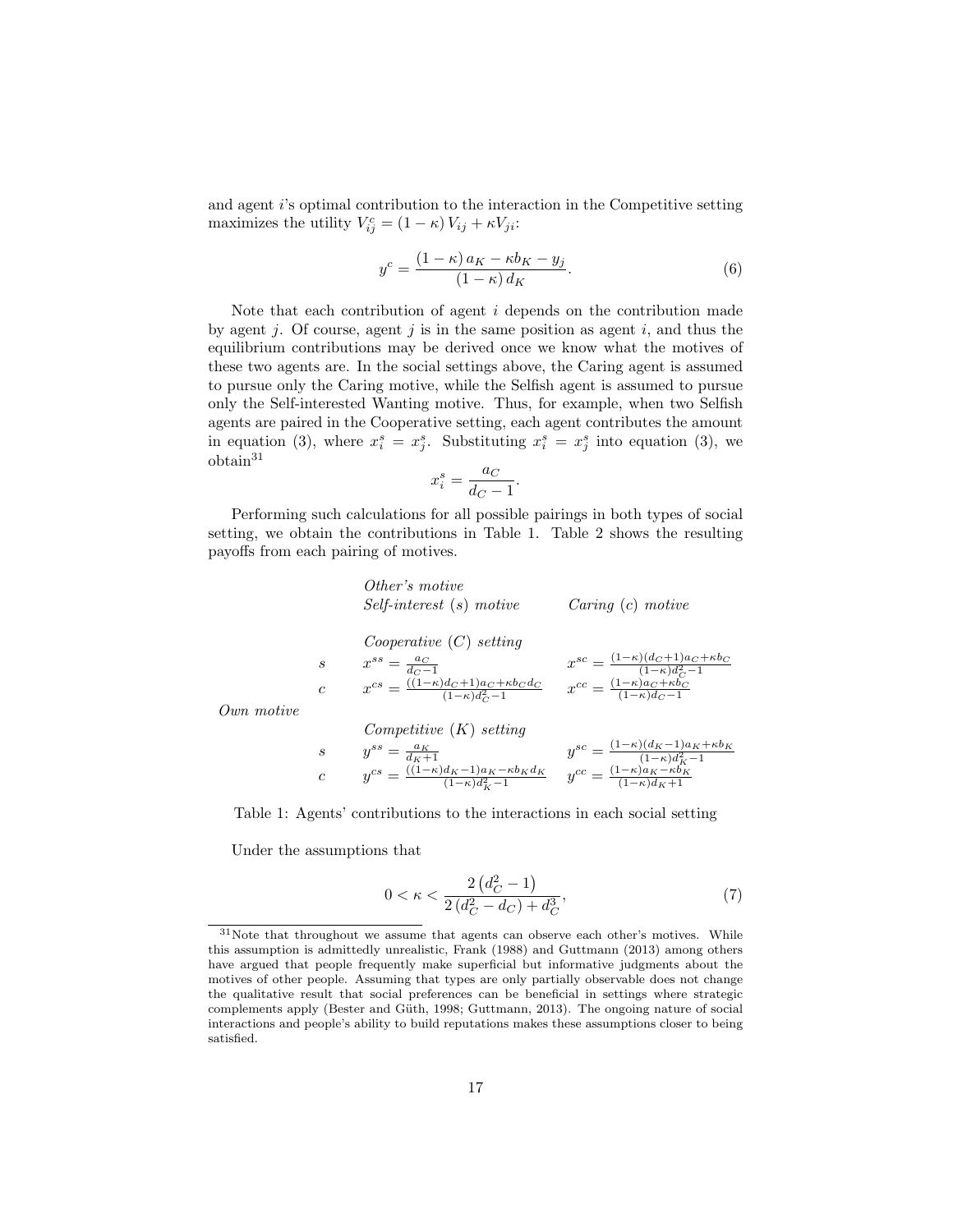| Caring (c) motive                                       | $U^{cc} = \frac{((1 - \kappa) a_C + \kappa b_C)(a_C ((1 - \kappa) d_C - 2 \kappa) - b_C ((3 \kappa - 2) d_C - 2 \kappa + 2))}{(1 - \kappa) c_C + \kappa b_C}$<br>$U^{sc} = U^{ss} + \frac{\kappa d_C (2(1-\kappa) d_C^2 + \kappa - 2) (a_C + b_C (d_C - 1))^2}{2}$<br>$2(d_C-1)^2((1-\kappa 1)d_C^2-1)^2$<br>$2((1-\kappa)d_C-1)^2$ | $V^{cc}=\frac{((1-\kappa)a_{K}-\kappa b_{K})(a_{K}d_{K}-\kappa a_{K}(d_{K}-2)-b_{K}((2-3\kappa)d_{K}-2\kappa+2))}{(1-\kappa)a_{K}(\kappa+a_{K}+2)}$<br>$V^{sc} = V^{ss} + \frac{\kappa d_K (2(1-\kappa) d_K^2 + \kappa - 2) (a_K + b_K (d_K + 1))^2}{\kappa}$<br>$2(d_K+1)^2((1-\kappa)d_K^2-1)^2$<br>$2((1-\kappa)d_{K}+1)^{2}$ |                                                    |  |  |  |
|---------------------------------------------------------|-------------------------------------------------------------------------------------------------------------------------------------------------------------------------------------------------------------------------------------------------------------------------------------------------------------------------------------|----------------------------------------------------------------------------------------------------------------------------------------------------------------------------------------------------------------------------------------------------------------------------------------------------------------------------------|----------------------------------------------------|--|--|--|
| (s) motive<br>Self-interested Wanting<br>Other's motive | $U^{cs} = U^{cc} - \frac{\kappa (d_{C} (2(1-\kappa)^{3}d_{C}^{2} - 2\kappa (1-\kappa)d_{C} + 3\kappa - 2) + 2\kappa) (a_{C} + b_{C} (d_{C} - 1))^{2}}{2\kappa}$<br>$2((1-\kappa)d_C-1)^2((1-\kappa)d_C^2-1)^2$<br>$U^{ss} = \frac{a_C(a_C d_C + 2b_C(d_C - 1))}{2(d_C - 1)^2}$<br>$Cooperative(C)$ setting                          | $V^{cs} = V^{cc} - \frac{\kappa (d_K (2(1-\kappa) d_K ((1-\kappa)^2 d_K + \kappa) + 3\kappa - 2) - 2\kappa) (a_K + b_K (d_K + 1))^2}{}$<br>$2((1-\kappa)d_K+1)^2\left((1-\kappa)d_K^2-1\right)^2$<br>$V^{ss} = \frac{a_K(a_K - 2b_K(d_K + 1))}{2(d_K + 1)^2}$<br>$\emph{Compute}$ $(K)$ setting                                  | 2: Agents' payoffs in the social settings<br>Table |  |  |  |
|                                                         | $\circ$<br>S                                                                                                                                                                                                                                                                                                                        | $\circ$<br>c,                                                                                                                                                                                                                                                                                                                    |                                                    |  |  |  |
| Own motive                                              |                                                                                                                                                                                                                                                                                                                                     |                                                                                                                                                                                                                                                                                                                                  |                                                    |  |  |  |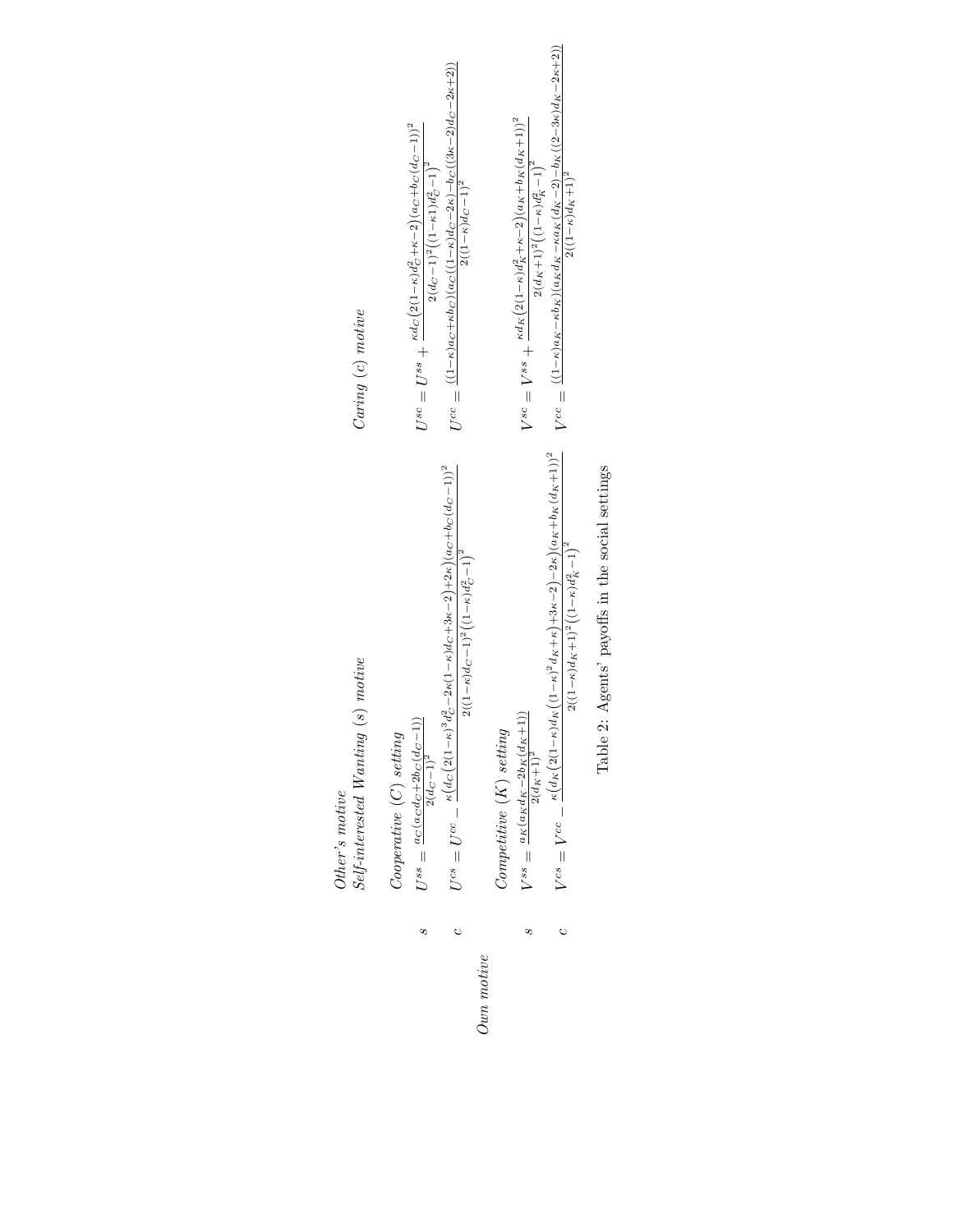we find that  $32$ 

$$
U^{ss} < U^{cs} < U^{sc} < U^{cc}.\tag{8}
$$

In words, for the Cooperative settings, the highest utility is achieved when two Caring agents are paired, since both agents are concerned with each other's welfare and consequently internalize, at least partially, the externality arising from the complementarity of their social interaction. The second highest utility goes to a Selfish agent who is paired with a Caring agent, because the Selfish agent can take advantage of the Caring agent's concern. The third highest utility is achieved by a Caring agent who is paired with a Selfish agent, since the Caring agent exerts modest effort on behalf of the Selfish agent but gets only low effort in return. Finally, the lowest payoff is achieved when two Selfish agents are paired. Neither of them internalizes the externality arising from the complementarity of their interaction.

Furthermore, under the assumptions (7), we also find that

$$
V^{cs} < V^{ss} < V^{cc} < V^{sc}.\tag{9}
$$

For the Competitive setting, the highest utility is achieved by a Selfish agent when paired with a Caring agent, since the Selfish agent benefits both from her own selfishness and the altruism of the partner. The second highest utility is achieved when two Caring agents are paired, since each internalizes the Competitive externality to the other (at least partially). The third highest utility is achieved when two Selfish agents are paired, since neither of them internalizes this externality. Finally, the lowest utility is achieved by a Caring agent when paired with a Selfish agent, since the Caring agent suffers both from her own (partial) selflessness and the selfishness of the partner.

These results enable us to specify the contributions and utilities of the Responsive agents in both social settings. Observe that Cooperative settings tend to favor the survival of Caring agents, while Competitive settings rather tend to favor the survival of Selfish agents. $33$  In line with our conception of multidirectedness above, we suppose that Responsive agents employ the Caring motive in Cooperative settings and the Self-interested Wanting motive in Competitive settings.<sup>34</sup> For this purpose, Responsive agents need to distinguish Cooperative from Competitive settings and adjust appropriately. We assume that such assessments and adjustments are not costless. In particular, Responsive agents are assumed to be subject to random mistakes in assessing their social context. For simplicity, let the expected cost of these mistakes in each

<sup>&</sup>lt;sup>32</sup>Following the logic of Bester and Güth (1998), the highest  $\kappa$  that can be supported in a population consisting of *only* altruists (and only cooperative settings) is  $1/c <$  $2\left(\frac{d_{C}^{2}}{d_{C}}-1\right)/\left(2\left(d_{C}^{2}-d_{C}\right)+d_{C}^{3}\right).$ 

 $33$ For a thorough treatment of this argument see Bester and Güth (1998).

<sup>34</sup>We do not interpret this as deliberately opportunistic behavior. Rather, each setting may be thought of as being associated environmental stimuli and cues. These stimuli may activate different decision-making processes. Convergent evidence from psychology and neuroscience supports the notion that humans' affect, thought patterns, perceptual sensitivity, and autonomic measures can change across contexts in ways that affect their decisions (Przyrembel et al., mimeo).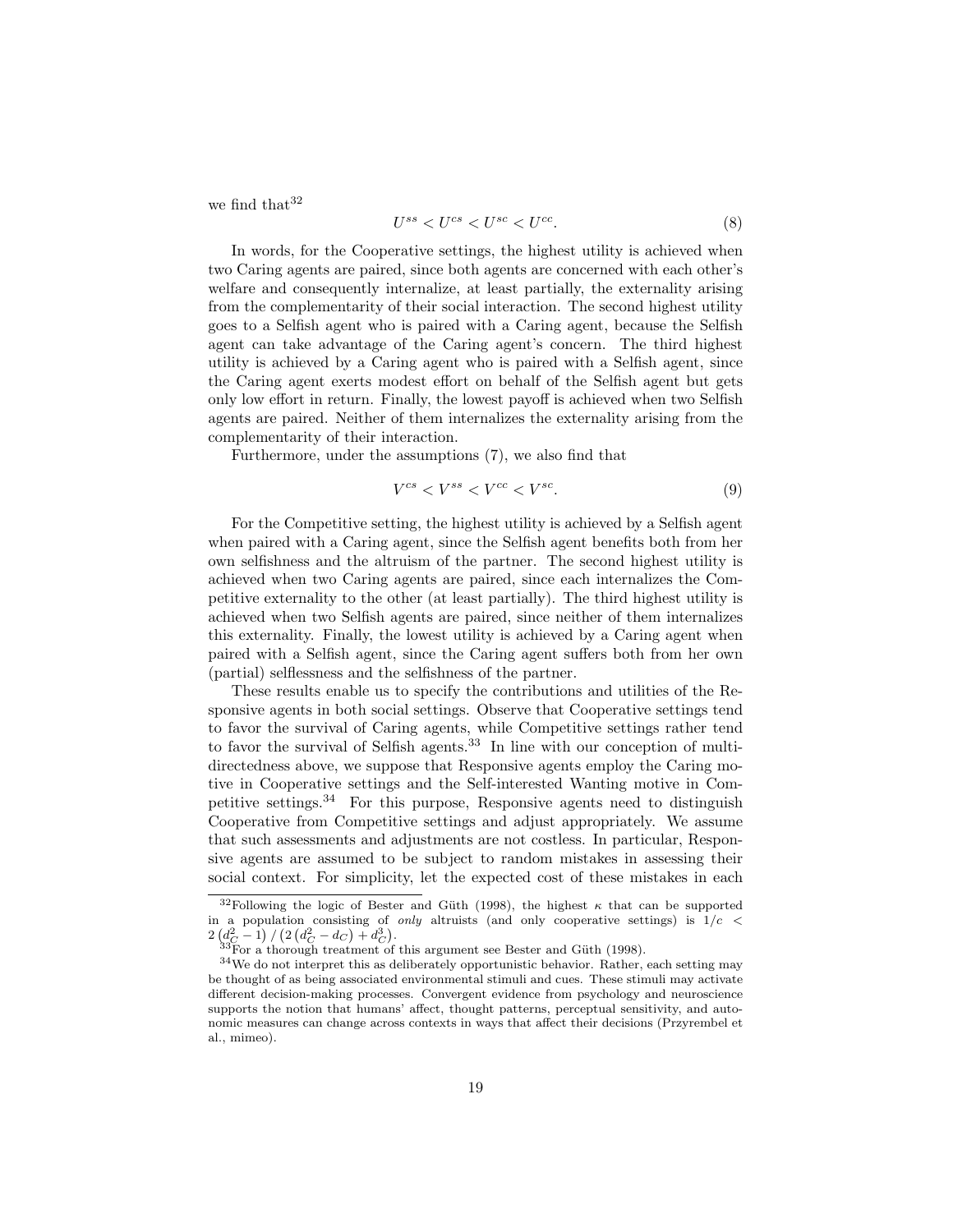period of analysis be  $\xi$ , a positive constant. Then the utilities of the Responsive agent, alongside those of the Selfish and Caring agents, in the two social settings are given by Table 3.

|               | Other's dispositional type |           |                |                                                                                |                             |                       |  |  |
|---------------|----------------------------|-----------|----------------|--------------------------------------------------------------------------------|-----------------------------|-----------------------|--|--|
|               |                            |           |                |                                                                                |                             |                       |  |  |
|               | Coop. (C) setting          |           |                | Comp. (K) setting                                                              |                             |                       |  |  |
| Own           | $II^{ss}$                  | $_{TISC}$ | $_{\it T}$ rsc | I/ss                                                                           | $_{\rm I/SS}$               | $V^{sc}$              |  |  |
| dispositional |                            |           |                | $r$ $U^{cs} - \xi$ $U^{cc} - \xi$ $U^{cc} - \xi$ $V^{ss} - \xi$ $V^{ss} - \xi$ |                             | $V^{sc} - \xi$        |  |  |
| type          | $II^{cs}$                  | TTCC      | TTCC           | $_{\mathrm{T}}$                                                                | $_{\mathrm{I}/\mathrm{C}S}$ | $_{\mathrm{I}^{7CC}}$ |  |  |

Table 3: Payoffs of all agents in the social settings

## 4 The reinforcement of dispositional types

We now consider the reinforcement of different dispositional types. We assume, as noted, that agents tend to develop those types for which they experience the highest expected payoffs. These payoffs depend on the probabilities with which they will encounter the Cooperative and Competitive settings, and the probabilities with which they encounter the dispositional types of others in those settings. As we have seen, the Caring type has a comparative advantage in Cooperative settings, whereas the Selfish type has a comparative advantage in Competitive settings. Responsive types are not best-suited for either setting – on account of the flexibility cost  $\xi$  – but they are better suited for Cooperative settings than Selfish agents, and better suited for Competitive settings than Caring agents.

Furthermore, within each type of setting, an individual does better if she meets another agent with the Caring motive than if she meets another agent with the Self-interested Wanting motive. That is, in Cooperative settings expected payoffs will depend on the relative proportion of Selfish agents (who have the Self-interested Wanting motive) compared to Responsive or Caring agents (who have the Caring motive); and in Competitive settings expected payoffs will depend on the relative proportion of Caring agents (who have the Caring motive) compared to Responsive or Selfish agents (who have the Self-interested Wanting motive). In this way, we may focus on two probabilities: the likelihood of encountering a selfish agent in a Cooperative setting, denoted by  $p_s^C$ , and the likelihood of encountering a Caring agent in a Competitive setting, denoted  $p_c^K$ .

Therefore the expected payoff from developing the Caring type  $(c)$ , conditional on the agent's probability  $\eta_i$  of encountering a Cooperative setting, is

$$
\Pi_i^c \equiv \eta_i \cdot \left( \left( 1 - p_s^C \right) U^{cc} + p_s^C U^{cs} \right) + \left( 1 - \eta_i \right) \cdot \left( p_c^K V^{cc} + \left( 1 - p_c^K \right) V^{cs} \right). \tag{10}
$$

In words, the Caring agent's expected payoff in a Cooperative setting is the payoff from meeting another Care-motivated agent  $(U^{cc})$  times the likelihood of meeting a Care-motivated agent  $(1 - p_s^C)$ , plus the payoff from meeting a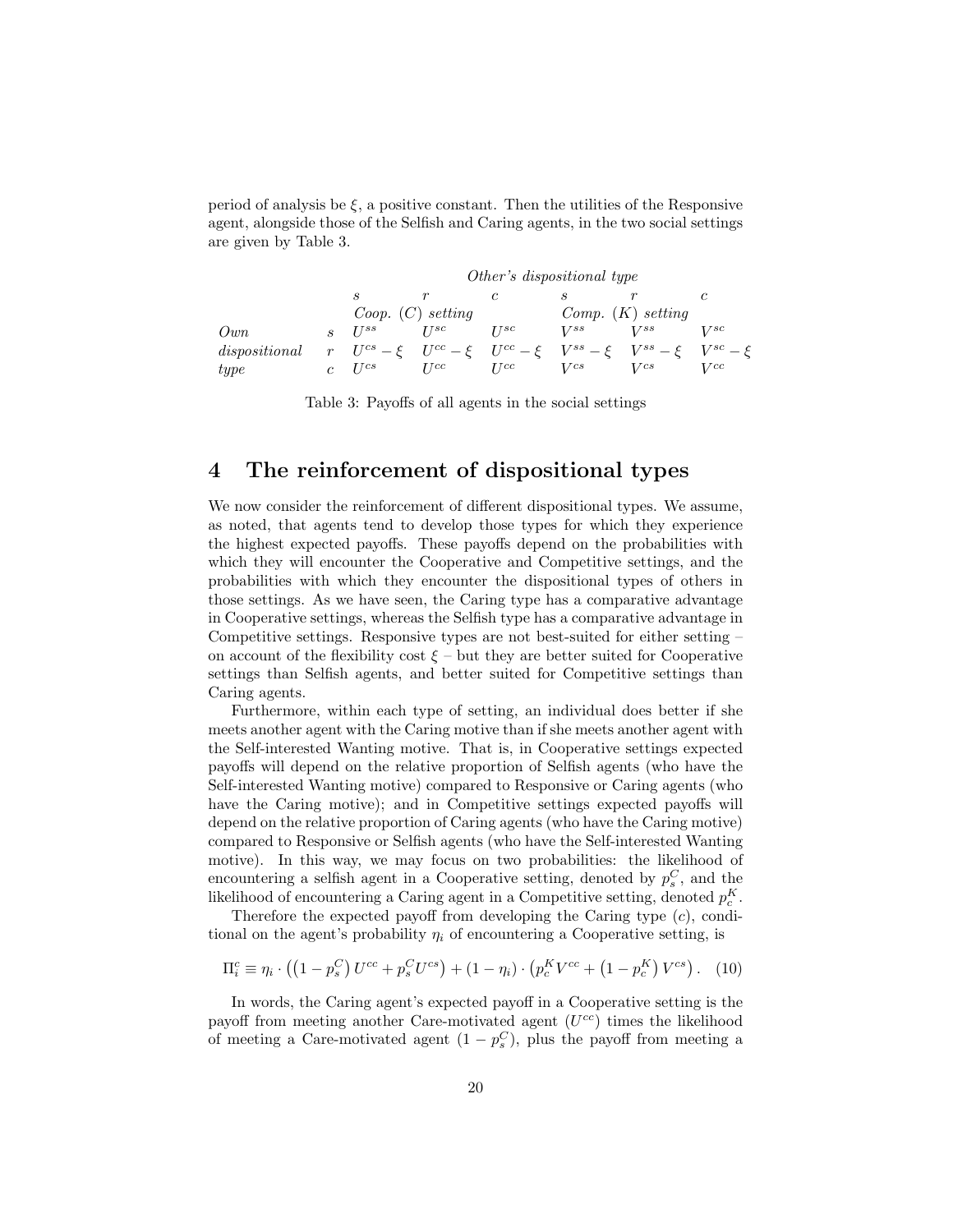Self-interested Wanting-motivated agent  $(U^{cs})$  times the likelihood of meeting the latter agent  $(p_s^C)$ . The Caring agent's expected payoff in a Competitive setting is the payoff from meeting another Care-motivated agent  $(V^{cc})$  times the likelihood of meeting a Care-motivated agent  $(p_c^K)$ , plus the payoff from meeting a Self-interested Wanting-motivated agent  $(V^{cs})$  times the likelihood of meeting the latter agent  $(1 - p_c^K)$ . Since this agent encounters Cooperative settings with probability  $\eta_i$  and Competitive settings with probability  $1-\eta_i$ , each of the expected interaction payoffs is multiplied by the appropriate probability of that setting type.

The expected payoff from developing the Responsive type  $(r)$  is

$$
\Pi_i^r \equiv \eta_i \cdot \left( \left( 1 - p_s^C \right) U^{cc} + p_s^C U^{cs} \right) + \left( 1 - \eta_i \right) \cdot \left( p_c^K V^{sc} + \left( 1 - p_c^K \right) V^{ss} \right) - \xi. \tag{11}
$$

In words, the Responsive agent's expected payoff in a Cooperative setting is the payoff from meeting another Care-motivated agent  $(U^{cc})$  times the likelihood of meeting a Care-motivated agent  $(1 - p_s^C)$ , plus the payoff from meeting a Self-interested Wanting-motivated agent  $(U^{cs})$  times the likelihood of meeting the latter agent  $(p_s^C)$ . The Responsive agent's expected payoff in a Competitive setting is the payoff from meeting a Care-motivated agent  $(V^{sc})$  times the likelihood of meeting a Care-motivated agent  $(p_c^K)$ , plus the payoff from meeting another Self-interested Wanting agent  $(V^{ss})$  times the likelihood of meeting the latter agent  $(1 - p_c^K)$ . Since this agent encounters Cooperative settings with probability  $\eta_i$  and Competitive settings with probability  $1 - \eta_i$ , each of the expected interaction payoffs is multiplied by the appropriate probability of that setting type. Note that the r dispositional type achieves the highest interaction payoffs in both the C and K settings, but also faces flexibility cost  $\xi$ .

The expected payoff from developing the Selfish dispositional type  $(s)$  is

$$
\Pi_i^s \equiv \eta_i \cdot \left( \left( 1 - p_s^C \right) U^{sc} + p_s^C U^{ss} \right) + (1 - \eta_i) \cdot \left( p_c^K V^{sc} + \left( 1 - p_c^K \right) V^{ss} \right). \tag{12}
$$

In words, the Selfish agent's expected payoff in a Cooperative setting is the payoff from meeting a Care-motivated agent  $(U^{sc})$  times the likelihood of meeting a Care-motivated agent  $(1 - p_s^C)$ , plus the payoff from meeting another Self-interested Wanting-motivated agent  $(U^{ss})$  times the likelihood of meeting the latter agent  $(p_s^C)$ . The Selfish agent's expected payoff in a Competitive setting is the payoff from meeting a Care-motivated agent  $(V^{sc})$  times the likelihood of meeting a Care-motivated agent  $(p_c^K)$ , plus the payoff from meeting another Self-interested Wanting-motivated agent  $(V^{ss})$  times the likelihood of meeting the latter agent  $(1 - p_c^K)$ . Since this agent encounters Cooperative settings with probability  $\eta_i$  and Competitive settings with probability  $1 - \eta_i$ , each of the expected interaction payoffs is multiplied by the appropriate probability of that setting type.

An agent will develop the  $c$  dispositional type rather than the  $r$  dispositional type when  $\Pi_i^c > \Pi_i^r$ . This implicitly defines a threshold  $\eta = \eta^c$  above which individuals develop the  $c$  dispositional type and below which individuals develop the  $r$  dispositional type. Intuitively, this means that if agents are sufficiently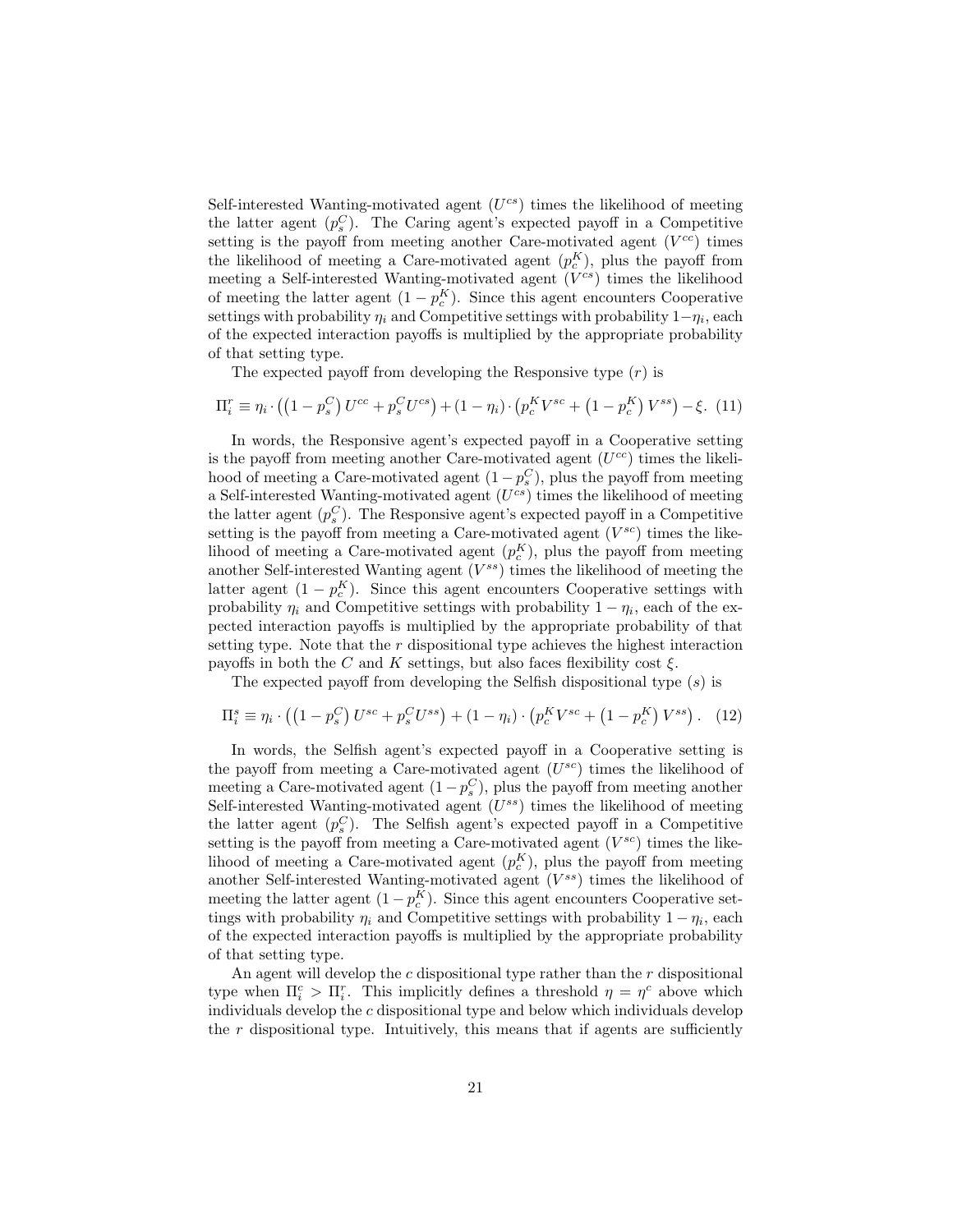specialized in Cooperative settings, they do not develop the flexible  $r$  dispositional type because the opportunity cost of employing the Caring motive in Competitive settings,  $p_c^K(V^{sc} - V^{cc}) + (1 - p_c^K)(V^{ss} - V^{cs})$ , does not justify the flexibility cost  $\xi$ . Agents who will not be overly specialized in Cooperative settings will suffer the flexibility cost and develop the r dispositional type.

Likewise, an agent develops the  $s$  dispositional type over the  $r$  dispositional type when  $\Pi_i^s > \Pi_i^r$ . This implicitly defines a threshold  $\eta = \eta^s$  below which individuals develop the s dispositional type and above which individuals develop the  $r$  dispositional type. Intuitively, this means that if agents are sufficiently specialized in Competitive settings, they do not develop the flexible  $r$  dispositional type because the opportunity cost of employing the Self-interested Wanting motive in Cooperative settings,  $(1-p_s^C)(U^{cc}-U^{sc})+p_s^C(U^{cs}-U^{ss}),$  does not justify the flexibility cost  $\xi$ . Agents who will not be overly specialized in Competitive settings will suffer this cost and develop the  $r$  dispositional type.

Solving  $\Pi_i^c = \Pi_i^r$  for  $1 - \eta^c$ , we find that

$$
1 - \eta^{c} = \frac{\xi}{p_{c}^{K} \left( V^{sc} - V^{cc} \right) + \left( 1 - p_{c}^{K} \right) \left( V^{ss} - V^{cs} \right)},\tag{13}
$$

meaning the share of Caring agents will depend on the ratio of the flexibility cost to the opportunity cost of forgoing high Competitive-setting payoffs.

Likewise, solving  $\Pi_i^s = \Pi_i^r$  for  $\eta^s$ , we find that

$$
\eta^{s} = \frac{\xi}{(1 - p_{s}^{C})(U^{cc} - U^{sc}) + p_{s}^{C}(U^{cs} - U^{ss})},
$$
\n(14)

meaning the share of Selfish agents will depend on the ratio of the flexibility cost to the opportunity cost of forgoing high Cooperative-setting payoffs.

In order to ensure that there are positive fractions of both Caring and Selfish dispositional types, we assume that

$$
0 < \xi < \min \left\{ U^{cs} - U^{ss}, V^{sc} - V^{cc}, V^{ss} - V^{cs} \right\}. \tag{15}
$$

Intuitively, we must assume a positive flexibility cost  $\xi > 0$  because at  $\xi = 0$ any individual would be able to employ the best-suited motive in any setting, regardless of how infrequently she encountered each type of setting. To assume that people are able to shift their motives to suit very unfamiliar situations seems psychologically implausible however. For even arbitrarily low flexibility costs  $\xi > 0$  however, there will exist people with sufficiently high likelihoods of encountering Cooperative (Competitive) settings that they develop Caring (Selfish) rather than Responsive dispositional type. Conversely, to ensure that there are some Responsive types in the population, we must assume that the flexibility cost does not exceed the opportunity cost of employing the less-suited motivation to a particular setting. That is, the cost of being able to switch motives should be less than the gain from being able to switch motives.

Having identified the cutoffs  $\eta^c$  and  $\eta^s$ , the number of agents who develop each dispositional type is determined by the distribution  $H$  of  $\eta$ . Specifically,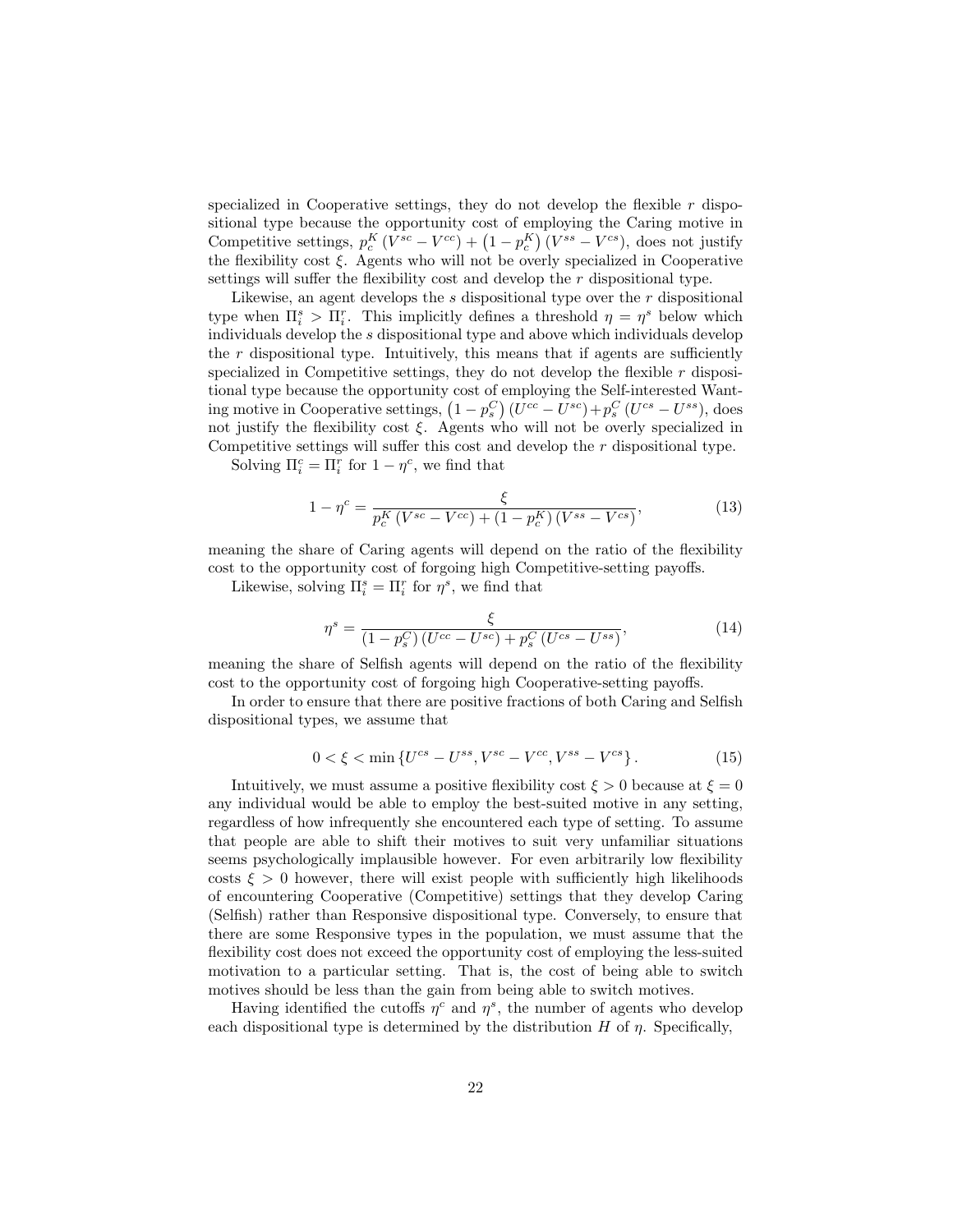$$
n_c = 1 - H(\eta^c).
$$
  
\n
$$
n_r = H(\eta^c) - H(\eta^s),
$$
 and  
\n
$$
n_s = H(\eta^s),
$$

### 5 The Social Topography

#### 5.1 Social opportunities

We now consider the likelihood that agents of each dispositional type will encounter Cooperative vs. Competitive settings. Depending on the relative probabilities of the Cooperative and Competitive setting  $-$  a phenomenon that depends on an individual's parameter  $\eta_i$  – agents of all dispositional types will encounter both social settings under different circumstances<sup>35</sup>. Recall that  $\eta$  is distributed according to  $H(\cdot)$  with mean  $\overline{\eta} \in (0,1)$  and density  $h(\cdot)$ .

The probability that an agent encountering a Cooperative setting has the s dispositional type,  $p_s^C$ , may be expressed using Bayes' rule:

$$
p_s^C = P(s | C) = \frac{P(C | s) \cdot n_s}{P(C)} = \frac{E(\eta_i | s) \cdot H(\eta^s)}{\overline{\eta}}.
$$

We may express the conditional expectation  $E(\eta_i | s)$  by

$$
E(\eta_i \mid s) = \frac{\int_0^{\eta^s} t \cdot h(t) dt}{H(\eta^s)},
$$

as it is the mean of a truncated distribution. Therefore, we have

$$
p_s^C = \frac{1}{\overline{\eta}} \int_0^{\eta^s} t \cdot h(t) dt,
$$
\n(16)

which we term the *social opportunities function for Cooperative settings*. This represents the chance that an individual in a Cooperative setting has to find a Care-motivated partner, which has implications for how fruitful their interactions will be. Intuitively, since we need to know the likelihood of encountering a Self-interested agent in a Cooperative setting, we must take into account the total number of agents with the Selfish dispositional type  $(n_s = H(\eta^s))$ ; but then we must also account for the fact that those who have developed the Selfish dispositional type are those least likely to encounter Cooperative settings (i.e., we must know  $E(\eta_i | s)$ . To derive the conditional (expected) likelihood of encountering a Cooperative setting for these types, we must integrate over the relevant support of the density of  $\eta$ , specifically over those values of  $\eta$  less than  $\eta^s$  since only those agents will have developed the Selfish dispositional type.

<sup>&</sup>lt;sup>35</sup>We assume here that the distribution  $H(\cdot)$  of  $\eta$  has no mass at either 0 or 1.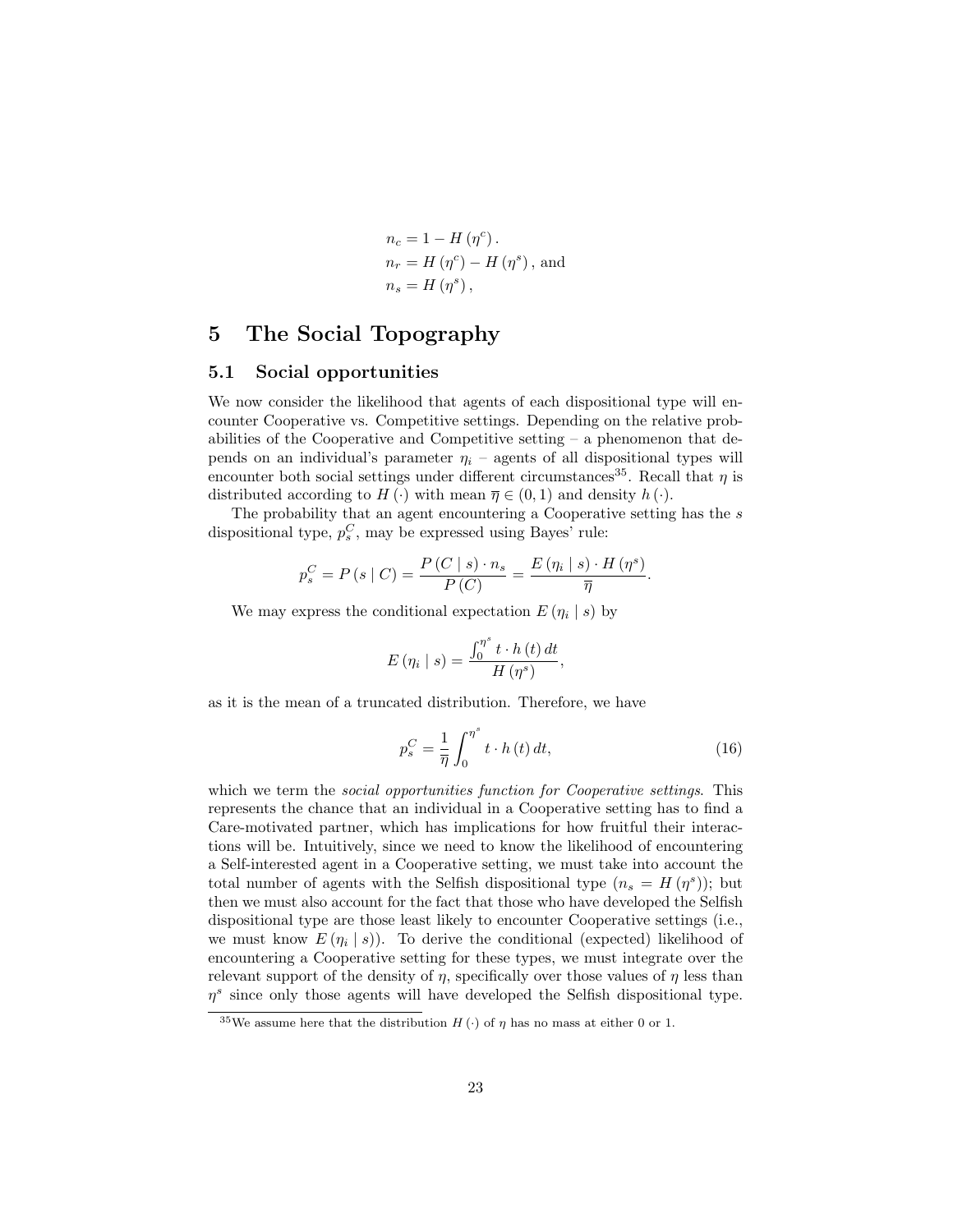Finally, we must divide by the total likelihood of encountering a Cooperative setting  $\bar{\eta}$ , the probability of the conditioning event.

Likewise, the probability that an agent encountering a Competitive setting has the c dispositional type,  $p_c^K$ , is

$$
p_c^K = P(c | K) = \frac{P(K | c) \cdot n_c}{P(K)} = \frac{(1 - E(\eta_i | c)) \cdot (1 - H(\eta^c))}{1 - \overline{\eta}}.
$$

Substituting in the expression for the conditional expectation, we get

$$
p_c^K = \frac{n_c - \int_{\eta_c}^1 t \cdot h(t) \, dt}{1 - \overline{\eta}},\tag{17}
$$

which we term the *social opportunities function for Competitive settings*. This represents the chance that an individual in a Cooperative setting has to find a Care-motivated partner, which has implications for how fruitful their interactions will be. Intuitively, since we need to know the likelihood of encountering a Care-motivated agent in a Competitive setting, we must take into account the total number of agents with the Caring dispositional type  $(n_c = 1 - H(\eta^c));$ but then we must also account for the fact that those who have developed the Caring dispositional type are those least likely to encounter Competitive settings (i.e., we must know  $1 - E(\eta_i \mid c)$ ). To derive the conditional (expected) likelihood of encountering a Competitive setting for these types, we must integrate over the relevant support of the density of  $\eta$ , specifically over those values of  $\eta$  greater than  $\eta^c$  since only those agents will have developed the Caring dispositional type. Finally, we must divide by the total likelihood of encountering a Competitive setting  $1 - \bar{\eta}$ , the probability of the conditioning event.

#### 5.2 Equilibrium social topography

We are now able to characterize how the social topography is determined in equilibrium. Recall that the cutoffs determining the number of agents developing each dispositional type (equations 13 and 14) depend on the likelihood of encountering Care-motivated and Self-interested Wanting motivated agents in the Competitive and Cooperative setting, respectively. Since these equations captured the social forces acting on dispositional type development, they may be represented by "disposition development curves. The likelihoods of encountering each type of agent may be represented by "social opportunities" curves (equations 16 and 17), which in turn depended on the total shares of each type of agent in the population. The equilibrium is characterized by the intersection of these two curves. Because the probabilities  $p_c^K$  and  $p_s^C$  are continuous onto<sup>36</sup> the unit interval, we may invoke the Brouwer fixed point theorem to claim that such an equilibrium exists.

<sup>36</sup>Clearly, if the share of the population developing the selfish dispositional type is zero, then the likelihood of encountering a selfishly-motivated person in the cooperative setting will be zero as well. Likewise, if all agents have the selfish dispositional type, the probability of encountering this trait in the cooperative setting will be 1.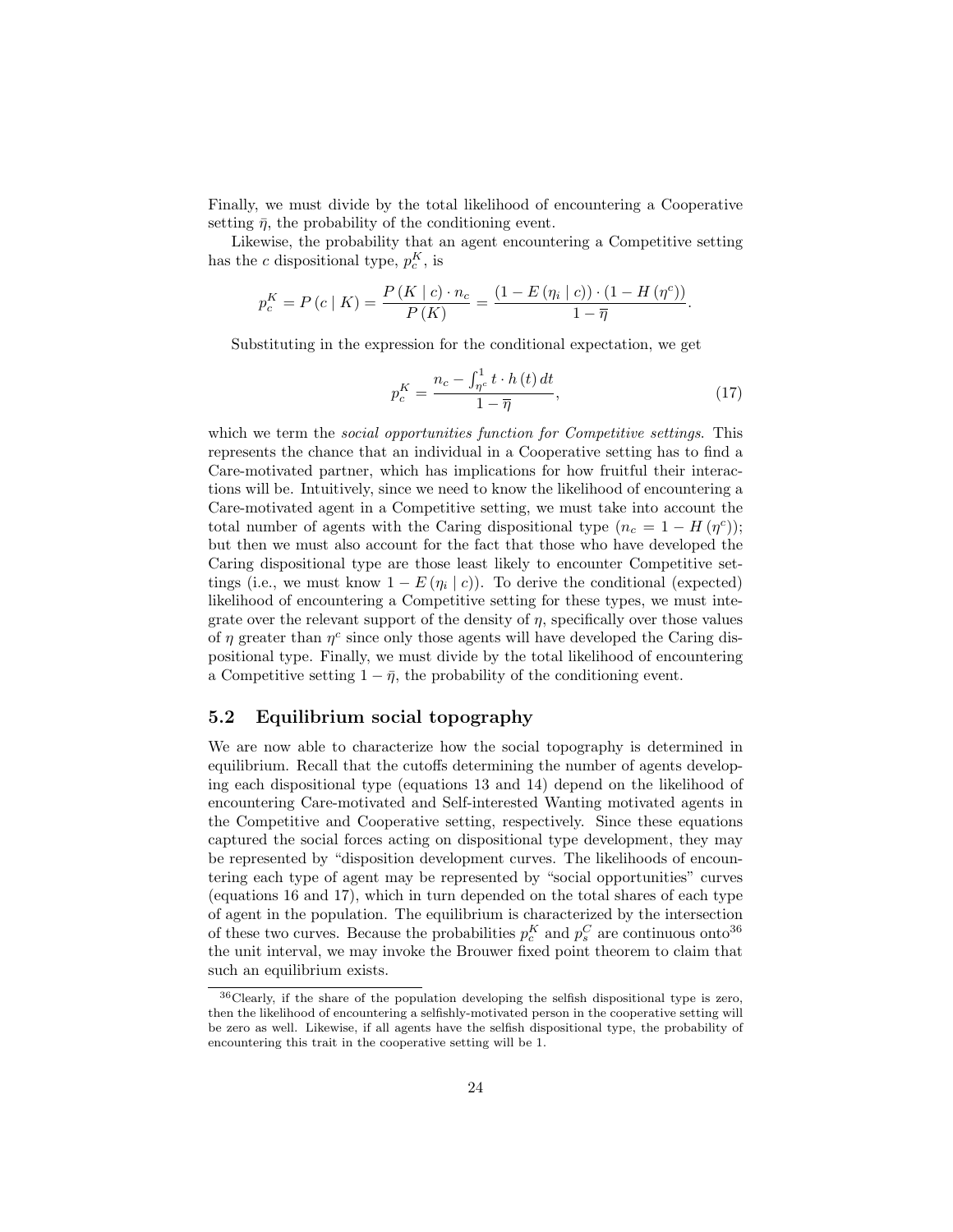Graphically, this equilibrium can be visualized in Figures 2 and 3. The horizontal axis measures the probability of encountering an s agent in a Cooperative setting, while the vertical axis corresponds with the share of the population adopting the s dispositional type. Recall that in section 4 we derived the shares of the population developing the s dispositional type as a function of the likelihood of encountering others with the s dispositional type in a Cooperative setting. This "disposition development" curve was based on a comparison of the relative payoffs between  $s$  and  $r$  agents in the Cooperative social setting because these two dispositional types behaved equivalently in Competitive settings. On the graph, we see that the share of the population developing the s dispositional type (driving the evolution of dispositional types in the population, measured on the vertical axis) is increasing in the likelihood of meeting another s-dispositional type agent in a Cooperative setting (measured on the horizontal axis).

Recall also that in section 5.1, we derived the likelihood of encountering an s-dispositional type agent in the Cooperative setting based on the total share of s agents in the population. This was based on a straightforward application of Bayes' rule. This "social opportunities" curve indicates that the likelihood of meeting another s-dispositional type agent (describing the social opportunities facing the agents, measured on horizontal axis) is increasing in the share of the population developing the s dispositional type (i.e. if there are more of them, you are more likely to run into one).

At the equilibrium, lying at the intersection between the disposition development curve and the social opportunities curve, the share of the population adopting the s dispositional type (which is increasing in the likelihood of meeting another s-dispositional type) is consistent with the actual probability of encountering an s agent as determined by the social opportunities function for Cooperative settings. Note that the social opportunities curve intersects the origin, and the point  $(p_s^C = 1, \eta^s = 1)$ , while the disposition development curve lies strictly between 0 and 1 for appropriate restrictions on  $\xi$  (see previous section). Based on these restrictions we know that the two curves must cross at a point in the interior of the interval<sup>37</sup>.

Since the social opportunities curve depends on the shape of  $h(\cdot)$  however, it is possible that for sufficiently "non-uniform" distributions, this curve may intersect the disposition development curve more than once, meaning that multiple social topography equilibria could exist  $38$ . In the case where multiple equilibrium social topographies are possible, there will be at least one unstable equilibrium, plus another stable one. To understand the stability of the equilibrium, it is sufficient to consider whether the disposition development curve

<sup>37</sup>In principle, corner point equilibria in which the entire population develops one dispositional type are possible, provided that we consider extreme assumptions on the flexibility cost ξ. For  $\xi = 0$ , all agents would develop the Responsive dispositional type while for  $\xi$  very large no agents would develop this dispositional type.

<sup>&</sup>lt;sup>38</sup>It is easy to verify that for  $h(\cdot)$  uniform, the social opportunities curve is convex on the entire unit interval. Note that  $\partial p_s^C / \partial \eta^s = \eta^s \cdot h(\eta^s) / \bar{\eta}$  and  $\partial^2 p_s^C / \partial (\eta^s)^2 =$  $\left(h\left(\eta^{s}\right)+\eta^{s}h'\left(\eta^{s}\right)\right)/\bar{\eta}.$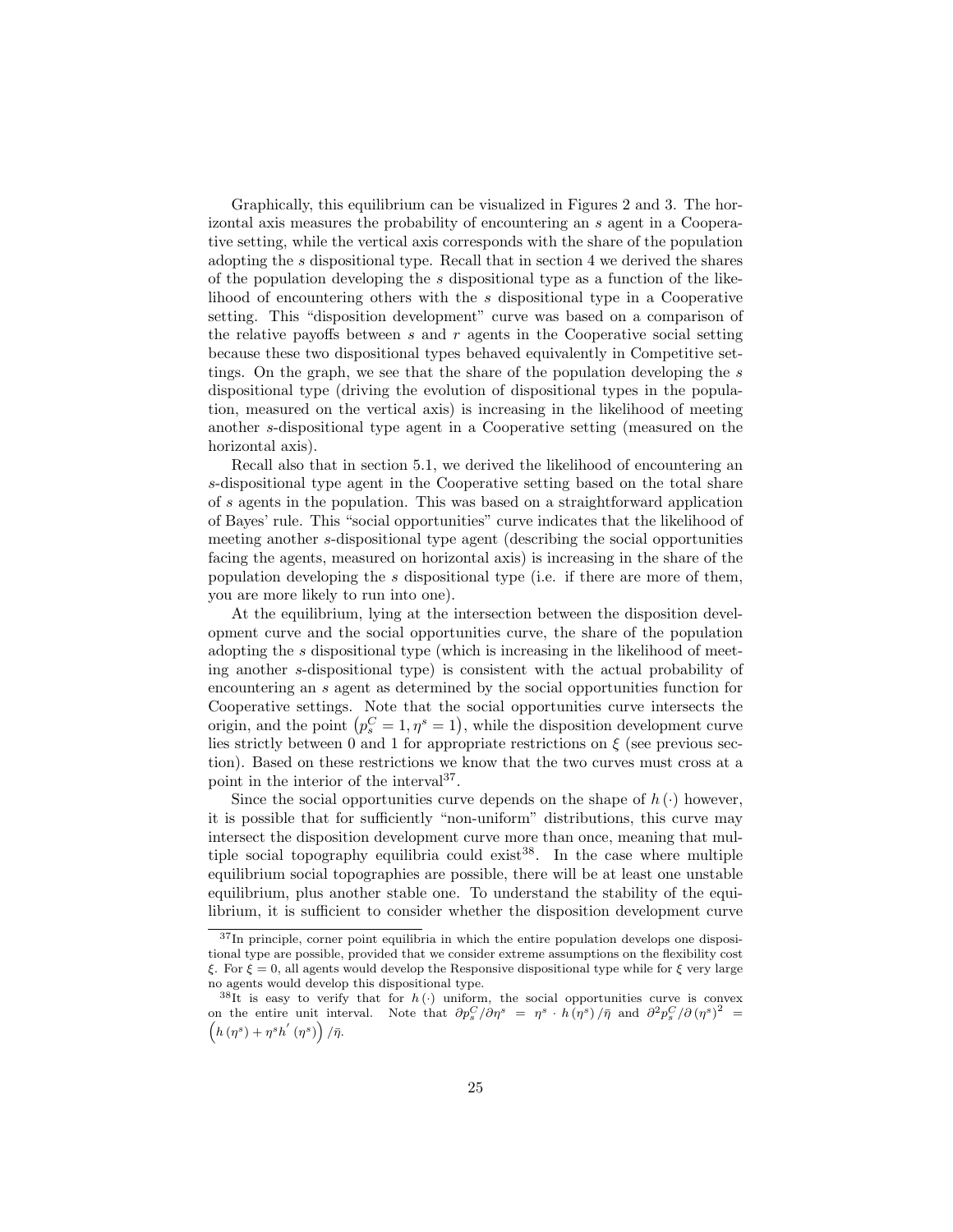intersects the social opportunities curve from above or below. When the disposition development curve lies above the social opportunities curve, this means that a greater share of the population could profitably develop the Selfish dispositional type than currently have this dispositional type, which puts upward pressure on the share of Selfish agents; whereas if the disposition development curve lies below the social opportunities curve there are too many Selfish agents than could profit by developing this dispositional type, putting downward pressure on the share of Selfish agents. Therefore when the disposition development curve intersects the social opportunities curve from above the equilibrium is stable, while when the disposition development curve intersects the social opportunities curve from below, the resulting equilibrium is unstable (i.e. if there were slightly more Selfish agents, more agents would want to be Selfish and vice-versa). We consider the possibility of multiple equilibria intriguing, as "big pushes" to promote more cooperation may be possible. However, we focus on cases of unique equilibria for policy evaluation purposes<sup>39</sup>.

The equilibrium number of Caring dispositional types is likewise determined by the intersection of the c-disposition development curve and the likelihood of encountering a c-dispositional type in a Competitive setting. Similar considerations for the equilibrium share of s agents apply here as well, with the additional possibility that the number of agents developing the Caring dispositional type may be either increasing or decreasing in the share of other Caring agents, depending on how easy they are to exploit. When  $V^{cc} + V^{ss} > V^{cs} + V^{sc}$ , the prevalence of other Caring agents increases the advantage of this dispositional type (as they can interact with each other more). However, if  $V^{cc} + V^{ss} < V^{cs} + V^{sc}$ , any increase in Caring dispositional types benefits the selfishly-motivated by more, since these agents become very profitable to  $\exp\{i\}^{40}$  (see right panel of Figure 3).

 $39$ None of the results of our policy evaluations will depend on which (stable) equilibrium is selected.

<sup>40</sup>Under such parameterizations a marginal increase in the share of the population with the Caring dispositional type benefits the self-interested more than the Care-motivated in competitive settings. Or rather the gain from a Self-interested agent finding a caring rather than Self-interested partner to exploit is greater than the gain from a care-motivated agent finding another care motivated agent to cooperate with.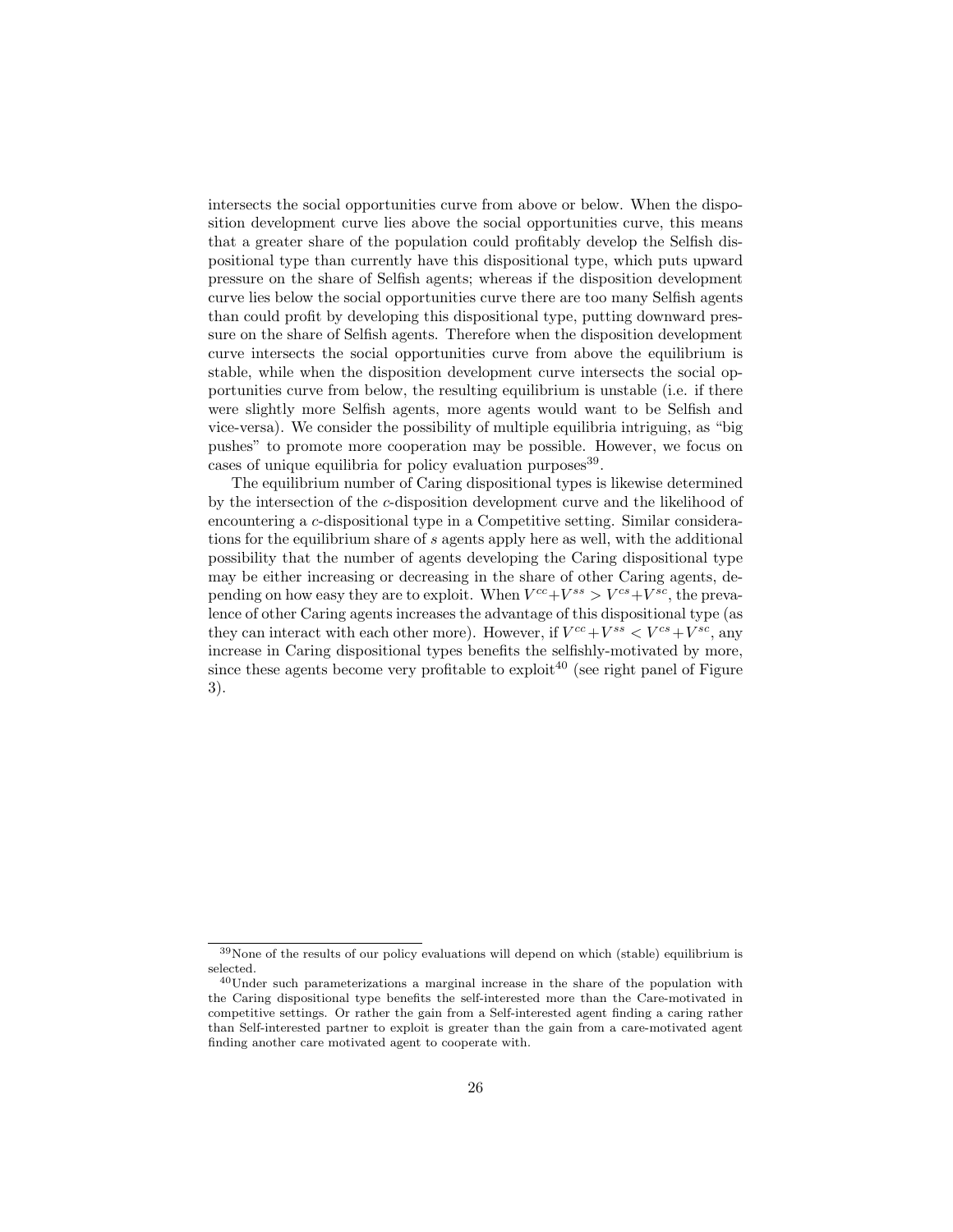

Figure 2: Determination of the equilibrium level for the Selfish dispositional type under uniform (left) and more exotic distributions of cooperative settings (right, stable equilibria indicated)



Figure 3: Determination of the equilibrium level for the Caring dispositional type – note that the fitness of the Caring dispositional type may be decreasing in the number of other caring agents if exploiting these agents is sufficiently profitable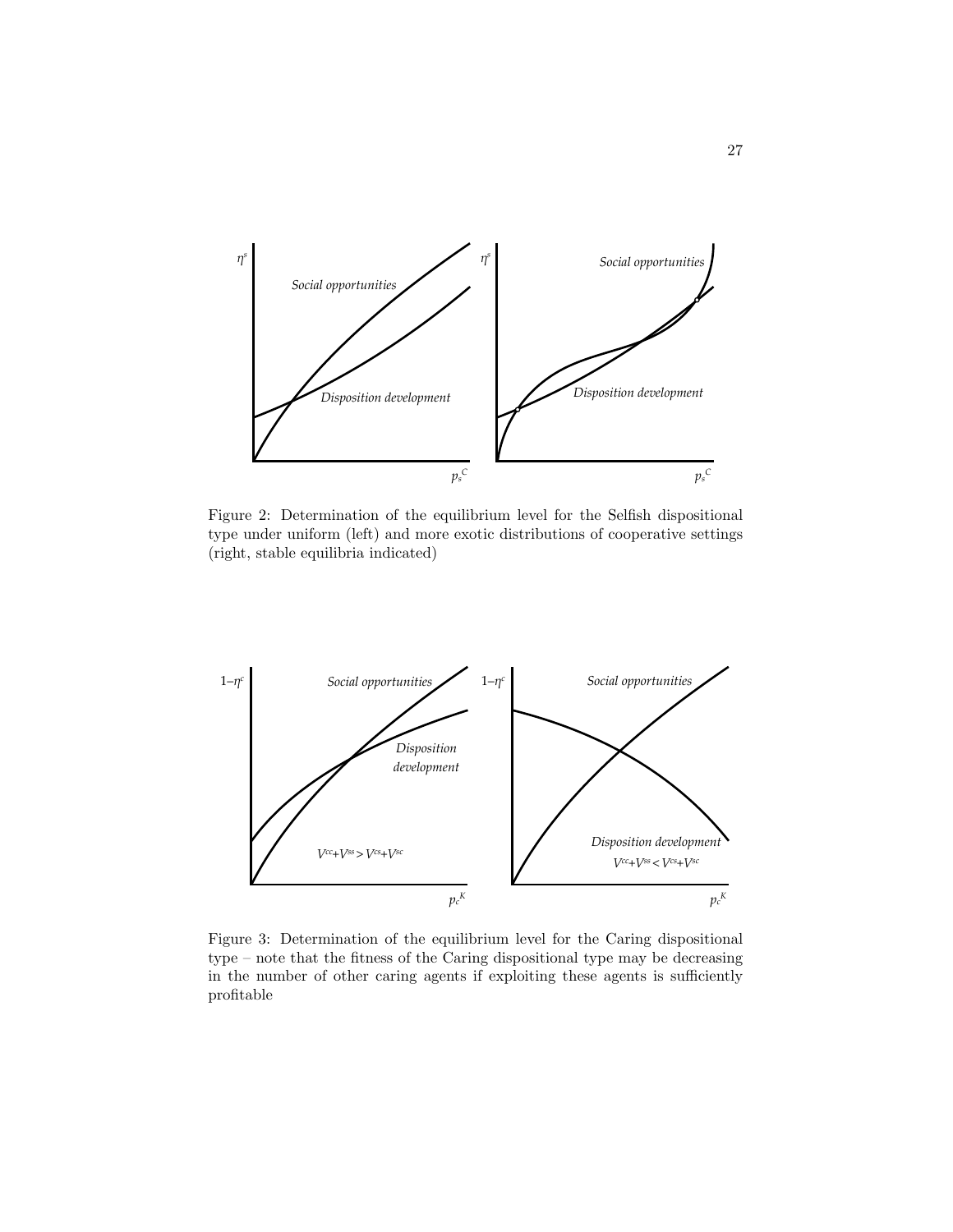## 6 Policies to Promote Cooperation

Could policies that promote more cooperative social settings lead to the evolution of a more caring society? In our model, a more caring society may be represented by a rise in the number of Caring and Responsive agents engaging in caring interactions with others.

In this section we consider three policy exercises. First, we analyze the effects of an increase in the prevalence of cooperative social settings, encouraging the development of more cooperative dispositional types. Various policies, such as incentives and institutions that discourage anti-social behavior, can serve this purpose.<sup>41</sup>

Second, we consider pecuniary incentives aimed at promoting cooperation. In this context, we shed light on the conditions under which such incentives "crowd-in" or "crowd-out" social preferences<sup>42</sup>.

And finally, we examine policies promoting internal change favoring prosociality in the individual. In particular, we consider the effects of mental training that enables the recipients to derive an additional utility gain from being cooperative. This policy involves training the individual to experience more gratification from care, as distinct from policies that change the prevalence of cooperative settings or change the pecuniary incentives to promote cooperation.

#### 6.1 Welfare framework

We consider welfare  $W$  in terms of the sum of the expected payoffs from the Cooperative and Competitive settings, respectively, each weighted by the share of the population that encounters each setting<sup>43</sup>. Any potential policy changes within our framework can then be decomposed into how they affect the payoffs in the social setting holding the distribution of dispositional types fixed (static efficiency), and how these policy changes influence the distribution of dispositional types in the population:

$$
dW = \partial W + \frac{\partial W}{\partial p_s^C} \cdot dp_s^C + \frac{\partial W}{\partial p_c^K} \cdot dp_c^K.
$$
 (18)

<sup>41</sup>As plasticity is largest in childhood, it may be desirable to structure education environments to encourage teamwork from an early age. Furthermore, since research has shown dispositional traits to exhibit some flexibility even into adulthood, social environments could be adapted through choice architecture and institutional design to foster cooperation.

 $42$ See Bowles and Polanía-Reyes (2012) for a comprehensive review. Numerous contributions explain why pecuniary incentives may undermine people's intrinsic motivations to act in the common interest (Titmuss, 1970; Deci & Ryan, 1985; Frey and Jegen, 2001; Sandel, 2012; Bowles, 2008). Arguments for this proposition range from people's need for self-determination (Deci and Ryan) to image concerns (Bénabou and Tirole, 2006) to displacing social norms (Sliwka, 2007) to framing decisions differently (Tversky and Kahneman, 1981), and by working to change people's preferences (Bowles, 1998).

<sup>43</sup>Refer to the appendix for an explicit formulation.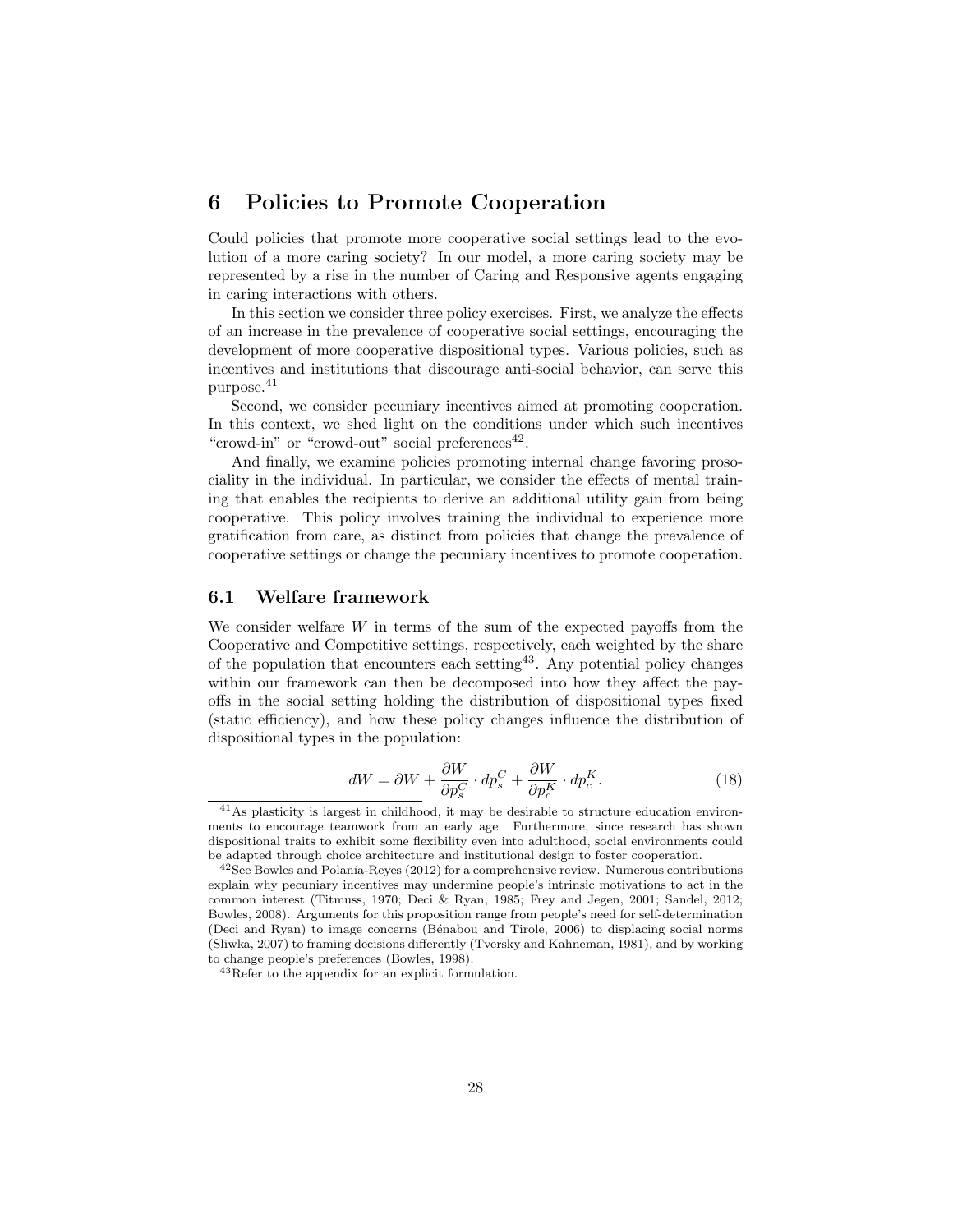#### 6.2 Promotion of Cooperative settings

As our first policy exercise, we consider shifting the distribution of Cooperative relative to Competitive settings. In particular, we examine the effects of an increase in the average share of the population that encounters Cooperative settings,  $\bar{\eta}$ .

Changes in static efficiency depend on the difference in expected payoffs between Cooperative and Competitive settings. Such static analysis suggests that increasing the prevalence of Cooperative settings is only worthwhile when they are more productive than Competitive settings. As shown below, however, this may be mistaken in a dynamic context.

An increase in the share of cooperative settings would have a direct impact on the social opportunities curves, both in Cooperative and Competitive settings. Recall that in equations 16 and 17, the likelihood  $p_s^C$  of encountering an s-dispositional type in the Cooperative setting was decreasing in  $\bar{\eta}$ , while the likelihood of encountering a c-dispositional type in the Competitive setting was increasing in  $\bar{\eta}$ . Using our equilibrium graphs, we can see that when the social opportunities curve shifts up in the Cooperative setting, it intersects the disposition development curve at a lower share of Selfish dispositional types (Figure 4, left panel). Similarly, when the social opportunities curve shifts down in the Competitive setting, it intersects the disposition development curve at a higher share of Caring dispositional types (Figure 4, right panel)



Figure 4: Effect of increase in Cooperative settings on dispositional type development

Intuitively, here the increase in Cooperative settings changes where the marginal types lie in the overall distribution. Some people who would have been selfish may now develop the responsive dispositional type since their likelihood of encountering a Cooperative setting goes up, and some people who would have been responsive types may now develop the caring dispositional type since their likelihood of encountering a Competitive setting goes down. Since over-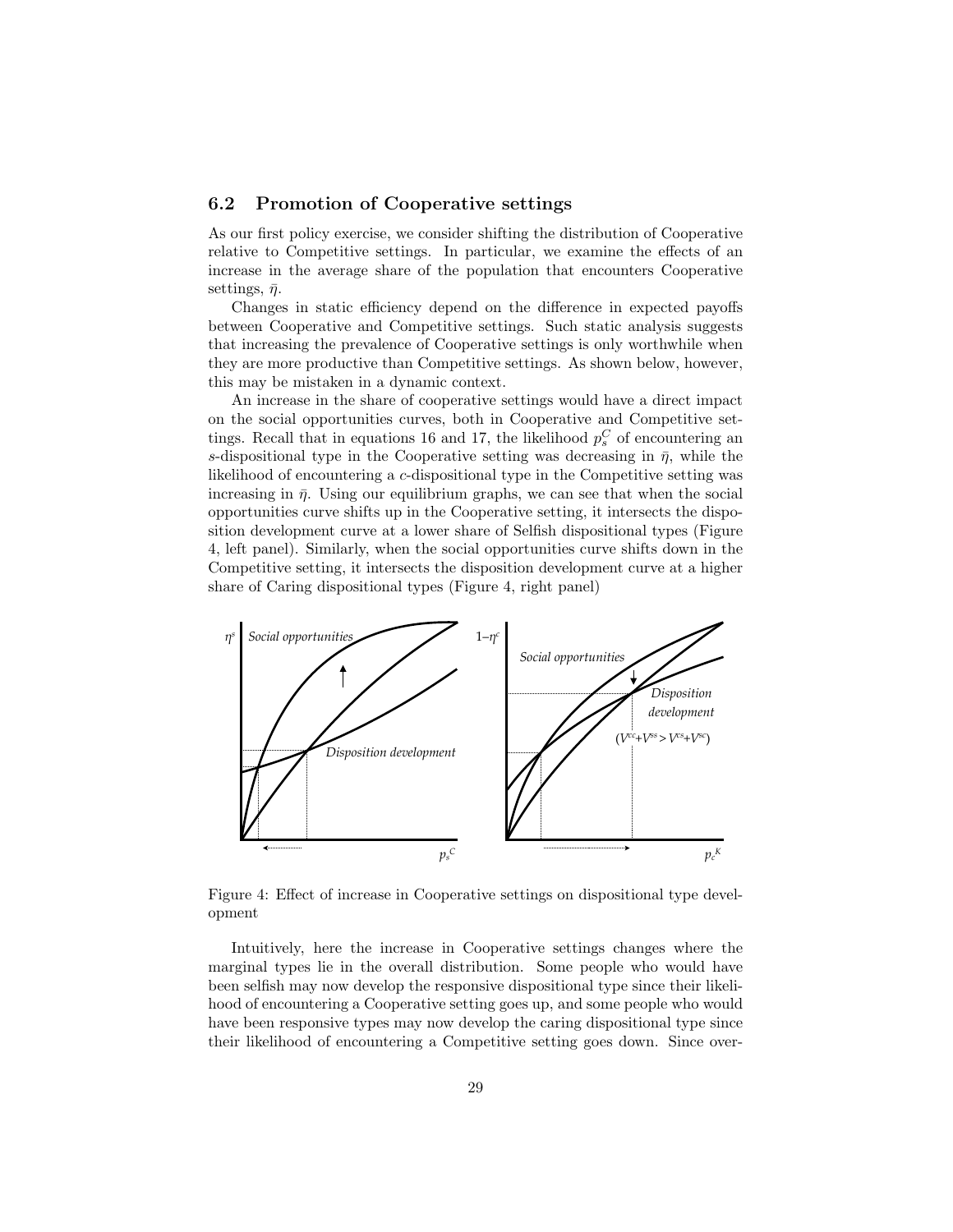all welfare is decreasing in  $p_s^C$  and increasing in  $p_c^K$ , this policy has beneficial second-order effects that go beyond considerations of whether Cooperative settings are more productive than Competitive settings.

#### 6.3 Pecuniary incentives

Let us now consider how pecuniary incentives – taxes on Competitive activities and subsidies for Cooperative activities – affect the evolution of cooperation. We will show that when pecuniary incentives increase the payoffs to those with Caring dispositional type relative to those with Selfish dispositional type, that incentives support the development of that dispositional type and crowd in voluntary cooperation. Such policies work by discouraging exploitation of the cooperative by the selfish. If pecuniary incentives work to increase the payoffs to the selfishly motivated relative to those motivated by care however, then they discourage the development of caring dispositional type and crowd out voluntary cooperation. In this way the incentives substitute for social preferences, allowing the selfish to achieve for themselves what was formerly achievable by the otherregarding alone.

#### 6.3.1 Taxes on competition

Consider a policy that takes the form of a tax the Competitive activity. Though policy makers are generally not accustomed to thinking of incentive schemes in these terms, many policies do in fact have the character of discriminating among cooperative and competitive activities. For example, many jurisdictions impose taxes on luxury (positional) goods. Additionally, many policies provide stronger incentives at lower levels of pro-social behavior. For example, charitable contributions deducted from income subject to a progressive income tax are effectively subsidized at the marginal tax rate. In this way, smaller charitable contributions are subsidized at a higher rate because the resulting taxable income is subject to a higher tax bracket.

Within our framework, we consider a constant marginal tax of  $\tau_i$  on each unit of effort  $y_i$  exerted in the Competitive setting. We assume that since differently motivated individuals engage in different levels of competition, the tax can effectively discriminate by motive, for example by taxing only high levels of competition<sup>44</sup>. Assume also that it can allocate the revenue from this task in lump sum form. The payoff to the Competitive activity now becomes

$$
V_{ij} \equiv -y_i y_j + (a_K - \tau_i) y_i - b_K y_j - \frac{d_K}{2} y_i^2 + R_i \tag{19}
$$

where  $R_i$  is a lump sum transfer.

<sup>44</sup>While such an incentive scheme may seem strange, many policies do in fact have the character of providing stronger incentives at lower levels of pro-social behavior. For example, charitable contributions deducted from income subject to a progressive income tax are effectively subsidized at the marginal tax rate. In this way, smaller charitable contributions are subsidized at a higher rate because the resulting taxable income is subject to a higher tax bracket.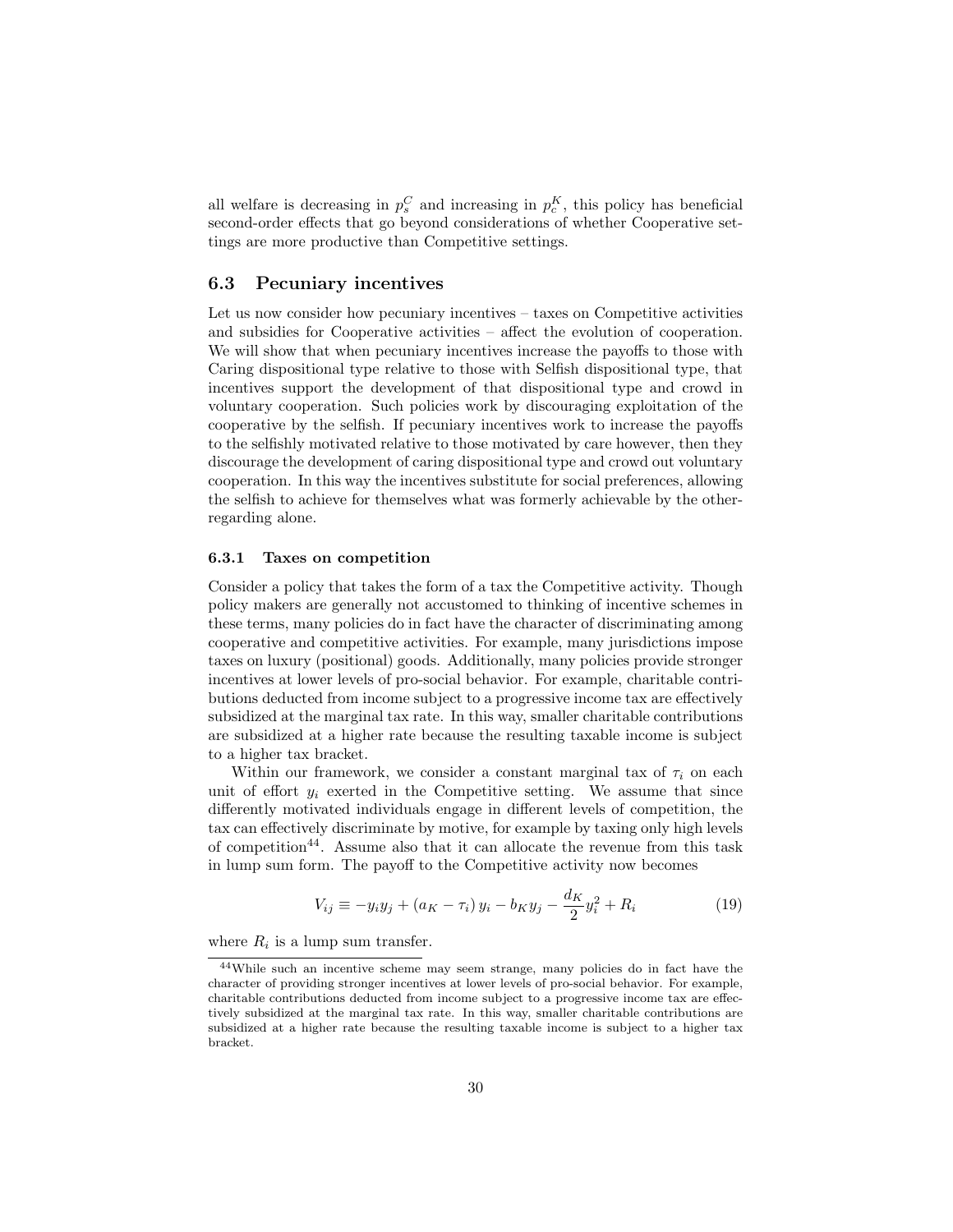The institution must balance its budget, meaning that it can disburse as a lump sum an amount equal to the total amount of tax revenue  $T_K$ .

Since policymakers often focus on the "worst offenders", we assume that taxes are only imposed on those engaging the most intensely in competition (meaning the Care-motivated are not taxed, (i.e.  $\tau_c = 0$ , see above) and that all the tax revenue is remitted to those taxed<sup>45</sup> (i.e.  $R_c = 0$ ). We first derive the interaction payoffs under this tax scheme, and show that there are static welfare gains from imposing the tax. $46$  We will then show that by narrowing the difference in Competitive setting interaction payoffs between c and  $r/s$  agents, that this policy also reduces the opportunity cost of developing the c dispositional type, and therefore has additional positive externalities.

#### Static efficiency

Imposing a tax on effort in the Competitive setting increases static efficiency because taxes reduce the intensity of competition. Since there are negative externalities associated with increased competition in this setting, agents exert too much effort relative to what is socially optimal. Therefore appropriately set taxes can curb competition and thereby raise efficiency.

#### Effects on reinforcement of dispositional types

It can be shown that raising taxes narrows the relative payoff disadvantage that Caring dispositional types face in the Competitive setting (i.e.  $d(V^{cc} - V^{sc})/d\tau_s$ ,  $d(V^{cs} - V^{ss})/d\tau_s > 0$ .<sup>47</sup> Using our equilibrium graphs, we can see that when the disposition development curve shifts up, it intersects the social opportunities curve at a higher share of Caring dispositional types (Figure 5).

Note also that the tax does not affect the payoffs in Cooperative settings (i.e.  $dp_s^C/d\tau_s = 0$ ). Intuitively, here the tax acts as a relative penalty to developing the Selfish or Responsive dispositional type, so some individuals whose probability of participation in Cooperative settings was sufficiently low that they developed the  $r$  dispositional type before, will now find it less costly to develop the c dispositional type. Since overall welfare is increasing in  $p_c^K$ , this policy has beneficial second-order effects as well.

#### 6.3.2 Subsidies for cooperation

We now consider a policy that promotes prosocial activity through the use of subsidies to interactions in the Cooperative setting. Specifically, suppose that a policymaker provides a constant marginal subsidy of  $\sigma_i$  to each unit of effort  $x_i$ 

 $45$  Even though all tax revenue may be refunded to the  $s$ - and  $r$ -dispositional-type agents, their utility may go down. One can in principle however imagine more complex tax and transfer schemes that yield Pareto improvements. Because we will show that total welfare must go up, it will be possible to disburse the resulting surplus in a way that leaves the more competitive agents no worse off and still promotes development of the c dispositional type.

<sup>46</sup>Refer to the appendix for a formal analysis.

<sup>47</sup>See appendix.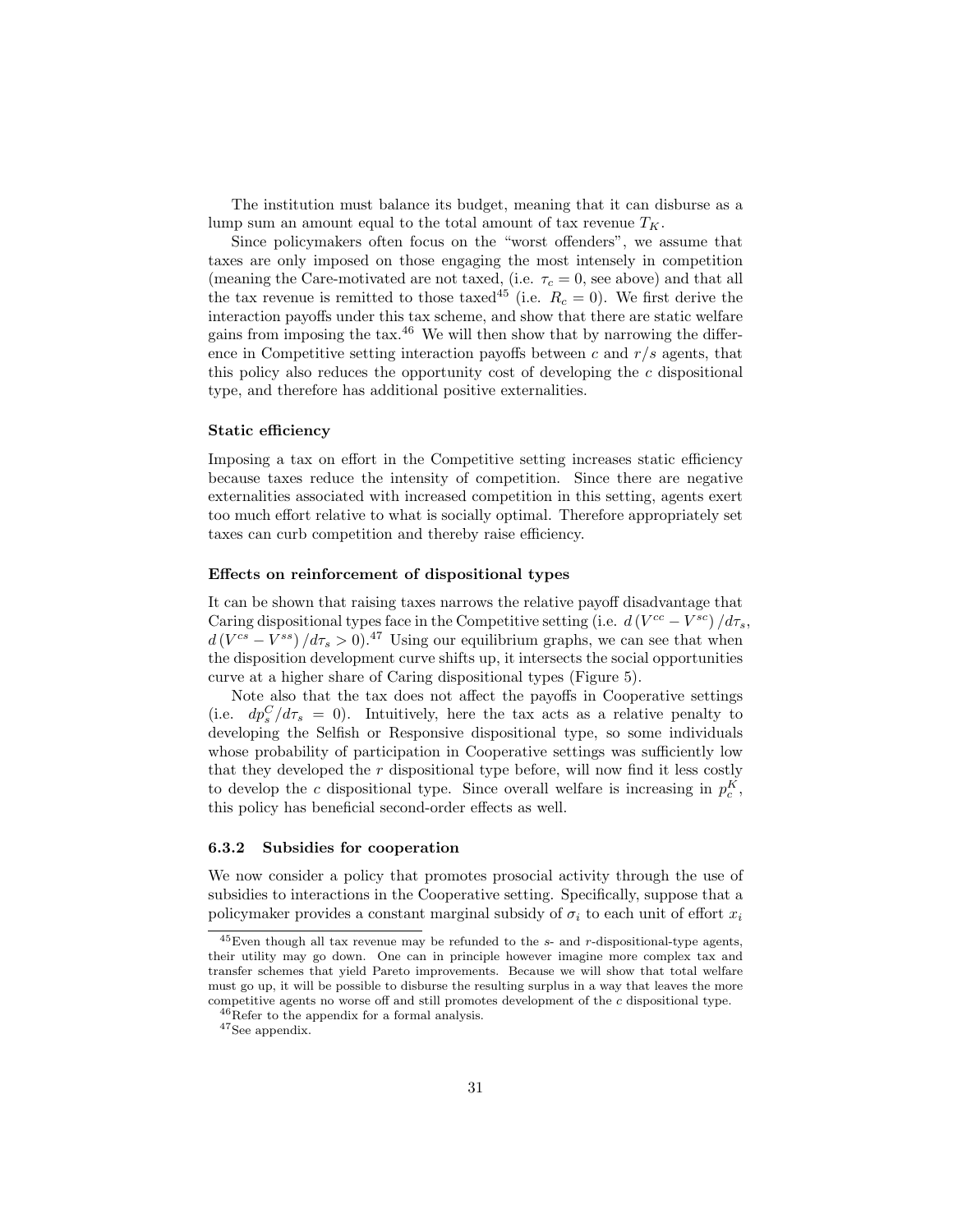

Figure 5: Effect of competition tax on Caring dispositional type development

exerted in cooperation. We assume that since effort contributions are monotonic in type, that the subsidy can discriminate by motive, for example by subsidizing only low levels of cooperation. Assume also that it can fund this subsidy through lump sum taxes. The payoff to the Cooperative activity now becomes

$$
U_{ij} \equiv x_i x_j + (a_C + \sigma_i) x_i + b_C x_j - \frac{d_C}{2} x_i^2 - R_i.
$$
 (20)

where  $R_i$  is a lump-sum tax.

The institution must balance its budget, meaning that it must raise a lump sum equal to the total amount of subsidy that it disburses. Call this amount  $T_{C}$ .

Since policymakers often focus on the "worst offenders", we assume that subsidies are only provided to low cooperators (i.e.  $\sigma_c = 0$ ) and that all the tax revenue is raised from those subsidized (i.e.  $R_c = 0$ ). We first derive the interaction payoffs under this subsidy scheme, and show that there are static welfare gains from providing the subsidy.<sup>48</sup> We will then show that by narrowing the difference in Cooperative setting interaction payoffs between s and  $c/r$  agents, that this policy also reduces the opportunity cost of developing the s dispositional type, and therefore has countervailing negative externalities.

#### Static efficiency

Giving a subsidy for effort in the Cooperative setting increases static efficiency because subsidies increase the intensity of cooperation. Since there are positive externalities associated with increased cooperation in this setting, agents exert too little effort relative to what is socially optimal. Therefore appropriately set subsidies can bolster cooperation and thereby raise efficiency.

<sup>48</sup>Refer to the appendix for a formal analysis.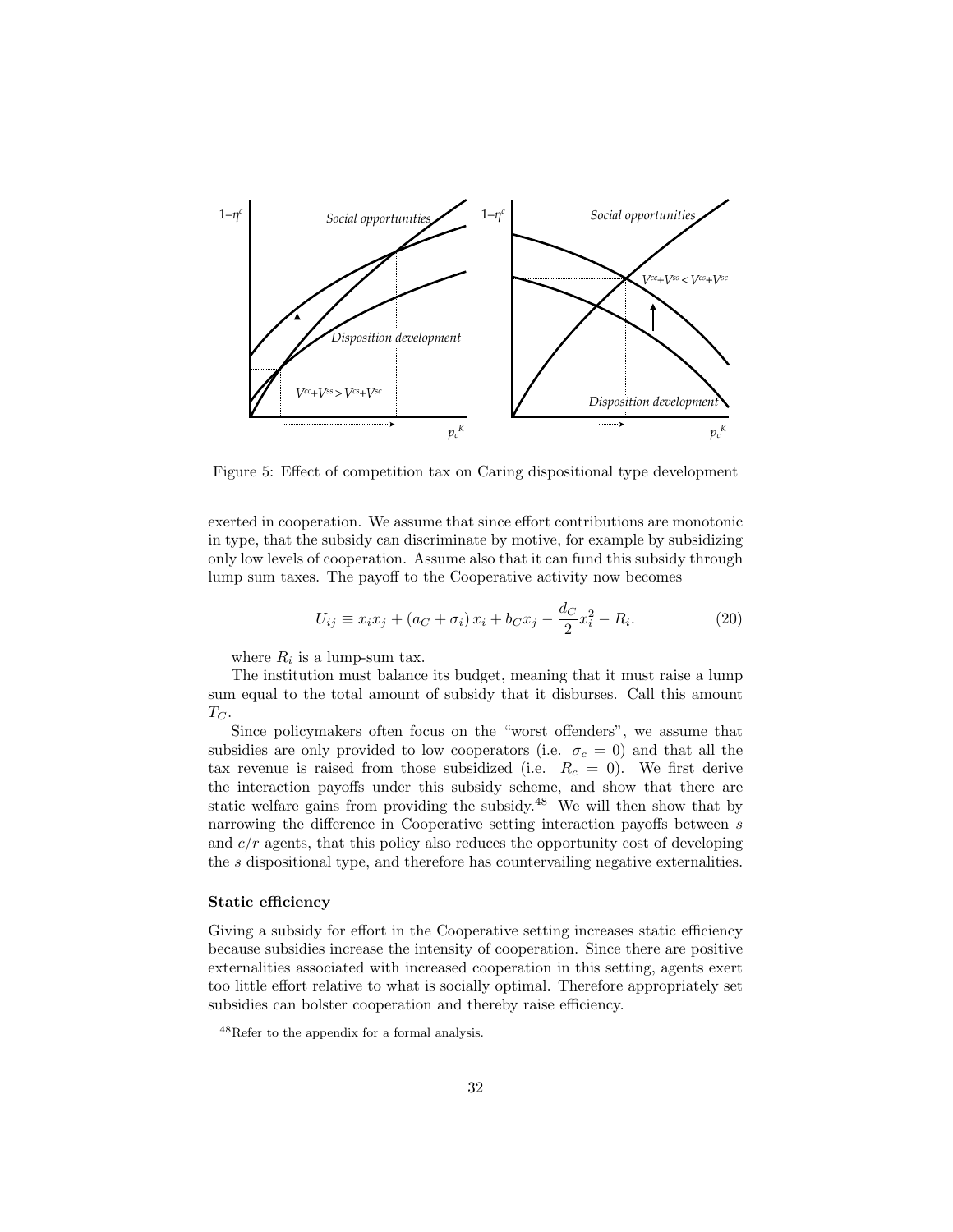#### Effects on reinforcement of dispositional types

It can be shown that increasing subsidies narrows the relative payoff disadvantage that Selfish dispositional types face in the Cooperative setting (i.e.  $d(U^{cc} - U^{sc})/d\sigma_s$ ,  $d(U^{cs} - U^{ss})/d\sigma_s < 0$ .<sup>49</sup> Using our equilibrium graphs, we can see that when the disposition development curve shifts up, it intersects the social opportunities curve at a higher share of Caring dispositional types (Figure 6).



Figure 6: Effect of cooperation subsidy on Selfish dispositional type development

Note also that the subsidy does not affect the payoffs in Competitive settings (i.e.  $dp_c^K/d\sigma_s = 0$ ). Intuitively, here the subsidy acts as a relative penalty to developing the Caring or Responsive dispositional types, so some individuals whose probability of participation in Competitive settings was sufficiently low that they developed the  $r$  dispositional type before, will now find it less costly to develop the s dispositional type. Since overall welfare is decreasing in  $p_s^C$ , this policy has countervailing second-order effects.

#### 6.4 Internal change

We now consider the effects of a policy that promotes the individual's welfare from caring interactions. This may take the form of support for mental training that enables the individual to achieve a greater payoff from providing Care. In particular, we suppose that an individual who has received such training experiences an extra payoff when engaging in the caring activity (but no extra payoff when engaging in self-interested activities).

More specifically, we suppose that individuals are given the opportunity to pursue "compassion meditation" apart from their interactions within Cooperative or Competitive social settings. While we conceive of this activity as a

<sup>49</sup>See appendix.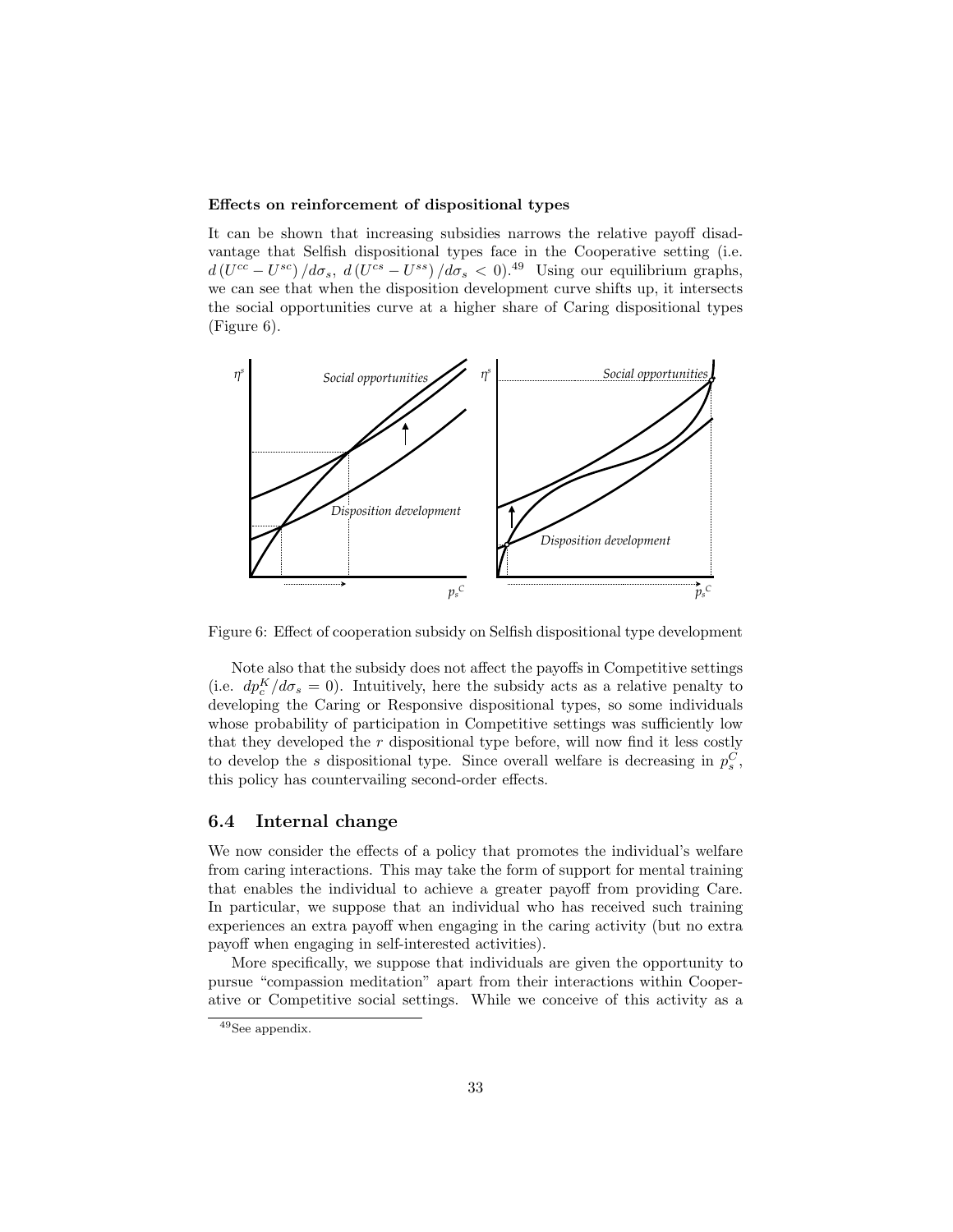setting, it is one which people can choose to participate or not. Furthermore, we assume that agents' utilities from this meditation activity do not depend on the actions of others. In particular, suppose that compassion meditation yields a utility of

$$
U_{ij} \equiv \left(1 - p_s^C\right) U^{ic} + p_s^C U^{is} + \begin{cases} M - d_M & \text{motive} = c \\ -d_M & \text{motive} \neq c \end{cases}
$$
 (21)

with  $M, d_M > 0$  and  $M > d_M$ . The parameter  $d_M$  represents the cost of participation. Those individuals who can employ the Care motive (those with the r and c dispositional types) experience an additional utility of  $M - d<sub>M</sub>$  from engaging in compassion meditation, whereas those who cannot (the s dispositional types) would experience only the cost  $d_M$  and would refrain from choosing to participate in this setting.

These self-chosen settings will have an effect on dispositional type reinforcement. The cost parameter  $d_M$  affects the cutoff at which people switch between  $r$  and  $s$  dispositional types. In this context, the cutoff equation 14 may be modified as follows:

$$
\eta^{s} = \frac{\xi - M + d_{M}}{(1 - p_{s}^{C})(U^{cc} - U^{sc}) + p_{s}^{C}(U^{cs} - U^{ss})}.
$$
\n(22)

An internal change policy can affect the equilibrium distribution of dispositional types by making compassion meditation more widely accessible, for example. This would take the form of a reduction in  $d_M$ . The resulting shift in the disposition development curve is illustrated in Figure 7.



Figure 7: Effect of internal change on Selfish dispositional type development

The figure shows that this internal-change policy leads to a fall in the likelihood of encountering a selfish agent in a Cooperative setting  $(p_s^C)$  and a fall in the share of selfish agents  $(\eta^s)$ .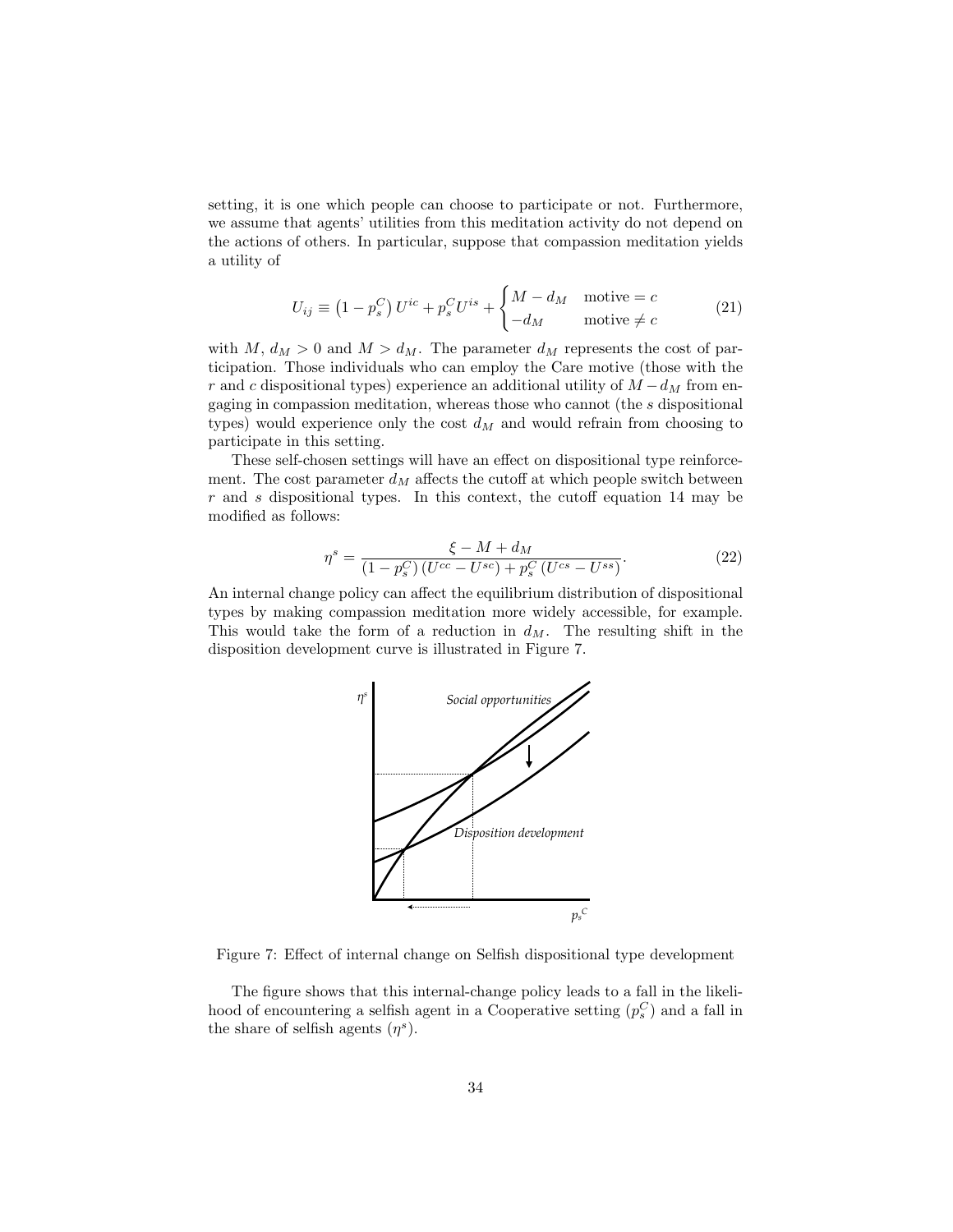## 7 Concluding Remarks

One major reason for the evolutionary success of humans lies in their ability to cooperate. Mainstream economics views humans as self-interested, rational individuals, and thus all cooperation among them must take the form of economic synergies. These synergies occur when individuals exploit available gains from trade, as described by Adam Smith's "invisible hand" mechanism. This paper, by contrast, explores social avenues of cooperation that have been largely ignored in economics thus far. We began from the premise that economic cooperation presupposes social cooperation, since people who lack trust in and goodwill toward one another are unlikely to be either willing or able to exploit existing gains from trade. The paper addresses both proximate and ultimate sources of cooperation. The proximate sources explain people's Cooperative decisions in terms of their objectives, which may be both individualistic (as in mainstream economics) and pro-social. Unlike the standard models of pro-social behavior in behavioral economics (where pro-social preferences are assumed to be located in the minds of individuals and thus wholly ascribable to them), in our model preferences are the outcome of the interplay between the individual and her environment, influenced by the individual's dispositional type and her social interactions within her social settings. The ultimate sources of cooperation explains these preferences in terms of the evolutionary forces acting on them. In this sense, our model is a preliminary attempt to account for the existence and prevalence of particular dispositional types and their relation to social settings and the broader social topography.

Our analysis addresses these phenomena by recognizing that all economic decisions are motivated and that people's motives depend on their dispositional types and social settings. For simplicity, we considered three dispositional types: Caring, Selfish and Responsive. The motives of Responsive individuals may be elicited by their social setting, of which we considered two: one entailing Cooperative interactions (where people's contributions are complementary) and one entailing Competitive interactions (where their contributions are substitutable). The sum of these social settings, aggregated over all agents, determines the social topography. The relative fitness of the various dispositional types determines their evolution.

In short, the degree of cooperation in an economy is portrayed as the outcome of reflexive interplay between people's individual economic decisions and the social forces to which they are subject. Their individual decisions determine the outcomes of their social interactions, which influence the relative fitness of dispositional types and their social topography, which in turn influences their individual decisions. In the course of these reflexive interactions, people's social preferences and their social topography co-evolve. In our model, Selfish dispositional types do not necessarily drive Caring and Responsive dispositional types out of existence. Rather, all dispositional types coexist in an environment of idiosyncratically varying social contexts. This coexistence of disposition types represents a "social balance", in which different agents survive in process of interacting with one another.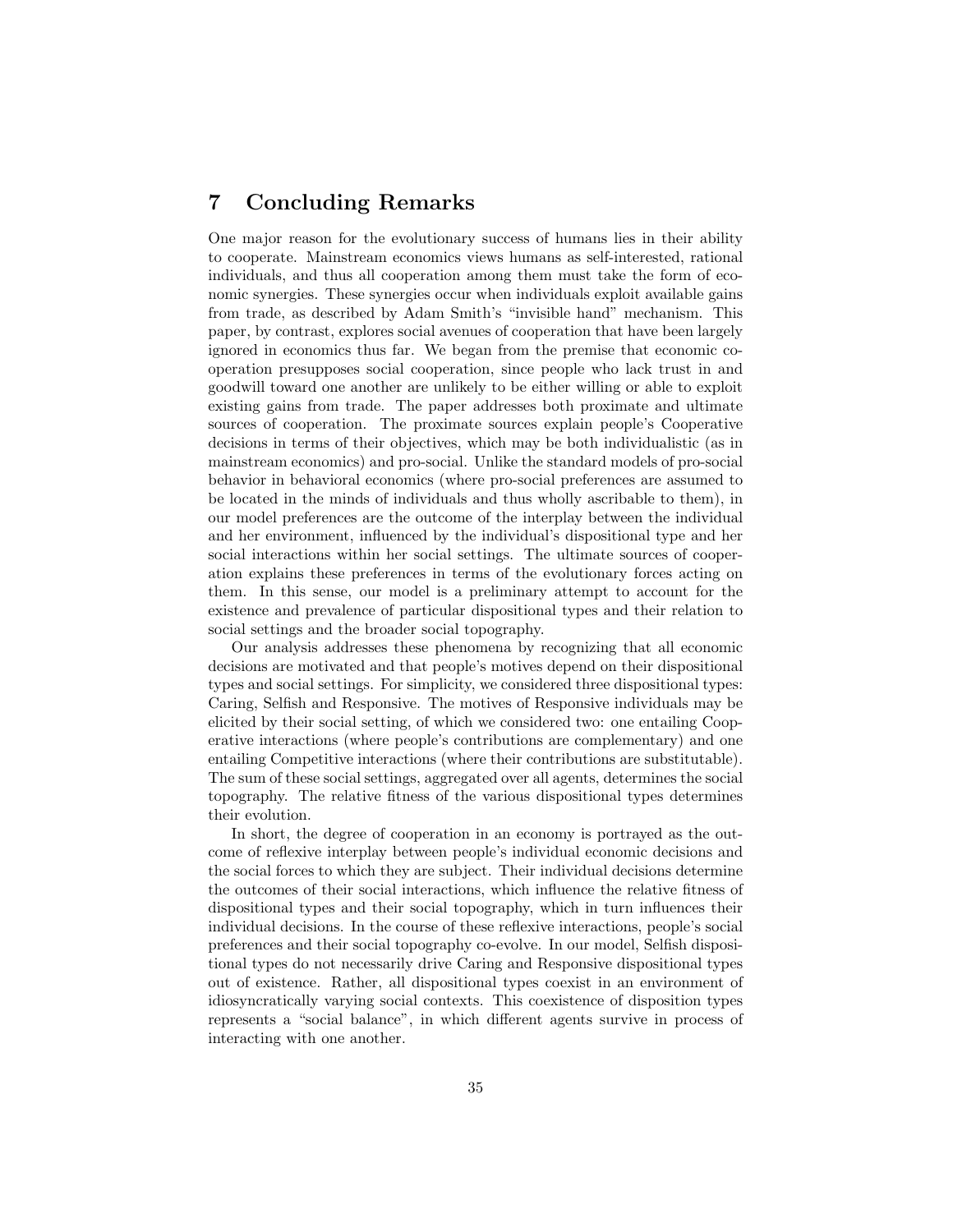In this way, our paper is a first modest step towards explaining why people are prone to cooperate beyond what individualistic responses to economic synergies would imply; how this cooperation depends on their dispositional types, settings and social topography; why people vary in their willingness to cooperate even under identical environmental conditions; and how their dispositional type, preferences and social topography evolve. We contribute to the literature on the evolution of preferences (e.g. Robson and Samuelson, 2011) by analyzing how a variety of contexts can support a stable population of heterogeneous types. This literature typically features considerations of only how one game favors the survival of a particular set of preferences, but usually does not consider multiple environments with differing incentives, and to our knowledge has never considered preferences that change across environmental contexts.

Finally, our analysis is a preliminary attempt to explore how policies that promote pro-social behavior (by affecting people's internal and external environments) may affect the evolution of dispositional types and social contexts. In this respect, our analysis seeks to identify new conceptual avenues for addressing insufficient cooperation in society. Whereas mainstream economics addresses them by proposing pecuniary incentives, regulations, and institutional changes that induce self-interested, rational agents to internalize existing externalities, our approach both cautions that these policies may have unintended consequences and points to social, educational and institutional changes, which might affect people's degree of pro-sociality through the settings they encounter, their payoffs from these settings, and the fitness of different dispositional types.

## References

- [1] Akerlof, G. A., & Kranton, R. E. (2000). Economics and identity. Quarterly Journal of Economics, 115(3), 715-753.
- [2] Akerlof, G. A., & Kranton, R. E. (2010). Identity Economics: How Our Identities Shape Our Work, Wages, and Well-being, Princeton: Princeton University Press.
- [3] Alger, I. & Weibull, J. W. (2012). A generalization of Hamilton's Rule Love others how much? Journal of Theoretical Biology, 299, 42-54.
- [4] Allport, G.W. (1937), Personality: A Psychological Interpretation, New York: Holt, Rinehart and Winston.
- [5] Andreoni, J. (1990). Impure altruism and donations to public goods: A theory of warm-glow giving. Economic Journal, 100(401), 464-477.
- [6] Atkinson, J. W. (1964). An Introduction to Motivation. Princeton: Van Nostrand.
- [7] Atkinson, J. W., & Feather, N. T. (eds.). (1966). A theory of achievement motivation. New York: Wiley.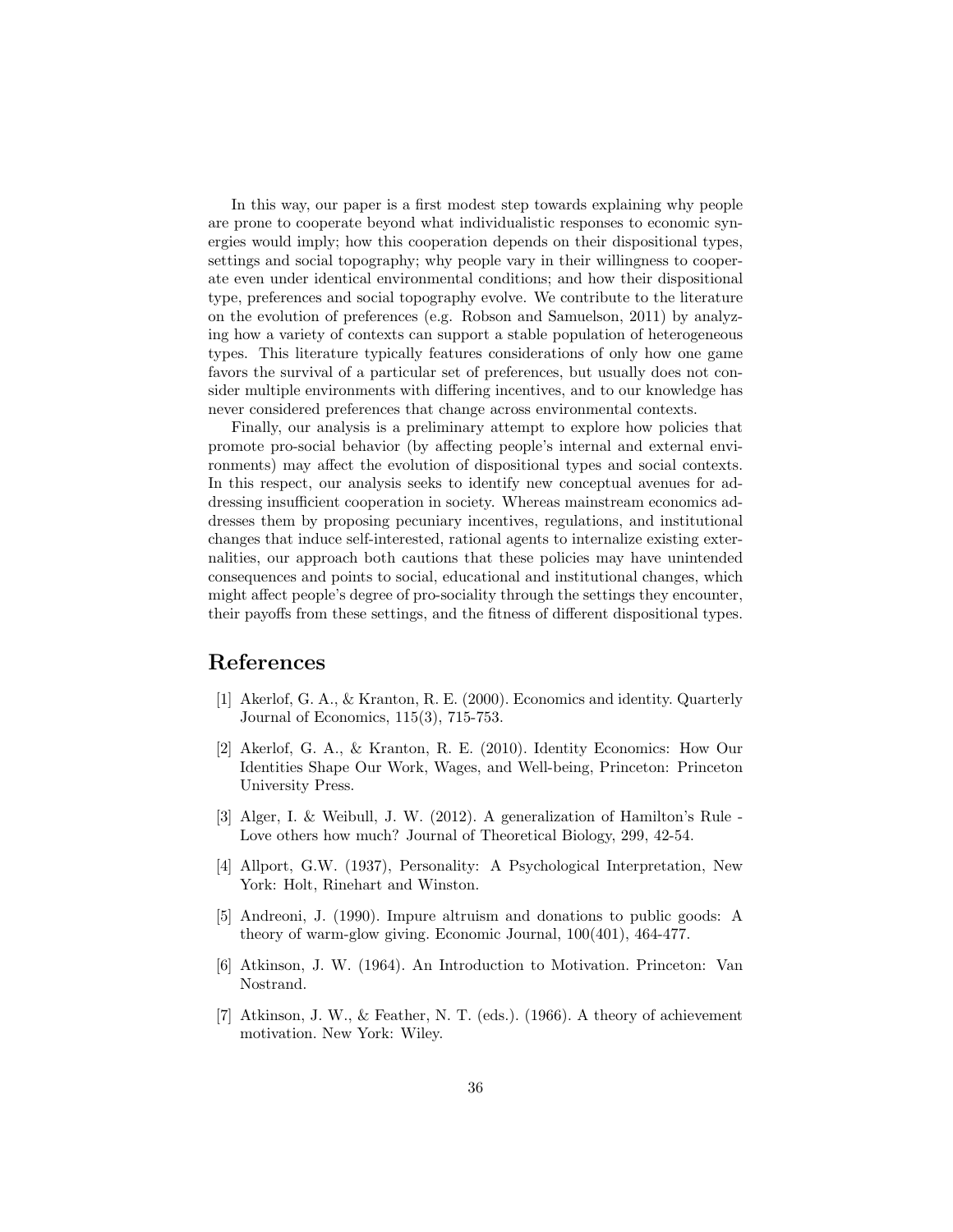- [8] Bénabou, R., & Tirole, J. (2006). Incentives and prosocial behavior. American Economic Review, 96(5), 1652-1678.
- [9] Balliet, D., Parks, C. D., & Joireman, J. (2009). Social value orientation and cooperation: A meta-analysis. Group Processes and Intergroup Relations, 12, 533-547.
- [10] Baltes, P. B. (1987). Theoretical Propositions of Life-Span Developmental Psychology: On the Dynamics Between Growth and Decline. Developmental Psychology, 23(5), 611-626.
- [11] Battigalli, P., & Dufwenberg, M. (2007). Guilt in games. American Economic Review, 97(2), 170-176.
- [12] Bernheim, B. D. (1994). A theory of conformity. Journal of Political Economy, 102(5), 841-877.
- [13] Bernheim, B. D., & Rangel, A. (2004). Addiction and cue-triggered decision processes. American Economic Review, 94(5): 1558-1590.
- [14] Bester, H., & Güth, W. (1998). Is altruism evolutionarily stable? Journal of Economic Behavior and Organization, 34(2), 193-209.
- [15] Bolton, G. E. & Ockenfels, A. (2000), ERC: A theory of equity, reciprocity, and competition. American Economic Review, 90(1), 166-193.
- [16] Bowles, S. (1998). Endogenous preferences: The cultural consequences of markets and other economic institutions. Journal of Economic Literature, 36(1), 75-111.
- [17] Bowles, S. (2008). Policies designed for self-interested citizens may undermine "the moral sentiments": Evidence from economic experiments. Science, 320, 1605-1609.
- [18] Bowles, S., & Polan´ıa-Reyes, S. (2012). Economic incentives and social preferences: Substitutes or complements? Journal of Economic Literature, 50(2), 368-425.
- [19] Brekke, K. A., Kverndokk, S., & Nyborg, K. (2003), An economic model of moral motivation. Journal of Public Economics, 87(9-10), 1967-1983.
- [20] Bronfenbrenner, U. (1979). The Ecology of Human Development: Experiments by Nature and Design. Cambridge, MA: Harvard University Press.
- [21] Bulow, J. I., Geanakoplos, J. D., & Klemperer, P. D. (1985). Multimarket oligopoly: Strategic substitutes and strategic complements. Journal of Political Economy, 93(3), 488-511.
- [22] Charness, G., & Rabin, M. (2002). Understanding social preferences with simple tests. Quarterly Journal of Economics, 117, 817-869.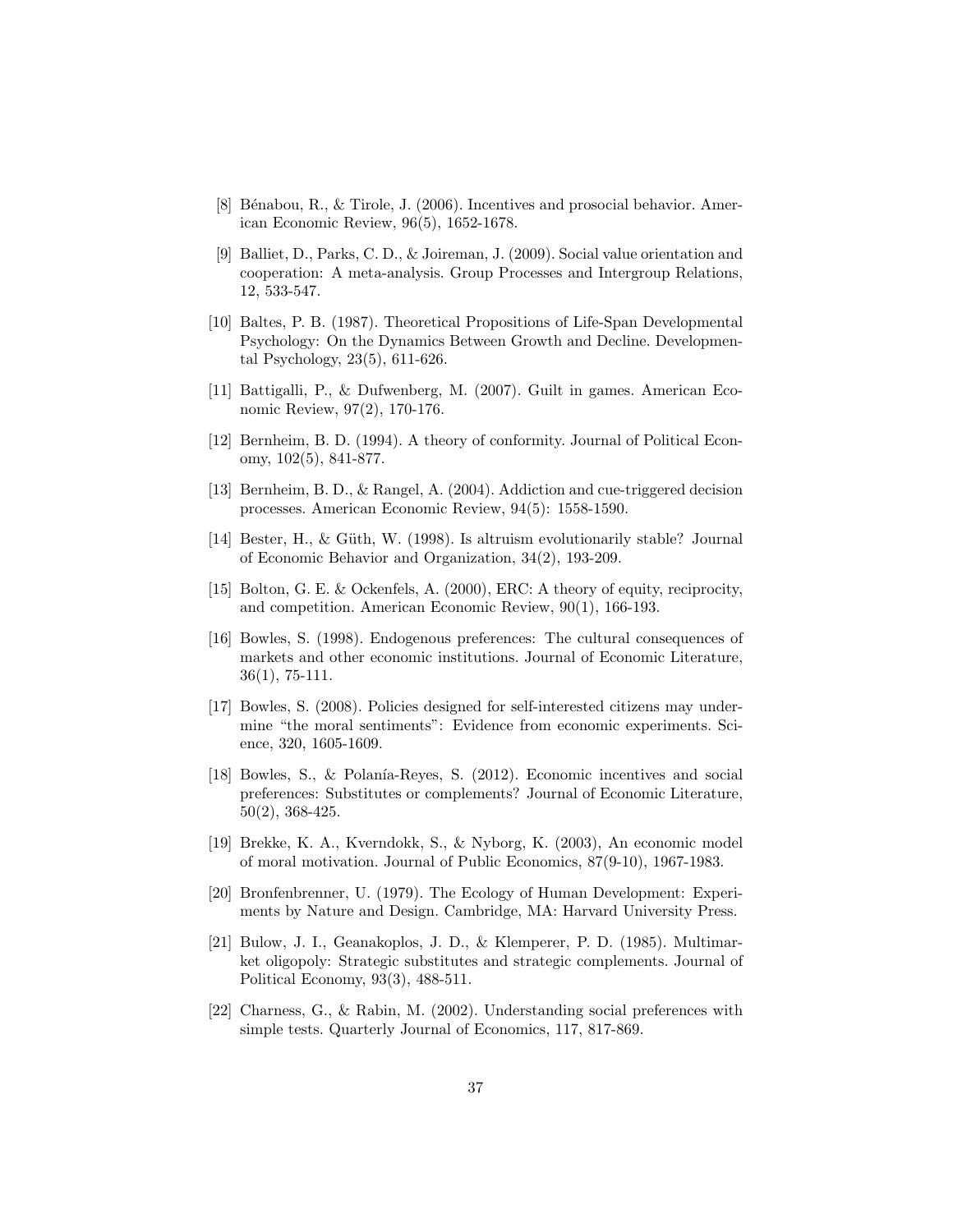- [23] Cox, J. C., Friedman, D., & Gjerstad, S. (2007). A tractable model of reciprocity and fairness. Games and Economic Behavior, 59(1), 17-45.
- [24] Deci, E. L., & Ryan, R. M. (1985). Intrinsic Motivation and Self-Determination in Human Behavior. New York: Plenum Press.
- [25] Dubey, P., Haimanko, O., & Zapechelnyuk, A. (2006). Strategic complements and substitutes, and potential games. Games and Economic Behavior,  $54(1)$ , 77-94.
- [26] Dufwenberg, M., Gächter, S., & Hennig-Schmidt, H. (2011). The framing of games and the psychology of play. Games and Economic Behavior, 73(2), 459-478.
- [27] Dufwenberg, M., & Kirchsteiger, G. (2004). A theory of sequential reciprocity. Games and Economic Behavior, 47(2), 268-298.
- [28] Elliot, A. J., & Covington, M. V. (2001). Approach and avoidance motivation. Educational Psychology Review, 13(2), 73-92.
- [29] Falk, A., & Fischbacher, U. (2006). A theory of reciprocity. Games and Economic Behavior, 54(2), 293-315.
- [30] Fehr, E., & Schmidt, K. M. (1999). A theory of fairness, competition, and cooperation. Quarterly Journal of Economics, 114(3), 817-868.
- [31] Fischbacher, U., Gächter, S., & Fehr, E. (2001). Are people conditionally Cooperative? Evidence from a public goods experiment. Economics Letters, 71(3), 397-404.
- [32] Fleeson, W. (2001). Toward a structure- and process-integrated view of personality: Traits as density distributions of states. Journal of Personality and Social Psychology, 80(6), 1011-1027.
- [33] Fosgaard, T. R., Hansen, L. G., & Wengström, E.  $(2014)$ . Understanding the nature of cooperation variability. Journal of Public Economics, 120, 134-143.
- [34] Frank, R. (1988). Passions Within Reason: The Strategic Role of the Emotions. New York: Norton.
- [35] Frey, B. S., & Jegen, R. (2001). Motivation crowding theory. Journal of Economic Surveys, 15(5), 589-611.
- [36] Gilbert, P. (2013), Mindful Compassion, London: Constable and Robinson.
- [37] Harstad B., & Liski M. (2013). Games and Resources. In: J.F. Shogren (ed.), Encyclopedia of Energy, Natural Resource, and Environmental Economics, 2, 299-308. Amsterdam: Elsevier.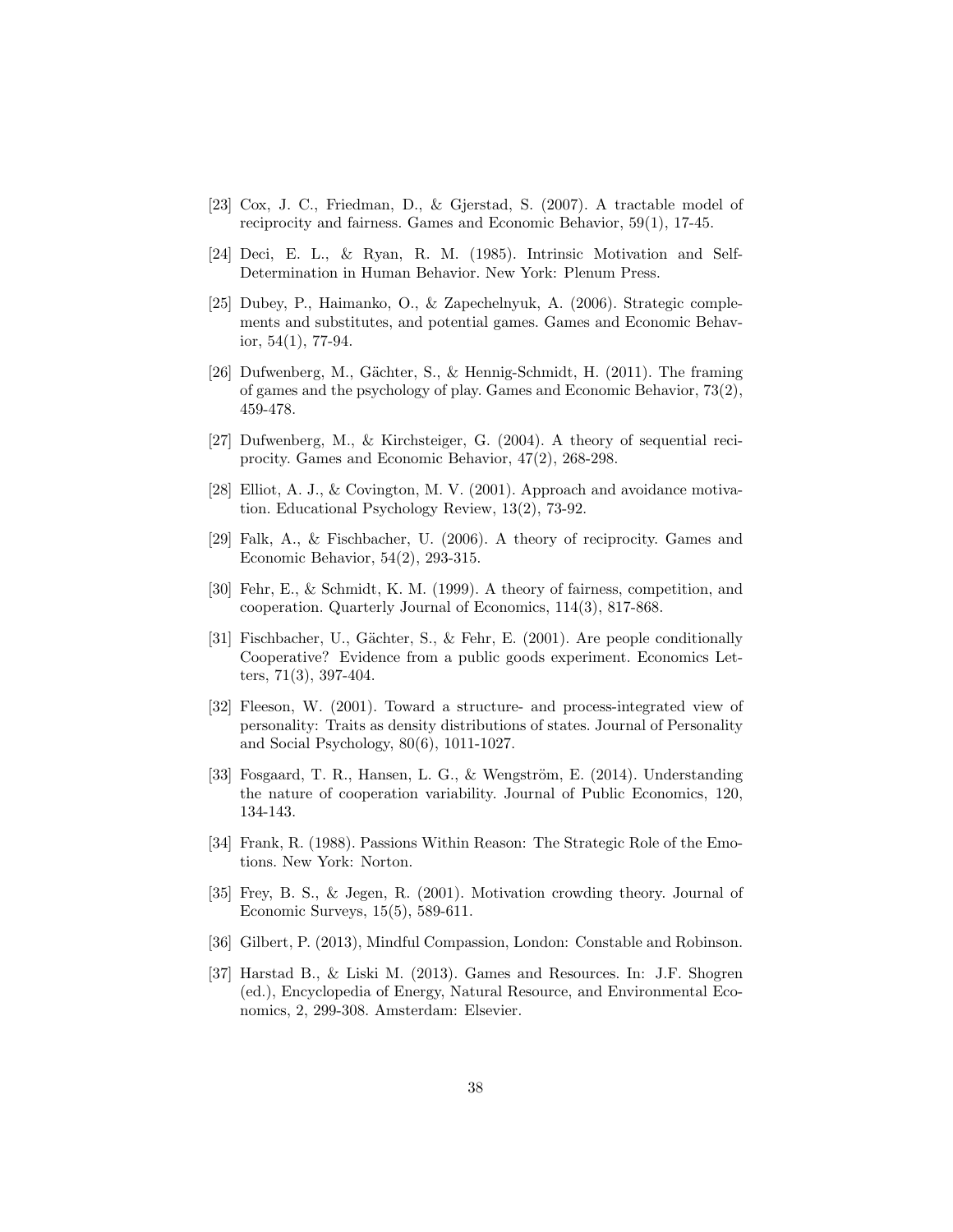- [38] Gelcich, S., Guzman, R., Rodriguez-Sickert, C., Castilla, J. C., &, Cárdenas, J. C. (2013). Exploring external validity of common pool resource experiments: Insights from artisanal benthic fisheries in Chile. Ecology and Society, 18(3): 2.
- [39] Gneezy, U. & Rustichini, A. (2000). Pay enough or don't pay at all. Quarterly Journal of Economics. 115(3), 791-810.
- [40] Gneezy, U., Meier, S., & Rey-Biel, P. (2011). When and why incentives (don't) work to modify behavior. Journal of Economic Perspectives, 25(4), 191-210.
- [41] Goeree, J. K., Maasland, E., Onderstal, S., & Turner, J. L. (2005). How (not) to raise money. Journal of Political Economy, 113(4), 897-918.
- [42] Guttmann, J. M. (2013). On the evolution of conditional cooperation. European Journal of Political Economy, 30, 15-34.
- [43] Heckhausen, H. (1989). Motivation und Handlung. Berlin: Springer.
- [44] Heckhausen, J. (2000). Evolutionary perspectives on human motivation. American Behavioral Scientist 43(6): 1015-1029.
- [45] Heckhausen, J., & Heckhausen, H. (2010). Motivation und Handeln, Berlin: Springer.
- [46] Holländer, H. (1990). A social exchange approach to voluntary cooperation. American Economic Review, 80(5), 1157-1167.
- [47] Jackson, D. N., & Paunonen, S. V. (1980). Personality structure and assessment. In: M.R. Rosenzweig and L.W. Porter (eds.), Annual Review of Psychology, 31, 503-552. Palo Alto: Annual Reviews, Inc.
- [48] Kazdin, A. E. (Ed.) (2000). Encyclopedia of Psychology. New York: Oxford University Press.
- [49] Laibson, D. (2001). A cue-theory of consumption. Quarterly Journal of Economics, 116(1), 81-119.
- [50] Lazear, E. P., & Rosen, S. (1981). Rank-order tournaments as optimum labor contracts. Journal of Political Economy, 89(5), 841-864.
- [51] Levine, D.K. (1998). Modeling altruism and spitefulness in experiments. Review of Economic Dynamics, 1, 593-622.
- [52] Loewenstein, G. F., Thompson, L., & Bazerman, M. H. (1989). Social utility and decision making in interpersonal contexts. Journal of Personality and Social Psychology, 57(3), 426-441.
- [53] McAdams, D. P. (1980). A thematic coding system for the intimacy motive. Journal of Research in Personality, 14(4), 413-432.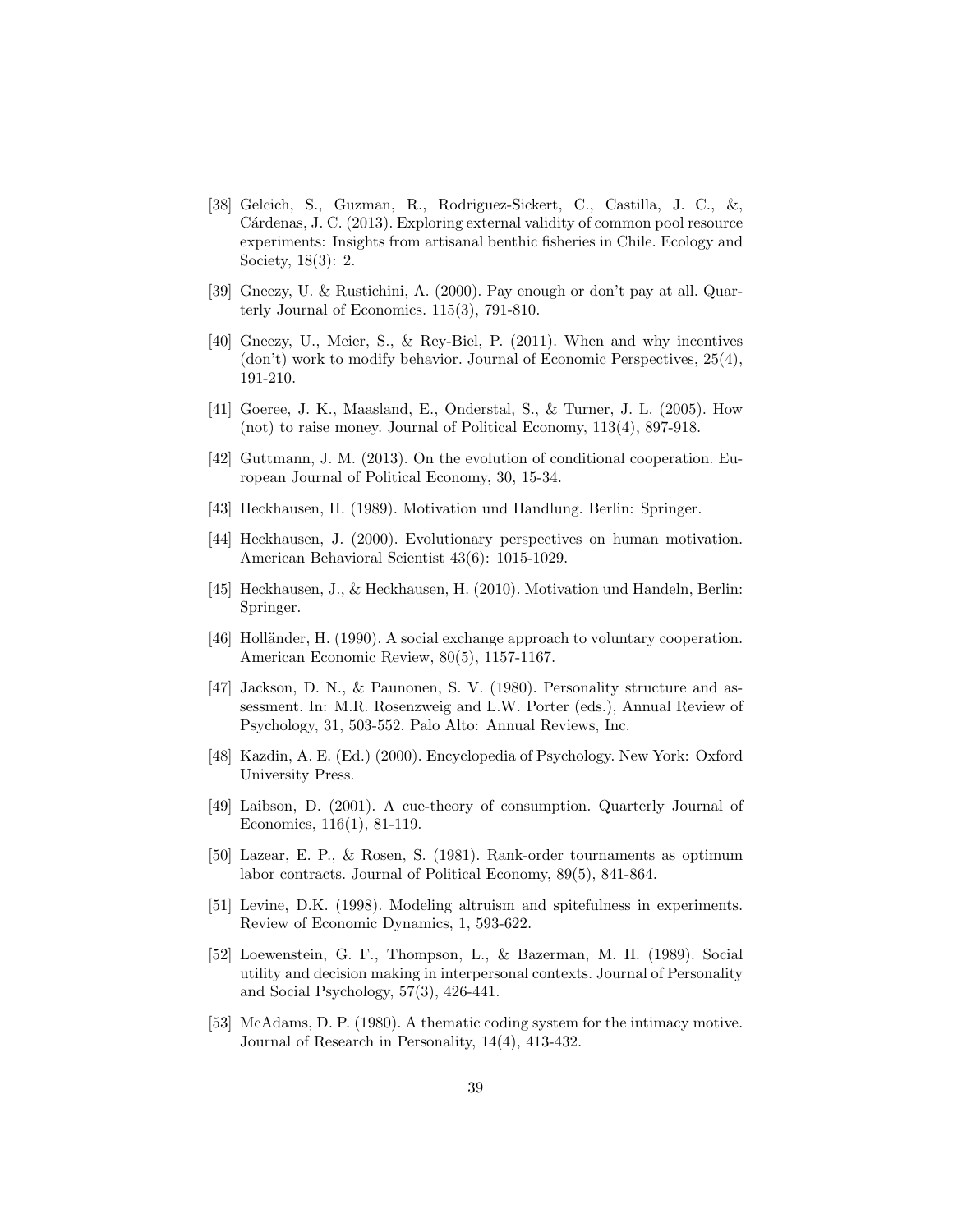- [54] McAdams, D. P., & Powers, J. (1981). Themes of intimacy in behavior and thought. Journal of Personality and Social Psychology, 40(3), 573.
- [55] McAdams, D. P., Healy, S., & Krause, S. (1984). Social motives and patterns of friendship. Journal of Personality and Social Psychology, 47(4), 828.
- [56] McClelland, D. C. (1965). Toward a theory of motive acquisition. American Psychologist, 20(5), 321-333.
- [57] McClelland, D. C. (1967). Achieving society. New York: Free Press.
- [58] McClelland, D. C. (1985). How motives, skills, and values determine what people do. American Psychologist, 40(7), 812-825.
- [59] McClintock, C. G., & Allison, S. T. (1989). Social Value Orientation and helping behavior. Journal of Applied Social Psychology, 19(4), 353-362.
- [60] McCrae, R. R., & Costa, P. T. (1996). Toward a new generation of disposition theories: Theoretical contexts for the Five-Factor Model. In: J. Wiggins (ed.), The Five-Factor Model of Personality: Theoretical Perspectives, 51-87. New York: Guildford Press.
- [61] McDougall, W. (1932). The Energies of Men. London: Methuen.
- [62] McKelvey, R. D., & Palfrey, T. R. (1995). Quantal response equilibria for normal form games. Games and Economic Behavior, 10(1), 6-38.
- [63] McKelvey, R. D., & Palfrey, T. R. (1998). Quantal response equilibria for extensive form games. Experimental Economics, 1(1), 9-41.
- [64] Mischel, W., & Shoda, Y. (1995). A cognitive-affective system theory of disposition: Reconceptualizing situations, dispositions, dynamics, and invariance in disposition structure. Psychological Review, 102(2), 246.
- [65] Morgan, J. (2000). Financing public goods by means of lotteries. Review of Economic Studies, 67(4), 761-784.
- [66] Murray, H.A. (1938). Explorations in Personality. New York: Oxford University Press.
- [67] Pang, J. S. (2010). The achievement motive: a review of theory and assessment of n Achievement, hope of success, and fear of failure. In: O. Schultheiss & J. Brunstein (eds.), Implicit Motives, 30-71. Oxford: Oxford University Press.
- [68] Potters, J., & Suetens, S. (2009). Cooperation in experimental games of strategic complements and substitutes. Review of Economic Studies, 76(3), 1125-1147.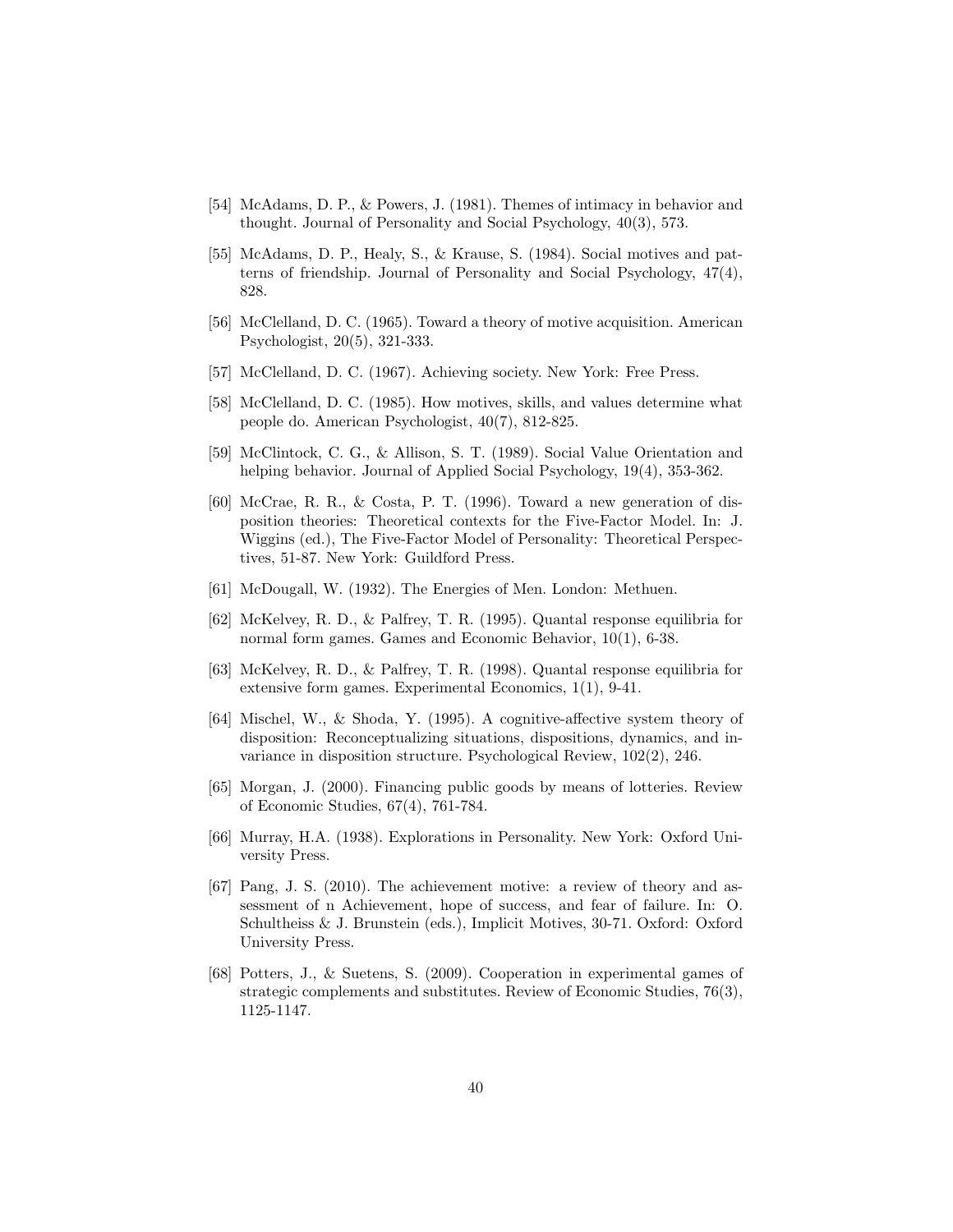- [69] Przyrembel, M., Chierchia, G., Bosworth, S. J., Snower, D. J., & Singer, T. (2015). Beyond approach and avoidance: Towards a motivation-baed decision making model. Mimeo.
- [70] Rabin, M. (1993), Incorporating fairness into Game Theory and Economics. American Economic Review, 83(5), 1281-1302.
- [71] Reiss, S. (2004). Multifaceted nature of intrinsic motivation: The theory of 16 basic desires. Review of General Psychology, 8(3), 179-193.
- [72] Roberts, B. W., & Pomerantz, E. M. (2004). On traits, situations, and their integration: A developmental perspective. Personality and Social Psychology Review, 8(4), 402-416.
- [73] Robson, A. J., & Samuelson, L. (2011). The evolutionary foundations of preferences. In: J. Benhabib, A. Bisin, and M. O. Jackson (Eds.), Handbook of Social Economics, 221-310, Amsterdam: North-Holland.
- [74] Rotemberg, J. J. (1994). Human relations in the workplace. Journal of Political Economy, 102(4), 684-717.
- [75] Sandel, M. J. (2012). What Money Can't Buy: The Moral Limits of Markets. New York: Farrar, Straus and Giroux.
- [76] Schultheiss, O. C., & Brunstein, J. C. (Eds.) (2010). Implicit Motives. Oxford: Oxford University Press.
- [77] Sliwka, D. (2007). Trust as a signal of a social norm and the hidden costs of incentive schemes. American Economic Review, 97(3), 999-1012.
- [78] Stigler, G. J., & Becker, G. S. (1977). De gustibus non est disputandum. American Economic Review, 67(2), 76-90.
- [79] Suetens, S., & Potters, J. (2007). Bertrand colludes more than Cournot. Experimental Economics, 10(1), 71-77.
- [80] Sugden, R. (2000). The motivating power of expectations. Rationality, Rules, and Structure, 28, 103-129.
- [81] Titmuss, R. M. (1970). The Gift Relationship: From Human Blood to Social Policy. London: George Alien & Unwin Ltd.
- [82] Tversky, A., & Kahneman, D. (1981). The framing of decisions and the psychology of choice. Science, 211, 453-458.
- [83] Van Lange, P. A. M., Otten, W., De Bruin, E. M. N., & Joireman, J. A. (1997). Development of prosocial, individualistic, and Competitive orientations: Theory and preliminary evidence. Journal of Personality and Social Psychology, 73, 733-746.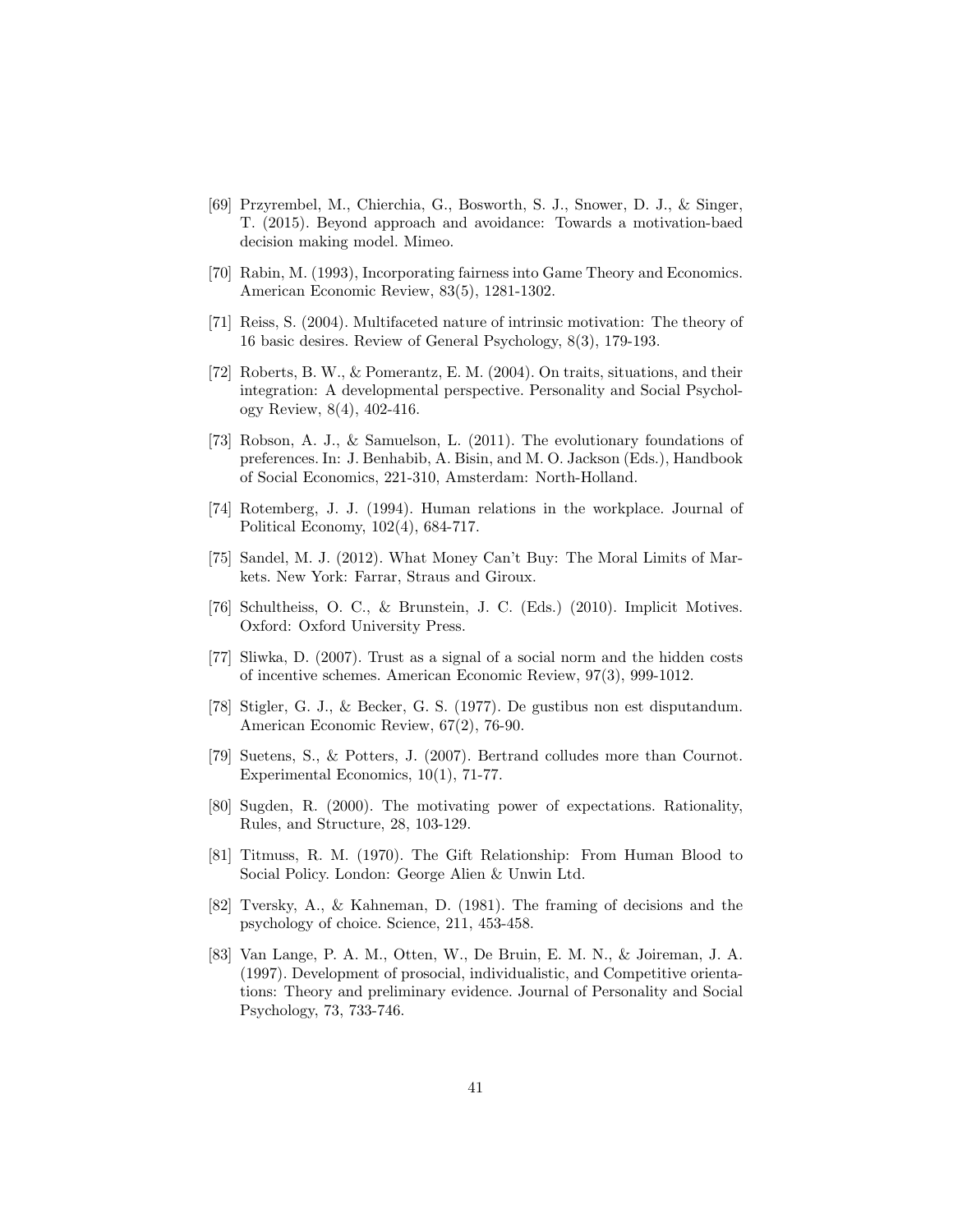- [84] Volk, S., Thöni, C., & Ruigrok, W. (2012). Temporal stability and psychological foundations of cooperation preferences. Journal of Economic Behavior & Organization, 81(2), 664-676.
- [85] Weinberger, J. Cotler, T., & Fishman, D. (2010). The duality of affiliative motivation. In: O. Schultheiss & J. Brunstein (eds.), Implicit Motives. Oxford: Oxford University Press.
- [86] Wiggins, J. S. (1973), Personality and Prediction: Principles of Personality Assessment. Reading, MA: Addison-Wesley.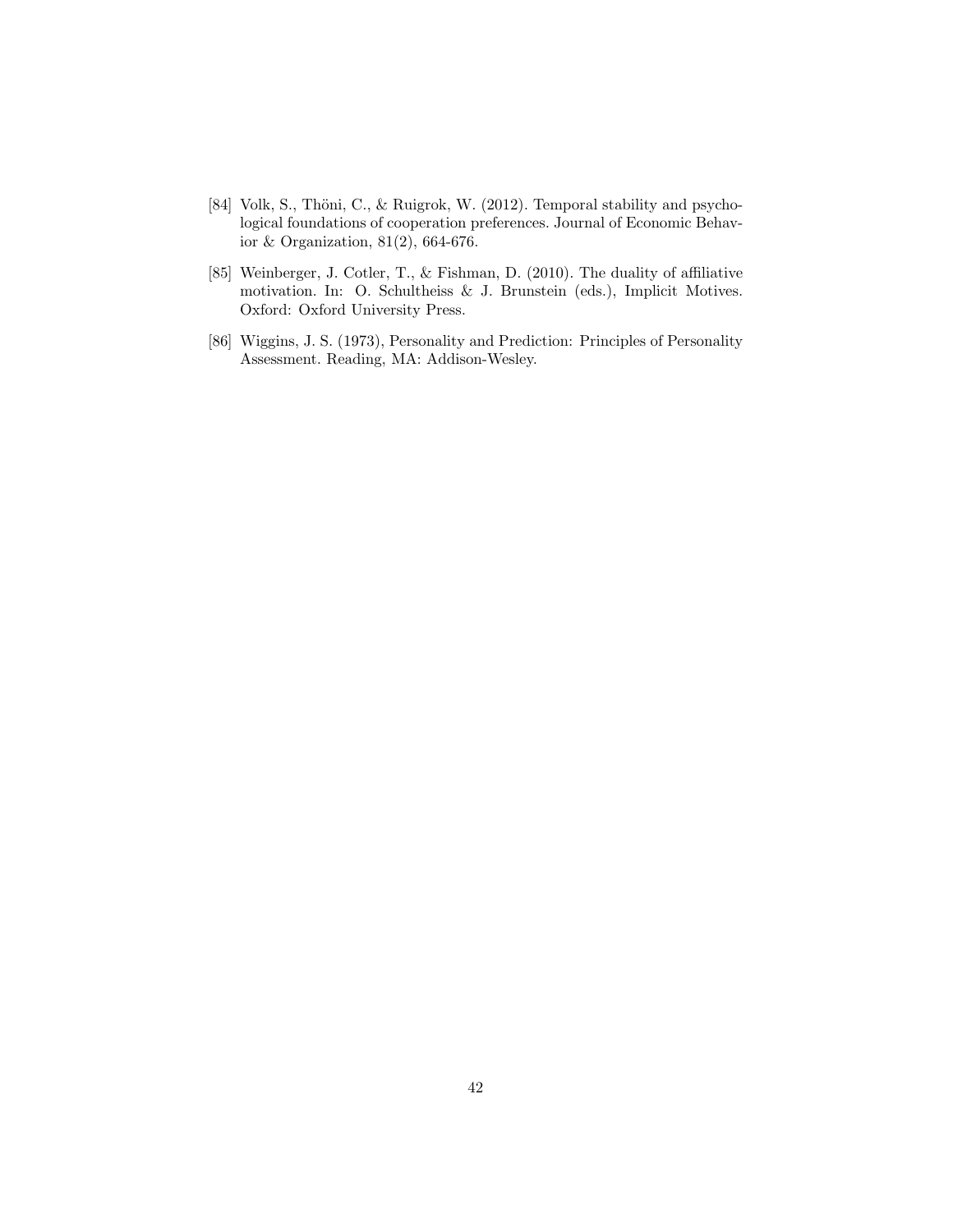## Appendix A: Details of policy exercises

### Welfare framework

The total welfare function  $W$  is expressed

$$
W = \bar{\eta} \left( \left( 1 - p_s^C \right) \left( \left( 1 - p_s^C \right) U^{cc} + p_s^C U^{cs} \right) + p_s^C \left( \left( 1 - p_s^C \right) U^{sc} + p_s^C U^{ss} \right) \right) +
$$
  

$$
\left( 1 - \bar{\eta} \right) \left( p_c^K \left( p_c^K V^{cc} + \left( 1 - p_c^K \right) V^{cs} \right) + \left( 1 - p_c^K \right) \left( p_c^K V^{sc} + \left( 1 - p_c^K \right) V^{ss} \right) \right) + T.
$$

where the term  $T$  represents any relevant lump-sum transfers.

We can collect terms and rearrange:

$$
W = \bar{\eta} \left( \left( 1 - p_s^C \right)^2 U^{cc} + p_s^C \left( 1 - p_s^C \right) \left( U^{cs} + U^{sc} \right) + \left( p_s^C \right)^2 U^{ss} \right) + \left( 1 - \bar{\eta} \right) \left( \left( p_c^K \right)^2 V^{cc} + p_c^K \left( 1 - p_c^K \right) \left( V^{cs} + V^{sc} \right) + \left( 1 - p_c^K \right)^2 V^{ss} \right) + T.
$$

#### Promotion of Cooperative settings

#### Static efficiency

Let us partially differentiate welfare W with respect to  $\bar{\eta}$  (ignoring any secondorder effects on dispositional types for the moment):

$$
\frac{\partial W}{\partial \bar{\eta}} = (1 - p_s^C)^2 U^{cc} + p_s^C (1 - p_s^C) (U^{cs} + U^{sc}) + (p_s^C)^2 U^{ss} - ((p_c^K)^2 V^{cc} + p_c^K (1 - p_c^K) (V^{cs} + V^{sc}) + (1 - p_c^K)^2 V^{ss}).
$$

Whether this is positive or negative depends on whether the Cooperative or Competitive setting produces higher payoffs.

#### Taxes on competition

#### Interaction payoffs and static efficiency

We will use the small change in parameterizations to modify Table 1 in a straightforward way. Table 4 displays the contributions under the tax scheme.

Other's motive

\n
$$
Self\text{-}interest (s) motive
$$
\n
$$
Own \quad s \quad y^{ss} = \frac{a_K - \tau}{d_K + 1}
$$
\n
$$
c \quad y^{cs} = \frac{((1 - \kappa)d_K - 1)a_K - \kappa b_K d_K + \tau_s}{(1 - \kappa)d_K^2 - 1}
$$
\n
$$
y^{cc} = \frac{(1 - \kappa)(d_K - 1)a_K - \kappa b_K d_K}{(1 - \kappa)d_K + 1}
$$

Table 4: Agents' contributions to competitive setting interactions under competition taxes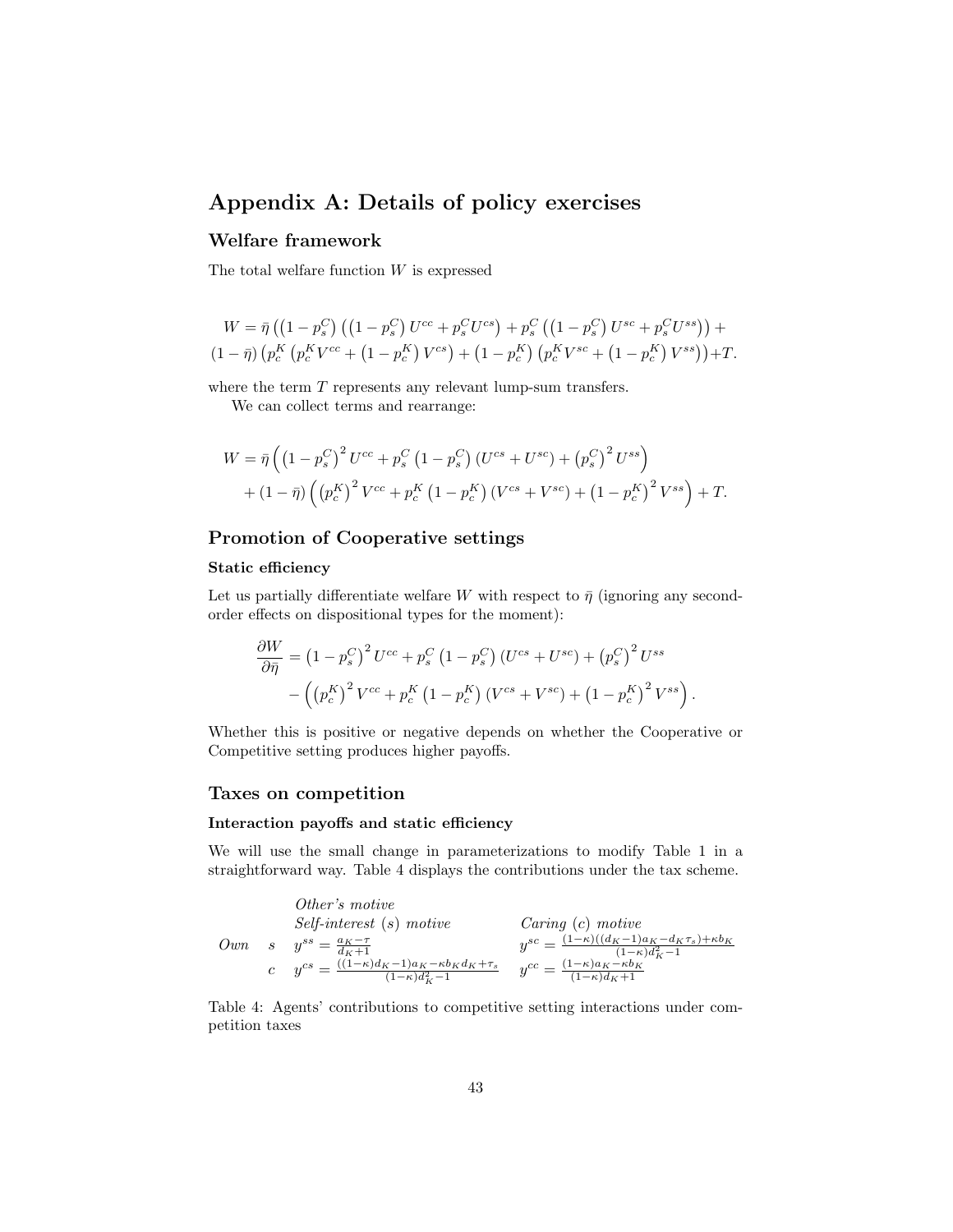The tax revenue  $T_K$  can be expressed

$$
T_K = \tau (1 - \bar{\eta}) (1 - p_c^K) (p_c^K y^{sc} + (1 - p_c^K) y^{ss}),
$$

meaning that the tax is levied only in the Competitive setting, on the most competitive agents (those with  $r$  and  $s$  dispositional types), to a degree that depends on their level of competitiveness, which in turn depends on their likelihood of meeting a c dispositional type.

Let us partially differentiate the welfare W with respect to  $\tau_s$  (ignoring any second-order effects on dispositional types for the moment). It will clarify to further decompose this into the partial effect of the tax  $\tau_s$  on welfare holding the  $y_{ij}$  fixed, and the effect of the tax on the  $y_{ij}$ :

$$
\frac{dW}{d\tau_s} = \frac{\partial W}{\partial \tau_s} + \sum_{y_{ij}} \frac{\partial W}{\partial y_{ij}} \cdot \frac{dy_{ij}}{d\tau_s}
$$

.

Note that  $\partial W/\partial \tau_s = 0$  since there are revenue-neutral lump-sum transfers involved. We know that the  $\partial W/\partial y_{ij}$  are negative by equation 19, and we can see that  $dy^{ss}/d\tau_s$ ,  $dy^{sc}/d\tau_s$ , and  $dy^{cc}/d\tau_s$  are non-positive. While  $dy^{cs}/d\tau_s$  is positive, we can note that  $y^{cs}$  goes up by less than the amount  $y^{sc}$  goes up by under our parametric assumption  $d_K > 2$ . Furthermore, due to the nature of the multiplicative term in equation 19,  $\partial W/\partial y^{sc}$  is larger than  $\partial W/\partial y^{cs}$  since  $y^{sc}$  >  $y^{cs}$  for small taxes.

#### Effects on reinforcement of dispositional types

This result relies on the fact that  $d(V^{cc} - V^{sc})/d\tau_s =$ 

$$
\frac{d_K^2 (1 - \kappa)^2 (a_K (d_K - 1) - d_K \tau_s) + b_K (d_K^2 (1 - \kappa^2) - 1)}{(1 - d_K^2 (1 - \kappa))^2} > 0
$$

and  $d(V^{cs} - V^{ss})/d\tau_s =$ 

$$
\begin{aligned}\n &\left(a_K\left(d_K\left(d_K\left(d_K\left(d_K+d_K+2\right)+1\right)\kappa^2-2\left(d_K+1\right)d_K^2\kappa\right.\right.\right.\\ \left.\left.+b_K\left(d_K+1\right)\left(d_K\left(d_K\left(d_K\left(1-2\kappa\left(1-\kappa\right)\right)-\kappa\left(1-\kappa\right)+1\right)-1\right)-\kappa-1\right)\right.\\ \left.-d_K\tau_s\left(d_K\left(d_K\left(d_K^2\left(1-\kappa\right)^2+4\kappa-3\right)+4\kappa-2\right)+2\kappa\right)\right)\\ &\left.\quad\left.\left.\left(\left(d_K+1\right)^2\left(1-d_K^2\left(1-\kappa\right)\right)^2\right)\right.\right.\right.\\ \left.\left.\left.\left.\left.\left(\left(d_K+1\right)^2\left(1-d_K^2\left(1-\kappa\right)\right)^2\right)\right)\right.\right.\right.\right)\right)\right\|>0.\n\end{aligned}
$$

#### Subsidies for cooperation

#### Interaction payoffs and static efficiency

We modify the calculations of Table 1 in a straightforward way to show the contributions of the agents under cooperation subsidies in Table 5.